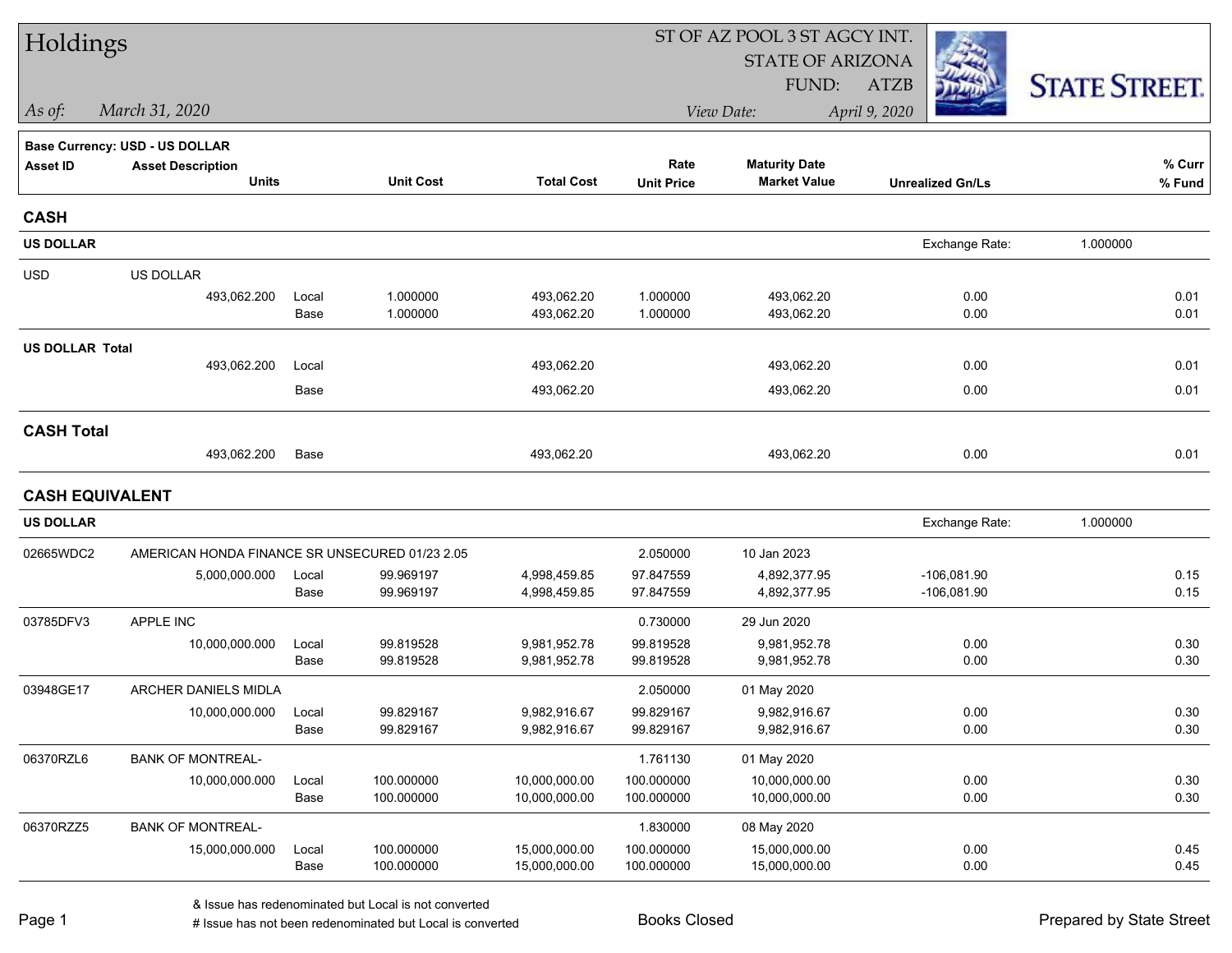| Holdings        |                                |       |                  |                   |                   | ST OF AZ POOL 3 ST AGCY INT. |                         |                      |
|-----------------|--------------------------------|-------|------------------|-------------------|-------------------|------------------------------|-------------------------|----------------------|
|                 |                                |       |                  |                   |                   | <b>STATE OF ARIZONA</b>      |                         |                      |
|                 |                                |       |                  |                   |                   | FUND:                        | <b>ATZB</b>             | <b>STATE STREET.</b> |
| As of:          | March 31, 2020                 |       |                  |                   |                   | View Date:                   | April 9, 2020           |                      |
|                 | Base Currency: USD - US DOLLAR |       |                  |                   |                   |                              |                         |                      |
| <b>Asset ID</b> | <b>Asset Description</b>       |       |                  |                   | Rate              | <b>Maturity Date</b>         |                         | % Curr               |
|                 | <b>Units</b>                   |       | <b>Unit Cost</b> | <b>Total Cost</b> | <b>Unit Price</b> | <b>Market Value</b>          | <b>Unrealized Gn/Ls</b> | % Fund               |
| 09702LEK7       | <b>BOEING COMPANY</b>          |       |                  |                   | 2.020000          | 19 May 2020                  |                         |                      |
|                 | 30,000,000.000                 | Local | 99.730667        | 29,919,200.00     | 99.730667         | 29,919,200.00                | 0.00                    | 0.91                 |
|                 |                                | Base  | 99.730667        | 29,919,200.00     | 99.730667         | 29,919,200.00                | 0.00                    | 0.91                 |
| 13606BWJ1       | <b>CANADIAN IMPERIAL BK</b>    |       |                  |                   | 2.034130          | 08 May 2020                  |                         |                      |
|                 | 20,000,000.000                 | Local | 100.000000       | 20,000,000.00     | 100.000000        | 20,000,000.00                | 0.00                    | 0.61                 |
|                 |                                | Base  | 100.000000       | 20,000,000.00     | 100.000000        | 20,000,000.00                | 0.00                    | 0.61                 |
| 138994009       | CANTOR FITZGERALD REPO REPO    |       |                  |                   | 0.020000          | 01 Apr 2020                  |                         |                      |
|                 | 300,000,000.000                | Local | 100.000000       | 300,000,000.00    | 100.000000        | 300,000,000.00               | 0.00                    | 9.10                 |
|                 |                                | Base  | 100.000000       | 300,000,000.00    | 100.000000        | 300,000,000.00               | 0.00                    | 9.10                 |
| 138994009       | CANTOR FITZGERALD REPO REPO    |       |                  |                   | 1.690000          | 01 Apr 2020                  |                         |                      |
|                 | 15,000,000.000                 | Local | 100.000000       | 15,000,000.00     | 100.000000        | 15,000,000.00                | 0.00                    | 0.45                 |
|                 |                                | Base  | 100.000000       | 15,000,000.00     | 100.000000        | 15,000,000.00                | 0.00                    | 0.45                 |
| 138994009       | CANTOR FITZGERALD REPO REPO    |       |                  |                   | 1.080000          | 09 Apr 2020                  |                         |                      |
|                 | 20,000,000.000                 | Local | 100.000000       | 20,000,000.00     | 100.000000        | 20,000,000.00                | 0.00                    | 0.61                 |
|                 |                                | Base  | 100.000000       | 20,000,000.00     | 100.000000        | 20,000,000.00                | 0.00                    | 0.61                 |
| 138994009       | CANTOR FITZGERALD REPO REPO    |       |                  |                   | 1.000000          | 17 Apr 2020                  |                         |                      |
|                 | 25,000,000.000                 | Local | 100.000000       | 25,000,000.00     | 100.000000        | 25,000,000.00                | 0.00                    | 0.76                 |
|                 |                                | Base  | 100.000000       | 25,000,000.00     | 100.000000        | 25,000,000.00                | 0.00                    | 0.76                 |
| 14178LDP2       | CARGILL INC                    |       |                  |                   | 1.800000          | 23 Apr 2020                  |                         |                      |
|                 | 20,000,000.000                 | Local | 99.890000        | 19,978,000.00     | 99.890000         | 19,978,000.00                | 0.00                    | 0.61                 |
|                 |                                | Base  | 99.890000        | 19,978,000.00     | 99.890000         | 19,978,000.00                | 0.00                    | 0.61                 |
| 15963TD89       | <b>CHARIOT FNDG LLC</b>        |       |                  |                   | 1.750000          | 08 Apr 2020                  |                         |                      |
|                 | 25,000,000.000                 | Local | 99.965972        | 24,991,493.05     | 99.965972         | 24,991,493.05                | 0.00                    | 0.76                 |
|                 |                                | Base  | 99.965972        | 24,991,493.05     | 99.965972         | 24,991,493.05                | 0.00                    | 0.76                 |
| 16677JG26       | CHEVRON CORP                   |       |                  |                   | 1.620000          | 02 Jul 2020                  |                         |                      |
|                 | 25,000,000.000                 | Local | 99.586000        | 24,896,500.00     | 99.448256         | 24,862,064.00                | $-34,436.00$            | 0.75                 |
|                 |                                | Base  | 99.586000        | 24,896,500.00     | 99.448256         | 24,862,064.00                | $-34,436.00$            | 0.75                 |
| 19121AGL9       | COCA-COLA COMPANY              |       |                  |                   | 1.740000          | 20 Jul 2020                  |                         |                      |
|                 | 20,000,000.000                 | Local | 99.468333        | 19,893,666.67     | 99.521500         | 19,904,300.00                | 10,633.33               | 0.60                 |
|                 |                                | Base  | 99.468333        | 19,893,666.67     | 99.521500         | 19,904,300.00                | 10,633.33               | 0.60                 |

 $\overline{\phantom{a}}$ 

 $\overline{\phantom{0}}$ 

 $\overline{\phantom{0}}$ 

 $\overline{\phantom{0}}$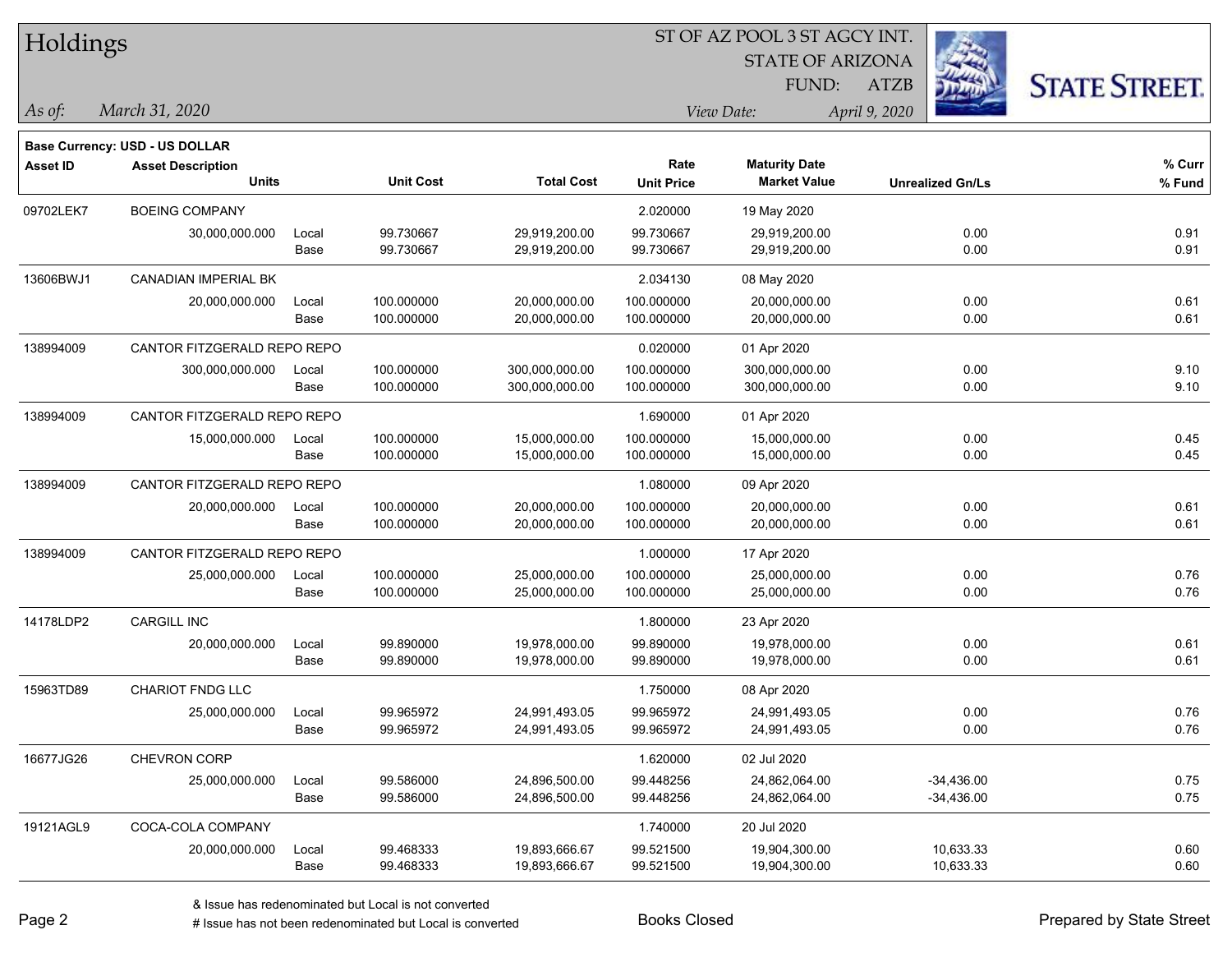| Holdings        |                                |       |                                                    |                   |                   | ST OF AZ POOL 3 ST AGCY INT. |                         |                      |
|-----------------|--------------------------------|-------|----------------------------------------------------|-------------------|-------------------|------------------------------|-------------------------|----------------------|
|                 |                                |       |                                                    |                   |                   | <b>STATE OF ARIZONA</b>      |                         |                      |
|                 |                                |       |                                                    |                   |                   | FUND:                        | <b>ATZB</b>             | <b>STATE STREET.</b> |
| As of:          | March 31, 2020                 |       |                                                    |                   |                   | View Date:                   | April 9, 2020           |                      |
|                 | Base Currency: USD - US DOLLAR |       |                                                    |                   |                   |                              |                         |                      |
| <b>Asset ID</b> | <b>Asset Description</b>       |       |                                                    |                   | Rate              | <b>Maturity Date</b>         |                         | % Curr               |
|                 | Units                          |       | <b>Unit Cost</b>                                   | <b>Total Cost</b> | <b>Unit Price</b> | <b>Market Value</b>          | <b>Unrealized Gn/Ls</b> | % Fund               |
| 19121AJF9       | COCA-COLA COMPANY              |       |                                                    |                   | 1.650000          | 15 Sep 2020                  |                         |                      |
|                 | 15,000,000.000                 | Local | 99.234583                                          | 14,885,187.50     | 99.234583         | 14,885,187.45                | $-0.05$                 | 0.45                 |
|                 |                                | Base  | 99.234583                                          | 14,885,187.50     | 99.234583         | 14,885,187.45                | $-0.05$                 | 0.45                 |
| 233851CX0       |                                |       | DAIMLER FINANCE NA LLC COMPANY GUAR 144A 05/20 VAR |                   | 2.271000          | 05 May 2020                  |                         |                      |
|                 | 7,000,000.000                  | Local | 100.000000                                         | 7,000,000.00      | 100.000000        | 7,000,000.00                 | 0.00                    | 0.21                 |
|                 |                                | Base  | 100.000000                                         | 7,000,000.00      | 100.000000        | 7,000,000.00                 | 0.00                    | 0.21                 |
| 2546R2DH6       | WALT DISNEY CO                 |       |                                                    |                   | 1.870000          | 17 Apr 2020                  |                         |                      |
|                 | 10,000,000.000                 | Local | 99.916889                                          | 9,991,688.89      | 99.916889         | 9,991,688.89                 | 0.00                    | 0.30                 |
|                 |                                | Base  | 99.916889                                          | 9,991,688.89      | 99.916889         | 9,991,688.89                 | 0.00                    | 0.30                 |
| 2546R2FW1       | <b>WALT DISNEY CO</b>          |       |                                                    |                   | 1.630000          | 30 Jun 2020                  |                         |                      |
|                 | 25,000,000.000                 | Local | 99.592500                                          | 24,898,125.00     | 99.693750         | 24,923,437.50                | 25,312.50               | 0.76                 |
|                 |                                | Base  | 99.592500                                          | 24,898,125.00     | 99.693750         | 24,923,437.50                | 25,312.50               | 0.76                 |
| 37829ABD9       | <b>GLENCOVE FDG DAC/LLC</b>    |       |                                                    |                   | 0.738130          | 03 Apr 2020                  |                         |                      |
|                 | 25,000,000.000                 | Local | 100.000000                                         | 25,000,000.00     | 100.000000        | 25,000,000.00                | 0.00                    | 0.76                 |
|                 |                                | Base  | 100.000000                                         | 25,000,000.00     | 100.000000        | 25,000,000.00                | 0.00                    | 0.76                 |
| 40588LD97       | <b>HALKIN FINANCE LLC USC</b>  |       |                                                    |                   | 1.810000          | 09 Apr 2020                  |                         |                      |
|                 | 10,000,000.000                 | Local | 99.959778                                          | 9,995,977.78      | 99.959778         | 9,995,977.78                 | 0.00                    | 0.30                 |
|                 |                                | Base  | 99.959778                                          | 9,995,977.78      | 99.959778         | 9,995,977.78                 | 0.00                    | 0.30                 |
| 45856WE62       | INTERCONTINENTAL EXCHANGE      |       |                                                    |                   | 1.720000          | 06 May 2020                  |                         |                      |
|                 | 5,000,000.000                  | Local | 99.832778                                          | 4,991,638.89      | 99.832778         | 4,991,638.89                 | 0.00                    | 0.15                 |
|                 |                                | Base  | 99.832778                                          | 4,991,638.89      | 99.832778         | 4,991,638.89                 | 0.00                    | 0.15                 |
| 46513JCE9       | <b>ISRAEL ST 03/23 1.75</b>    |       |                                                    |                   | 1.750000          | 01 Mar 2023                  |                         |                      |
|                 | 3,800,000.000                  | Local | 100.000000                                         | 3,800,000.00      | 99.583067         | 3,784,156.55                 | $-15,843.45$            | 0.11                 |
|                 |                                | Base  | 100.000000                                         | 3,800,000.00      | 99.583067         | 3,784,156.55                 | $-15,843.45$            | 0.11                 |
| 46513JQC8       | ISRAEL ST 03/23 2.02           |       |                                                    |                   | 2.020000          | 01 Mar 2023                  |                         |                      |
|                 | 1,200,000.000                  | Local | 100.000000                                         | 1,200,000.00      | 99.583585         | 1,195,003.02                 | $-4,996.98$             | 0.04                 |
|                 |                                | Base  | 100.000000                                         | 1,200,000.00      | 99.583585         | 1,195,003.02                 | $-4,996.98$             | 0.04                 |
| 48803MQN2       | KELLS FDG LLC                  |       |                                                    |                   | 1.700000          | 05 May 2020                  |                         |                      |
|                 | 15,000,000.000                 | Local | 99.839444                                          | 14,975,916.67     | 99.839444         | 14,975,916.67                | 0.00                    | 0.45                 |
|                 |                                | Base  | 99.839444                                          | 14,975,916.67     | 99.839444         | 14,975,916.67                | 0.00                    | 0.45                 |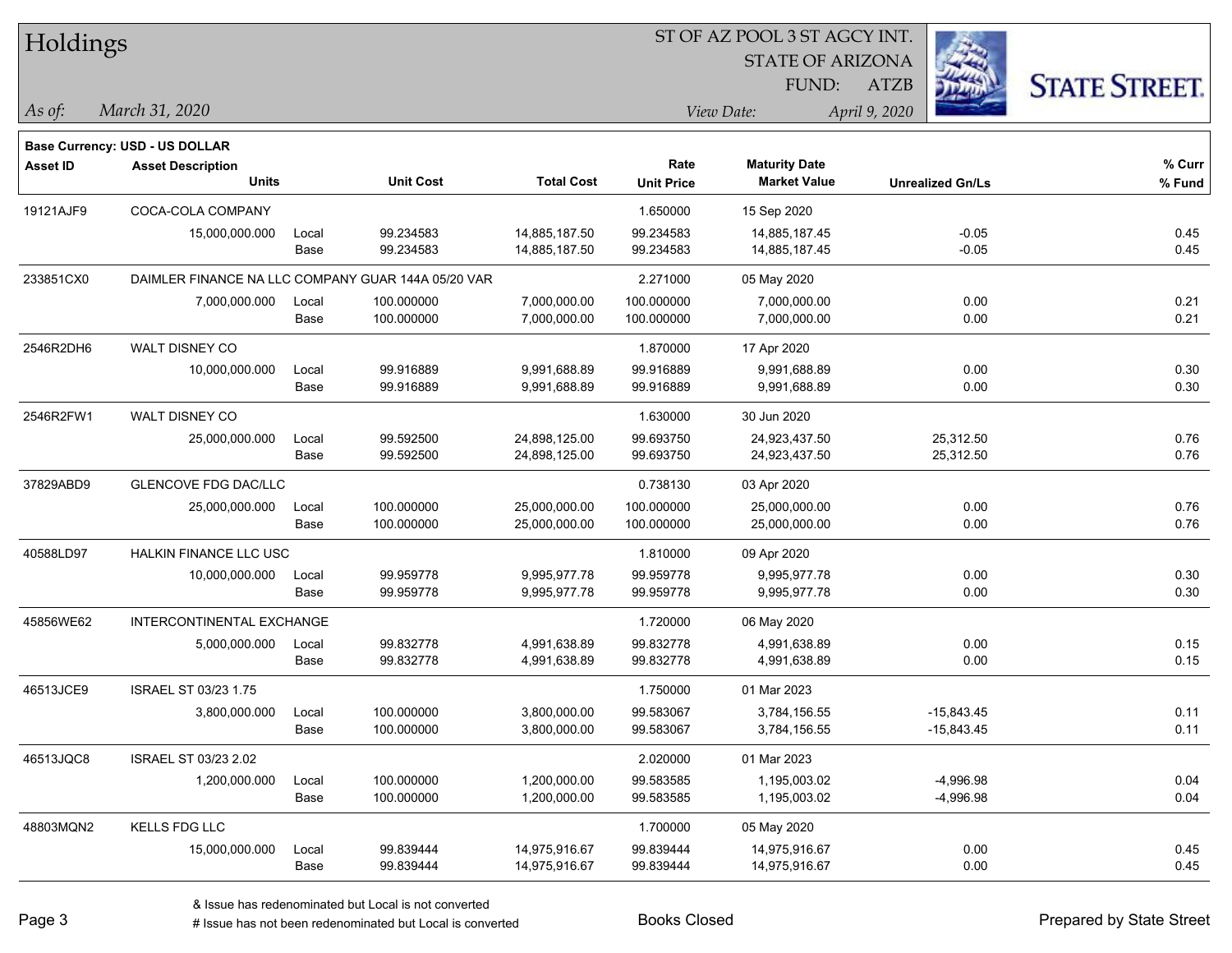| Holdings        |                                |       |                  | ST OF AZ POOL 3 ST AGCY INT. |                   |                         |                         |                      |  |  |  |
|-----------------|--------------------------------|-------|------------------|------------------------------|-------------------|-------------------------|-------------------------|----------------------|--|--|--|
|                 |                                |       |                  |                              |                   | <b>STATE OF ARIZONA</b> |                         |                      |  |  |  |
|                 |                                |       |                  |                              |                   | FUND:                   | <b>ATZB</b>             | <b>STATE STREET.</b> |  |  |  |
| As of:          | March 31, 2020                 |       |                  |                              |                   | View Date:              | April 9, 2020           |                      |  |  |  |
|                 | Base Currency: USD - US DOLLAR |       |                  |                              |                   |                         |                         |                      |  |  |  |
| <b>Asset ID</b> | <b>Asset Description</b>       |       |                  |                              | Rate              | <b>Maturity Date</b>    |                         | % Curr               |  |  |  |
|                 | <b>Units</b>                   |       | <b>Unit Cost</b> | <b>Total Cost</b>            | <b>Unit Price</b> | <b>Market Value</b>     | <b>Unrealized Gn/Ls</b> | % Fund               |  |  |  |
| 58934AD29       | MERCK & CO. INC                |       |                  |                              | 0.850000          | 02 Apr 2020             |                         |                      |  |  |  |
|                 | 25,000,000.000                 | Local | 99.997639        | 24,999,409.72                | 99.997639         | 24,999,409.72           | 0.00                    | 0.76                 |  |  |  |
|                 |                                | Base  | 99.997639        | 24,999,409.72                | 99.997639         | 24,999,409.72           | 0.00                    | 0.76                 |  |  |  |
| 58934ADV5       | MERCK & CO. INC                |       |                  |                              | 0.980000          | 29 Apr 2020             |                         |                      |  |  |  |
|                 | 20,000,000.000                 | Local | 99.923778        | 19,984,755.55                | 99.923778         | 19,984,755.55           | 0.00                    | 0.61                 |  |  |  |
|                 |                                | Base  | 99.923778        | 19,984,755.55                | 99.923778         | 19,984,755.55           | 0.00                    | 0.61                 |  |  |  |
| 63743CD67       | NATL RURAL UTIL COOP           |       |                  |                              | 2.050000          | 06 Apr 2020             |                         |                      |  |  |  |
|                 | 10,000,000.000                 | Local | 99.971528        | 9,997,152.78                 | 99.971528         | 9,997,152.78            | 0.00                    | 0.30                 |  |  |  |
|                 |                                | Base  | 99.971528        | 9,997,152.78                 | 99.971528         | 9,997,152.78            | 0.00                    | 0.30                 |  |  |  |
| 66844CD84       | NORTHWESTERN UNIVERS           |       |                  |                              | 1.600000          | 08 Apr 2020             |                         |                      |  |  |  |
|                 | 12,000,000.000                 | Local | 99.968889        | 11,996,266.67                | 99.968889         | 11,996,266.67           | 0.00                    | 0.36                 |  |  |  |
|                 |                                | Base  | 99.968889        | 11,996,266.67                | 99.968889         | 11,996,266.67           | 0.00                    | 0.36                 |  |  |  |
| 66844CF58       | NORTHWESTERN UNIVERS           |       |                  |                              | 0.780000          | 05 Jun 2020             |                         |                      |  |  |  |
|                 | 10,000,000.000                 | Local | 99.859167        | 9,985,916.67                 | 99.859167         | 9,985,916.67            | 0.00                    | 0.30                 |  |  |  |
|                 |                                | Base  | 99.859167        | 9,985,916.67                 | 99.859167         | 9,985,916.67            | 0.00                    | 0.30                 |  |  |  |
| 66844CFQ2       | NORTHWESTERN UNIVERS           |       |                  |                              | 1.600000          | 24 Jun 2020             |                         |                      |  |  |  |
|                 | 15,500,000.000                 | Local | 99.626667        | 15,442,133.33                | 99.626667         | 15,442,133.33           | 0.00                    | 0.47                 |  |  |  |
|                 |                                | Base  | 99.626667        | 15,442,133.33                | 99.626667         | 15,442,133.33           | 0.00                    | 0.47                 |  |  |  |
| 71708EDM4       | PFIZER INC                     |       |                  |                              | 1.610000          | 21 Apr 2020             |                         |                      |  |  |  |
|                 | 25,000,000.000                 | Local | 99.910556        | 24,977,638.89                | 99.910556         | 24,977,638.89           | 0.00                    | 0.76                 |  |  |  |
|                 |                                | Base  | 99.910556        | 24,977,638.89                | 99.910556         | 24,977,638.89           | 0.00                    | 0.76                 |  |  |  |
| 71708EET8       | PFIZER INC                     |       |                  |                              | 1.830000          | 27 May 2020             |                         |                      |  |  |  |
|                 | 5,000,000.000                  | Local | 99.715333        | 4,985,766.67                 | 99.715333         | 4,985,766.67            | 0.00                    | 0.15                 |  |  |  |
|                 |                                | Base  | 99.715333        | 4,985,766.67                 | 99.715333         | 4,985,766.67            | 0.00                    | 0.15                 |  |  |  |
| 71708EFJ9       | PFIZER INC                     |       |                  |                              | 1.620000          | 18 Jun 2020             |                         |                      |  |  |  |
|                 | 16,750,000.000                 | Local | 99.649000        | 16,691,207.50                | 99.649000         | 16,691,207.50           | 0.00                    | 0.51                 |  |  |  |
|                 |                                | Base  | 99.649000        | 16,691,207.50                | 99.649000         | 16,691,207.50           | 0.00                    | 0.51                 |  |  |  |
| 7426M4G27       | PRIVATE EXP. FUNDING           |       |                  |                              | 1.600000          | 02 Jul 2020             |                         |                      |  |  |  |
|                 | 20,000,000.000                 | Local | 99.591111        | 19,918,222.22                | 99.667267         | 19,933,453.40           | 15,231.18               | 0.60                 |  |  |  |

Base 99.591111 19,918,222.22 99.667267 19,933,453.40 15,231.18 0.60

# Issue has not been redenominated but Local is converted Books Closed Prepared by State Street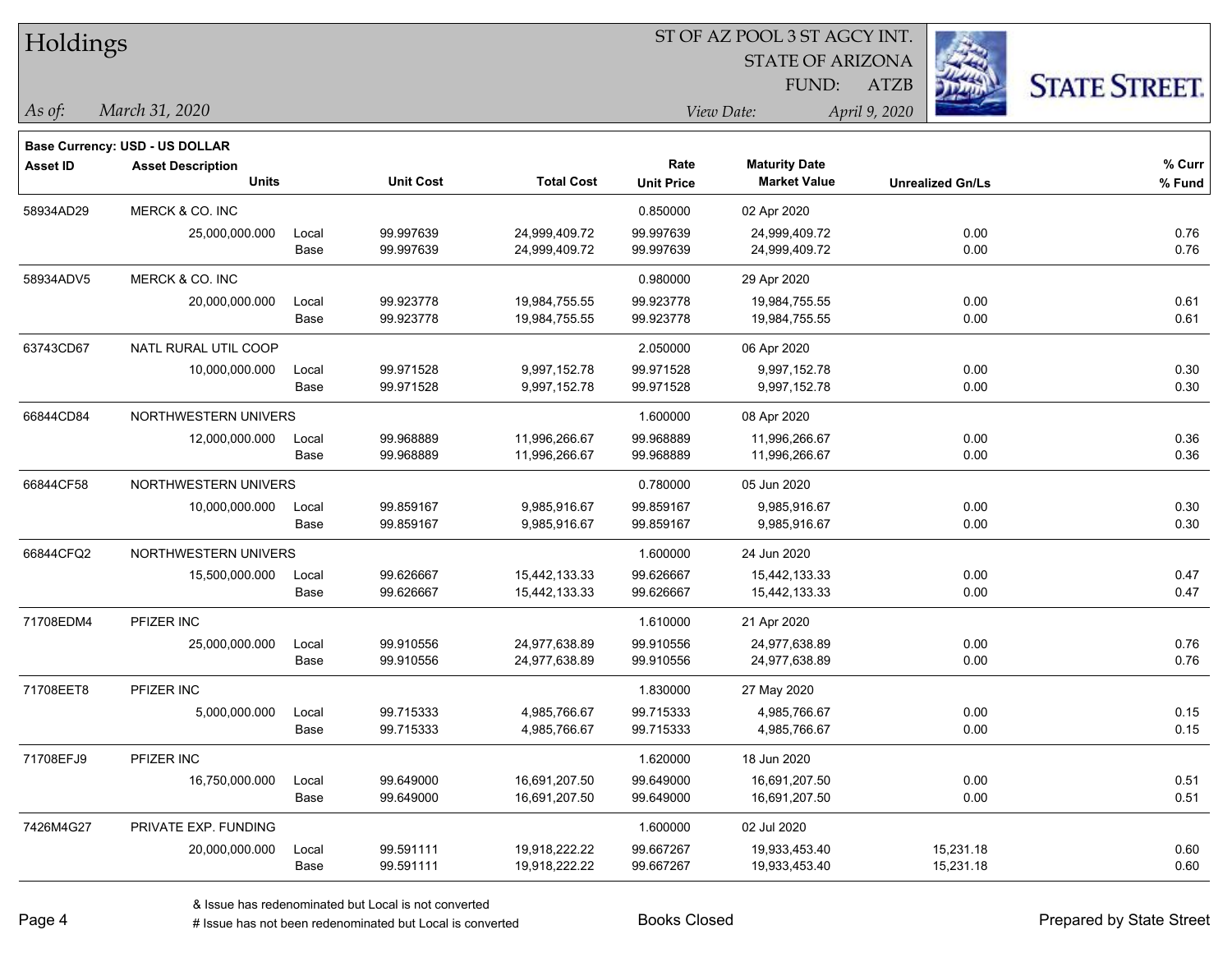| Holdings               |                                                 |       |                  |                   |                   | ST OF AZ POOL 3 ST AGCY INT. |                         |                      |
|------------------------|-------------------------------------------------|-------|------------------|-------------------|-------------------|------------------------------|-------------------------|----------------------|
|                        |                                                 |       |                  |                   |                   |                              |                         |                      |
|                        |                                                 |       |                  |                   |                   | FUND:                        | ATZB                    | <b>STATE STREET.</b> |
| As of:                 | March 31, 2020                                  |       |                  |                   |                   | View Date:                   | April 9, 2020           |                      |
|                        | <b>Base Currency: USD - US DOLLAR</b>           |       |                  |                   |                   |                              |                         |                      |
| <b>Asset ID</b>        | <b>Asset Description</b>                        |       |                  |                   | Rate              | <b>Maturity Date</b>         |                         | % Curr               |
|                        | <b>Units</b>                                    |       | <b>Unit Cost</b> | <b>Total Cost</b> | <b>Unit Price</b> | <b>Market Value</b>          | <b>Unrealized Gn/Ls</b> | % Fund               |
| 74271TFC2              | PROCTOR GAMBLE AND CO                           |       |                  |                   | 0.850000          | 12 Jun 2020                  |                         |                      |
|                        | 10,000,000.000                                  | Local | 99.830000        | 9,983,000.00      | 99.830000         | 9,983,000.00                 | 0.00                    | 0.30                 |
|                        |                                                 | Base  | 99.830000        | 9,983,000.00      | 99.830000         | 9,983,000.00                 | 0.00                    | 0.30                 |
| 82124LDD1              | SHEFFIELD RECEIVABLE                            |       |                  |                   | 1.750000          | 13 Apr 2020                  |                         |                      |
|                        | 20,000,000.000                                  | Local | 99.941667        | 19,988,333.33     | 99.941667         | 19,988,333.33                | 0.00                    | 0.61                 |
|                        |                                                 | Base  | 99.941667        | 19,988,333.33     | 99.941667         | 19,988,333.33                | 0.00                    | 0.61                 |
| 86562KDL5              | SUMITOMO MTSU BKG CORP                          |       |                  |                   | 1.700000          | 20 Apr 2020                  |                         |                      |
|                        | 20,000,000.000                                  | Local | 99.910278        | 19,982,055.56     | 99.910278         | 19,982,055.56                | 0.00                    | 0.61                 |
|                        |                                                 | Base  | 99.910278        | 19,982,055.56     | 99.910278         | 19,982,055.56                | 0.00                    | 0.61                 |
| 912796UA5              | TREASURY BILL 06/20 0.00000                     |       |                  |                   | 1.485000          | 25 Jun 2020                  |                         |                      |
|                        | 40,000,000.000                                  | Local | 99.649375        | 39,859,750.00     | 99.649375         | 39,859,750.00                | 0.00                    | 1.21                 |
|                        |                                                 | Base  | 99.649375        | 39,859,750.00     | 99.649375         | 39,859,750.00                | 0.00                    | 1.21                 |
| 912796UB3              | TREASURY BILL 07/20 0.00000                     |       |                  |                   | 1.485000          | 02 Jul 2020                  |                         |                      |
|                        | 120,000,000.000                                 | Local | 99.617774        | 119,541,328.89    | 99.976618         | 119,971,941.60               | 430,612.71              | 3.64                 |
|                        |                                                 | Base  | 99.617774        | 119,541,328.89    | 99.976618         | 119,971,941.60               | 430,612.71              | 3.64                 |
| 921FRK000              | BMO TRIPARTY MTGE CLAS/ISIT/RTRP MATU//20121224 |       |                  |                   | 0.010000          | 01 Apr 2020                  |                         |                      |
|                        | 61,831,306.000                                  | Local | 100.000000       | 61,831,306.00     | 100.000000        | 61,831,306.00                | 0.00                    | 1.87                 |
|                        |                                                 | Base  | 100.000000       | 61,831,306.00     | 100.000000        | 61,831,306.00                | 0.00                    | 1.87                 |
| 926NKW009              | AMHERST PIERPONT 04/15 VAR                      |       |                  |                   | 0.010000          | 01 Apr 2020                  |                         |                      |
|                        | 300,000,000.000                                 | Local | 100.000000       | 300,000,000.00    | 100.000000        | 300,000,000.00               | 0.00                    | 9.10                 |
|                        |                                                 | Base  | 100.000000       | 300,000,000.00    | 100.000000        | 300,000,000.00               | 0.00                    | 9.10                 |
| 95001KFY5              | WELLS FARGO BANK NA                             |       |                  |                   | 1.887750          | 14 Oct 2020                  |                         |                      |
|                        | 25,000,000.000                                  | Local | 100.000000       | 25,000,000.00     | 99.553000         | 24,888,250.00                | $-111,750.00$           | 0.75                 |
|                        |                                                 | Base  | 100.000000       | 25,000,000.00     | 99.553000         | 24,888,250.00                | $-111,750.00$           | 0.75                 |
| 979QHR003              | SOUTH STREET REPO                               |       |                  |                   | 0.010000          | 01 Apr 2020                  |                         |                      |
|                        | 605,598,215.970                                 | Local | 100.000000       | 605,598,215.97    | 100.000000        | 605,598,215.97               | 0.00                    | 18.36                |
|                        |                                                 | Base  | 100.000000       | 605,598,215.97    | 100.000000        | 605,598,215.97               | 0.00                    | 18.36                |
| <b>US DOLLAR Total</b> |                                                 |       |                  |                   |                   |                              |                         |                      |
|                        | 2,028,679,521.970                               | Local |                  | 2,027,143,183.50  |                   | 2,027,351,864.84             | 208,681.34              | 61.48                |
|                        |                                                 | Base  |                  | 2,027,143,183.50  |                   | 2,027,351,864.84             | 208,681.34              | 61.48                |
|                        |                                                 |       |                  |                   |                   |                              |                         |                      |

& Issue has redenominated but Local is not converted

Page 5

П

 $\overline{\phantom{0}}$ 

 $\overline{\phantom{0}}$ 

 $\overline{\phantom{0}}$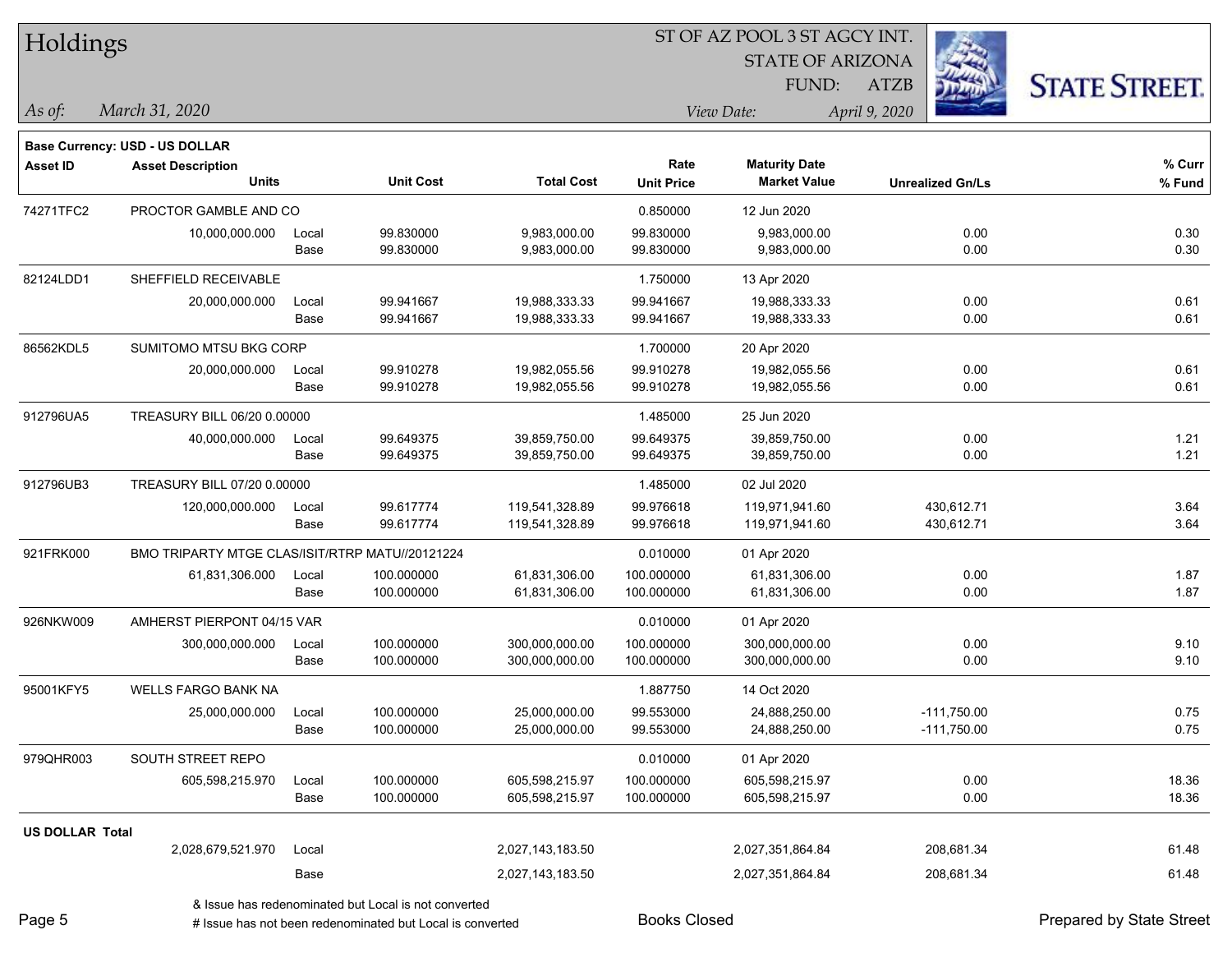| Holdings            |                                                            |       |                  |                   |                   | ST OF AZ POOL 3 ST AGCY INT. |                         |                      |
|---------------------|------------------------------------------------------------|-------|------------------|-------------------|-------------------|------------------------------|-------------------------|----------------------|
|                     |                                                            |       |                  |                   |                   | <b>STATE OF ARIZONA</b>      |                         |                      |
|                     |                                                            |       |                  |                   |                   | <b>FUND:</b>                 | <b>ATZB</b>             | <b>STATE STREET.</b> |
| As of:              | March 31, 2020                                             |       |                  |                   |                   | View Date:                   | April 9, 2020           |                      |
|                     |                                                            |       |                  |                   |                   |                              |                         |                      |
| <b>Asset ID</b>     | Base Currency: USD - US DOLLAR<br><b>Asset Description</b> |       |                  |                   | Rate              | <b>Maturity Date</b>         |                         | % Curr               |
|                     | <b>Units</b>                                               |       | <b>Unit Cost</b> | <b>Total Cost</b> | <b>Unit Price</b> | <b>Market Value</b>          | <b>Unrealized Gn/Ls</b> | % Fund               |
|                     |                                                            |       |                  |                   |                   |                              |                         |                      |
|                     | <b>CASH EQUIVALENT Total</b>                               |       |                  |                   |                   |                              |                         |                      |
|                     | 2,028,679,521.970                                          | Base  |                  | 2,027,143,183.50  |                   | 2,027,351,864.84             | 208,681.34              | 61.48                |
| <b>FIXED INCOME</b> |                                                            |       |                  |                   |                   |                              |                         |                      |
| <b>US DOLLAR</b>    |                                                            |       |                  |                   |                   |                              | Exchange Rate:          | 1.000000             |
| 00287YBG3           | ABBVIE INC SR UNSECURED 144A 11/21 2.15                    |       |                  |                   | 2.150000          | 19 Nov 2021                  |                         |                      |
|                     | 7,000,000.000                                              | Local | 99.987716        | 6,999,140.12      | 99.865093         | 6,990,556.51                 | $-8,583.61$             | 0.21                 |
|                     |                                                            | Base  | 99.987716        | 6,999,140.12      | 99.865093         | 6,990,556.51                 | $-8,583.61$             | 0.21                 |
| 023135AW6           | AMAZON.COM INC SR UNSECURED 02/23 2.4                      |       |                  |                   | 2.400000          | 22 Feb 2023                  |                         |                      |
|                     | 5,000,000.000                                              | Local | 99.045242        | 4,952,262.09      | 104.007738        | 5,200,386.90                 | 248,124.81              | 0.16                 |
|                     |                                                            | Base  | 99.045242        | 4,952,262.09      | 104.007738        | 5,200,386.90                 | 248,124.81              | 0.16                 |
| 025816BY4           | AMERICAN EXPRESS CO SR UNSECURED 11/21 3.7                 |       |                  |                   | 3.700000          | 05 Nov 2021                  |                         |                      |
|                     | 5,000,000.000                                              | Local | 99.988287        | 4,999,414.33      | 102.310516        | 5,115,525.80                 | 116,111.47              | 0.16                 |
|                     |                                                            | Base  | 99.988287        | 4,999,414.33      | 102.310516        | 5,115,525.80                 | 116,111.47              | 0.16                 |
| 025816BZ1           | AMERICAN EXPRESS CO SR UNSECURED 11/21 VAR                 |       |                  |                   | 2.341000          | 05 Nov 2021                  |                         |                      |
|                     | 2,000,000.000                                              | Local | 100.000000       | 2,000,000.00      | 98.432000         | 1,968,640.00                 | $-31,360.00$            | 0.06                 |
|                     |                                                            | Base  | 100.000000       | 2,000,000.00      | 98.432000         | 1,968,640.00                 | $-31,360.00$            | 0.06                 |
| 025816CD9           | AMERICAN EXPRESS CO SR UNSECURED 05/22 2.75                |       |                  |                   | 2.750000          | 20 May 2022                  |                         |                      |
|                     | 8,000,000.000                                              | Local | 99.914708        | 7,993,176.64      | 101.627597        | 8,130,207.76                 | 137,031.12              | 0.25                 |
|                     |                                                            | Base  | 99.914708        | 7,993,176.64      | 101.627597        | 8,130,207.76                 | 137,031.12              | 0.25                 |
| 025816CG2           | AMERICAN EXPRESS CO SR UNSECURED 07/24 2.5                 |       |                  |                   | 2.500000          | 30 Jul 2024                  |                         |                      |
|                     | 10,000,000.000                                             | Local | 99.721356        | 9,972,135.63      | 101.155396        | 10,115,539.60                | 143,403.97              | 0.31                 |
|                     |                                                            | Base  | 99.721356        | 9,972,135.63      | 101.155396        | 10,115,539.60                | 143,403.97              | 0.31                 |
| 02587AAN4           | AMERICAN EXPRESS CREDIT ACCOUN AMXCA 2019 2 A              |       |                  |                   | 2.670000          | 15 Nov 2024                  |                         |                      |
|                     | 4,500,000.000                                              | Local | 99.995117        | 4,499,780.27      | 102.775600        | 4,624,902.00                 | 125, 121.73             | 0.14                 |
| Original Face:      | 4,500,000.000                                              | Base  | 99.995117        | 4,499,780.27      | 102.775600        | 4,624,902.00                 | 125, 121. 73            | 0.14                 |
| 02588QAB4           | AMERICAN EXPRESS CREDIT ACCOUN AMXCA 2019 1 A              |       |                  |                   | 2.870000          | 15 Oct 2024                  |                         |                      |
|                     | 3,000,000.000                                              | Local | 99.986488        | 2,999,594.63      | 102.756890        | 3,082,706.70                 | 83,112.07               | 0.09                 |
| Original Face:      | 3,000,000.000                                              | Base  | 99.986488        | 2,999,594.63      | 102.756890        | 3,082,706.70                 | 83,112.07               | 0.09                 |

# Issue has not been redenominated but Local is converted Books Closed Prepared by State Street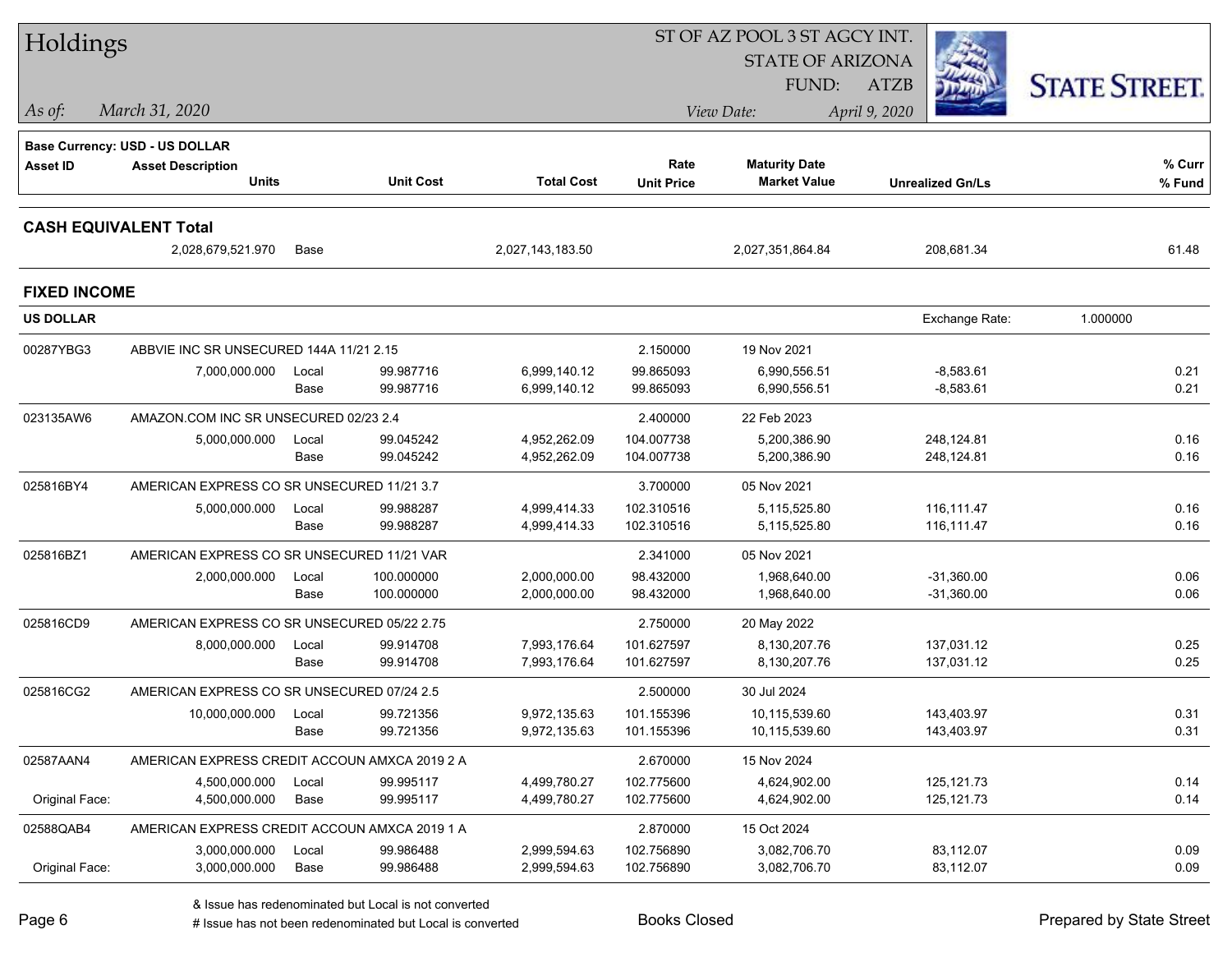| Holdings        |                                                |       |                  |                   | ST OF AZ POOL 3 ST AGCY INT. |                         |                         |                      |
|-----------------|------------------------------------------------|-------|------------------|-------------------|------------------------------|-------------------------|-------------------------|----------------------|
|                 |                                                |       |                  |                   |                              | <b>STATE OF ARIZONA</b> |                         |                      |
|                 |                                                |       |                  |                   |                              | FUND:                   | <b>ATZB</b>             | <b>STATE STREET.</b> |
| $ $ As of:      | March 31, 2020                                 |       |                  |                   |                              | View Date:              | April 9, 2020           |                      |
|                 | Base Currency: USD - US DOLLAR                 |       |                  |                   |                              |                         |                         |                      |
| <b>Asset ID</b> | <b>Asset Description</b>                       |       |                  |                   | Rate                         | <b>Maturity Date</b>    |                         | % Curr               |
|                 | <b>Units</b>                                   |       | <b>Unit Cost</b> | <b>Total Cost</b> | <b>Unit Price</b>            | <b>Market Value</b>     | <b>Unrealized Gn/Ls</b> | % Fund               |
| 02665WCS8       | AMERICAN HONDA FINANCE SR UNSECURED 01/21 3.15 |       |                  |                   | 3.150000                     | 08 Jan 2021             |                         |                      |
|                 | 5,000,000.000                                  | Local | 99.977019        | 4,998,850.96      | 100.666596                   | 5,033,329.80            | 34,478.84               | 0.15                 |
|                 |                                                | Base  | 99.977019        | 4,998,850.96      | 100.666596                   | 5,033,329.80            | 34,478.84               | 0.15                 |
| 037833CC2       | APPLE INC SR UNSECURED 08/21 1.55              |       |                  |                   | 1.550000                     | 04 Aug 2021             |                         |                      |
|                 | 10,000,000.000                                 | Local | 99.678833        | 9,967,883.31      | 100.617000                   | 10,061,700.00           | 93,816.69               | 0.31                 |
|                 |                                                | Base  | 99.678833        | 9,967,883.31      | 100.617000                   | 10,061,700.00           | 93,816.69               | 0.31                 |
| 037833DC1       | APPLE INC SR UNSECURED 09/22 2.1               |       |                  |                   | 2.100000                     | 12 Sep 2022             |                         |                      |
|                 | 10,000,000.000                                 | Local | 100.784546       | 10,078,454.55     | 101.473573                   | 10,147,357.30           | 68,902.75               | 0.31                 |
|                 |                                                | Base  | 100.784546       | 10,078,454.55     | 101.473573                   | 10,147,357.30           | 68,902.75               | 0.31                 |
| 05531FBJ1       | TRUIST FIN CORP SR UNSECURED 03/23 2.2         |       |                  |                   | 2.200000                     | 16 Mar 2023             |                         |                      |
|                 | 10,000,000.000                                 | Local | 99.937759        | 9,993,775.92      | 100.060565                   | 10,006,056.50           | 12,280.58               | 0.30                 |
|                 |                                                | Base  | 99.937759        | 9,993,775.92      | 100.060565                   | 10,006,056.50           | 12,280.58               | 0.30                 |
| 06048WB82       | BANK OF AMERICA CORP SR UNSECURED 08/24 VAR    |       |                  |                   | 2.400000                     | 23 Aug 2024             |                         |                      |
|                 | 10,000,000.000                                 | Local | 100.000000       | 10,000,000.00     | 95.588273                    | 9,558,827.30            | -441,172.70             | 0.29                 |
|                 |                                                | Base  | 100.000000       | 10,000,000.00     | 95.588273                    | 9,558,827.30            | -441,172.70             | 0.29                 |
| 06048WG79       | BANK OF AMERICA CORP SR UNSECURED 01/25 VAR    |       |                  |                   | 2.250000                     | 23 Jan 2025             |                         |                      |
|                 | 10,000,000.000                                 | Local | 100.000000       | 10,000,000.00     | 100.903733                   | 10,090,373.30           | 90,373.30               | 0.31                 |
|                 |                                                | Base  | 100.000000       | 10,000,000.00     | 100.903733                   | 10,090,373.30           | 90,373.30               | 0.31                 |
| 06048WXT2       | BANK OF AMERICA CORP SR UNSECURED 09/21 VAR    |       |                  |                   | 2.000000                     | 26 Sep 2021             |                         |                      |
|                 | 10,000,000.000                                 | Local | 100.000000       | 10,000,000.00     | 97.191000                    | 9,719,100.00            | $-280,900.00$           | 0.29                 |
|                 |                                                | Base  | 100.000000       | 10,000,000.00     | 97.191000                    | 9,719,100.00            | $-280,900.00$           | 0.29                 |
| 06048WZZ6       | BANK OF AMERICA CORP SR UNSECURED 06/24 VAR    |       |                  |                   | 3.000000                     | 17 Jun 2024             |                         |                      |
|                 | 10,000,000.000                                 | Local | 100.000000       | 10,000,000.00     | 100.058000                   | 10,005,800.00           | 5,800.00                | 0.30                 |
|                 |                                                | Base  | 100.000000       | 10,000,000.00     | 100.058000                   | 10,005,800.00           | 5,800.00                | 0.30                 |
| 06367TYL8       | BANK OF MONTREAL SR UNSECURED 06/20 2.1        |       |                  |                   | 2.100000                     | 15 Jun 2020             |                         |                      |
|                 | 10,000,000.000                                 | Local | 99.802461        | 9,980,246.11      | 99.946000                    | 9,994,600.00            | 14,353.89               | 0.30                 |
|                 |                                                | Base  | 99.802461        | 9,980,246.11      | 99.946000                    | 9,994,600.00            | 14,353.89               | 0.30                 |
| 06367WUK7       | BANK OF MONTREAL SR UNSECURED 01/23 2          |       |                  |                   | 2.000000                     | 24 Jan 2023             |                         |                      |
|                 | 5,000,000.000                                  | Local | 100.000000       | 5,000,000.00      | 92.942023                    | 4,647,101.15            | $-352,898.85$           | 0.14                 |
|                 |                                                | Base  | 100.000000       | 5,000,000.00      | 92.942023                    | 4,647,101.15            | $-352,898.85$           | 0.14                 |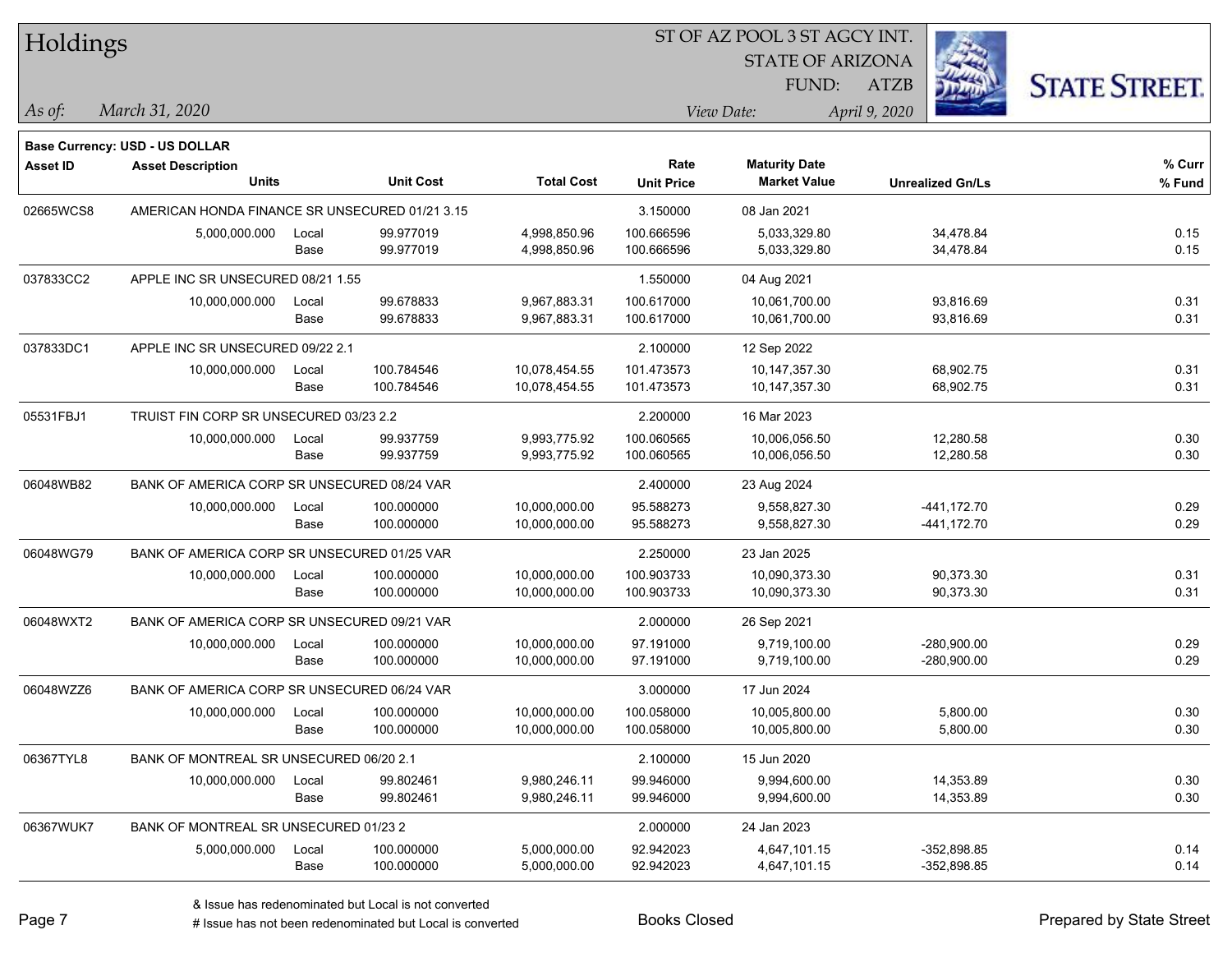| <b>STATE OF ARIZONA</b><br><b>STATE STREET.</b><br>FUND:<br><b>ATZB</b><br>March 31, 2020<br>View Date:<br>April 9, 2020<br>$\vert$ As of:<br><b>Base Currency: USD - US DOLLAR</b><br>Rate<br><b>Maturity Date</b><br>% Curr<br><b>Asset ID</b><br><b>Asset Description</b><br>Units<br><b>Unit Cost</b><br><b>Total Cost</b><br><b>Market Value</b><br><b>Unit Price</b><br>$%$ Fund<br><b>Unrealized Gn/Ls</b><br>BANK OF MONTREAL SR UNSECURED 02/24 2.07<br>06367WVM2<br>2.070000<br>12 Feb 2024<br>9,990.80<br>0.30<br>100.000000<br>10,000,000.00<br>100.099908<br>10,009,990.80<br>10,000,000.000<br>Local<br>0.30<br>100.000000<br>10,000,000.00<br>100.099908<br>10,009,990.80<br>9,990.80<br>Base<br>06367WWB5<br>BANK OF MONTREAL SR UNSECURED 02/25 2.25<br>2.250000<br>19 Feb 2025<br>0.29<br>10,000,000.000<br>100.000000<br>10,000,000.00<br>97.111685<br>9,711,168.50<br>-288,831.50<br>Local<br>0.29<br>100.000000<br>97.111685<br>9,711,168.50<br>$-288,831.50$<br>Base<br>10,000,000.00<br>BANK OF NY MELLON CORP SR UNSECURED 04/23 3.5<br>06406RAG2<br>3.500000<br>28 Apr 2023<br>104.386844<br>0.22<br>7,000,000.000<br>99.932951<br>6,995,306.54<br>7,307,079.08<br>311,772.54<br>Local<br>0.22<br>99.932951<br>6,995,306.54<br>104.386844<br>7,307,079.08<br>311,772.54<br>Base<br>06406RAL1<br>BANK OF NY MELLON CORP SR UNSECURED 10/24 2.1<br>2.100000<br>24 Oct 2024<br>0.21<br>99.840326<br>6,988,822.80<br>100.601721<br>7,042,120.47<br>53,297.67<br>7,000,000.000<br>Local<br>0.21<br>99.840326<br>6,988,822.80<br>100.601721<br>7,042,120.47<br>53,297.67<br>Base<br>06406RAM9<br>BANK OF NY MELLON CORP SR UNSECURED 01/23 1.85<br>1.850000<br>27 Jan 2023<br>0.15<br>5,000,000.000<br>99.934187<br>4,996,709.35<br>99.365659<br>4,968,282.95<br>$-28,426.40$<br>Local<br>0.15<br>99.934187<br>99.365659<br>4,968,282.95<br>Base<br>4,996,709.35<br>-28,426.40<br>BANK OF NOVA SCOTIA SR UNSECURED 09/22 2.45<br>064159KD7<br>2.450000<br>19 Sep 2022<br>0.52<br>17,000,000.000<br>101.577587<br>17,268,189.85<br>100.816930<br>$-129,311.75$<br>17,138,878.10<br>Local<br>0.52<br>101.577587<br>100.816930<br>17,138,878.10<br>$-129,311.75$<br>Base<br>17,268,189.85<br>064159SH0<br>BANK OF NOVA SCOTIA SR UNSECURED 11/22 2<br>2.000000<br>15 Nov 2022<br>100.245306<br>0.46<br>99.973649<br>14,996,047.29<br>15,036,795.90<br>40,748.61<br>15,000,000.000<br>Local<br>99.973649<br>100.245306<br>15,036,795.90<br>0.46<br>Base<br>14,996,047.29<br>40,748.61<br>07330NAT2<br>TRUIST BANK SR UNSECURED 12/24 2.15<br>2.150000<br>06 Dec 2024<br>2,000,000.000<br>99.841075<br>1,996,821.49<br>99.038825<br>1,980,776.50<br>$-16,044.99$<br>0.06<br>Local<br>0.06<br>Base<br>99.841075<br>1,996,821.49<br>99.038825<br>1,980,776.50<br>$-16,044.99$<br>097023CG8<br>2.700000<br>BOEING CO SR UNSECURED 05/22 2.7<br>01 May 2022 | Holdings  |  |  | ST OF AZ POOL 3 ST AGCY INT. |  |
|-----------------------------------------------------------------------------------------------------------------------------------------------------------------------------------------------------------------------------------------------------------------------------------------------------------------------------------------------------------------------------------------------------------------------------------------------------------------------------------------------------------------------------------------------------------------------------------------------------------------------------------------------------------------------------------------------------------------------------------------------------------------------------------------------------------------------------------------------------------------------------------------------------------------------------------------------------------------------------------------------------------------------------------------------------------------------------------------------------------------------------------------------------------------------------------------------------------------------------------------------------------------------------------------------------------------------------------------------------------------------------------------------------------------------------------------------------------------------------------------------------------------------------------------------------------------------------------------------------------------------------------------------------------------------------------------------------------------------------------------------------------------------------------------------------------------------------------------------------------------------------------------------------------------------------------------------------------------------------------------------------------------------------------------------------------------------------------------------------------------------------------------------------------------------------------------------------------------------------------------------------------------------------------------------------------------------------------------------------------------------------------------------------------------------------------------------------------------------------------------------------------------------------------------------------------------------------------------------------------------------------------------------------------------------------------------------------------------------------------------------------------------------------------------------------------------------------------------------------------------------|-----------|--|--|------------------------------|--|
|                                                                                                                                                                                                                                                                                                                                                                                                                                                                                                                                                                                                                                                                                                                                                                                                                                                                                                                                                                                                                                                                                                                                                                                                                                                                                                                                                                                                                                                                                                                                                                                                                                                                                                                                                                                                                                                                                                                                                                                                                                                                                                                                                                                                                                                                                                                                                                                                                                                                                                                                                                                                                                                                                                                                                                                                                                                                       |           |  |  |                              |  |
|                                                                                                                                                                                                                                                                                                                                                                                                                                                                                                                                                                                                                                                                                                                                                                                                                                                                                                                                                                                                                                                                                                                                                                                                                                                                                                                                                                                                                                                                                                                                                                                                                                                                                                                                                                                                                                                                                                                                                                                                                                                                                                                                                                                                                                                                                                                                                                                                                                                                                                                                                                                                                                                                                                                                                                                                                                                                       |           |  |  |                              |  |
|                                                                                                                                                                                                                                                                                                                                                                                                                                                                                                                                                                                                                                                                                                                                                                                                                                                                                                                                                                                                                                                                                                                                                                                                                                                                                                                                                                                                                                                                                                                                                                                                                                                                                                                                                                                                                                                                                                                                                                                                                                                                                                                                                                                                                                                                                                                                                                                                                                                                                                                                                                                                                                                                                                                                                                                                                                                                       |           |  |  |                              |  |
|                                                                                                                                                                                                                                                                                                                                                                                                                                                                                                                                                                                                                                                                                                                                                                                                                                                                                                                                                                                                                                                                                                                                                                                                                                                                                                                                                                                                                                                                                                                                                                                                                                                                                                                                                                                                                                                                                                                                                                                                                                                                                                                                                                                                                                                                                                                                                                                                                                                                                                                                                                                                                                                                                                                                                                                                                                                                       |           |  |  |                              |  |
|                                                                                                                                                                                                                                                                                                                                                                                                                                                                                                                                                                                                                                                                                                                                                                                                                                                                                                                                                                                                                                                                                                                                                                                                                                                                                                                                                                                                                                                                                                                                                                                                                                                                                                                                                                                                                                                                                                                                                                                                                                                                                                                                                                                                                                                                                                                                                                                                                                                                                                                                                                                                                                                                                                                                                                                                                                                                       |           |  |  |                              |  |
|                                                                                                                                                                                                                                                                                                                                                                                                                                                                                                                                                                                                                                                                                                                                                                                                                                                                                                                                                                                                                                                                                                                                                                                                                                                                                                                                                                                                                                                                                                                                                                                                                                                                                                                                                                                                                                                                                                                                                                                                                                                                                                                                                                                                                                                                                                                                                                                                                                                                                                                                                                                                                                                                                                                                                                                                                                                                       |           |  |  |                              |  |
|                                                                                                                                                                                                                                                                                                                                                                                                                                                                                                                                                                                                                                                                                                                                                                                                                                                                                                                                                                                                                                                                                                                                                                                                                                                                                                                                                                                                                                                                                                                                                                                                                                                                                                                                                                                                                                                                                                                                                                                                                                                                                                                                                                                                                                                                                                                                                                                                                                                                                                                                                                                                                                                                                                                                                                                                                                                                       |           |  |  |                              |  |
|                                                                                                                                                                                                                                                                                                                                                                                                                                                                                                                                                                                                                                                                                                                                                                                                                                                                                                                                                                                                                                                                                                                                                                                                                                                                                                                                                                                                                                                                                                                                                                                                                                                                                                                                                                                                                                                                                                                                                                                                                                                                                                                                                                                                                                                                                                                                                                                                                                                                                                                                                                                                                                                                                                                                                                                                                                                                       |           |  |  |                              |  |
|                                                                                                                                                                                                                                                                                                                                                                                                                                                                                                                                                                                                                                                                                                                                                                                                                                                                                                                                                                                                                                                                                                                                                                                                                                                                                                                                                                                                                                                                                                                                                                                                                                                                                                                                                                                                                                                                                                                                                                                                                                                                                                                                                                                                                                                                                                                                                                                                                                                                                                                                                                                                                                                                                                                                                                                                                                                                       |           |  |  |                              |  |
|                                                                                                                                                                                                                                                                                                                                                                                                                                                                                                                                                                                                                                                                                                                                                                                                                                                                                                                                                                                                                                                                                                                                                                                                                                                                                                                                                                                                                                                                                                                                                                                                                                                                                                                                                                                                                                                                                                                                                                                                                                                                                                                                                                                                                                                                                                                                                                                                                                                                                                                                                                                                                                                                                                                                                                                                                                                                       |           |  |  |                              |  |
|                                                                                                                                                                                                                                                                                                                                                                                                                                                                                                                                                                                                                                                                                                                                                                                                                                                                                                                                                                                                                                                                                                                                                                                                                                                                                                                                                                                                                                                                                                                                                                                                                                                                                                                                                                                                                                                                                                                                                                                                                                                                                                                                                                                                                                                                                                                                                                                                                                                                                                                                                                                                                                                                                                                                                                                                                                                                       |           |  |  |                              |  |
|                                                                                                                                                                                                                                                                                                                                                                                                                                                                                                                                                                                                                                                                                                                                                                                                                                                                                                                                                                                                                                                                                                                                                                                                                                                                                                                                                                                                                                                                                                                                                                                                                                                                                                                                                                                                                                                                                                                                                                                                                                                                                                                                                                                                                                                                                                                                                                                                                                                                                                                                                                                                                                                                                                                                                                                                                                                                       |           |  |  |                              |  |
|                                                                                                                                                                                                                                                                                                                                                                                                                                                                                                                                                                                                                                                                                                                                                                                                                                                                                                                                                                                                                                                                                                                                                                                                                                                                                                                                                                                                                                                                                                                                                                                                                                                                                                                                                                                                                                                                                                                                                                                                                                                                                                                                                                                                                                                                                                                                                                                                                                                                                                                                                                                                                                                                                                                                                                                                                                                                       |           |  |  |                              |  |
|                                                                                                                                                                                                                                                                                                                                                                                                                                                                                                                                                                                                                                                                                                                                                                                                                                                                                                                                                                                                                                                                                                                                                                                                                                                                                                                                                                                                                                                                                                                                                                                                                                                                                                                                                                                                                                                                                                                                                                                                                                                                                                                                                                                                                                                                                                                                                                                                                                                                                                                                                                                                                                                                                                                                                                                                                                                                       |           |  |  |                              |  |
|                                                                                                                                                                                                                                                                                                                                                                                                                                                                                                                                                                                                                                                                                                                                                                                                                                                                                                                                                                                                                                                                                                                                                                                                                                                                                                                                                                                                                                                                                                                                                                                                                                                                                                                                                                                                                                                                                                                                                                                                                                                                                                                                                                                                                                                                                                                                                                                                                                                                                                                                                                                                                                                                                                                                                                                                                                                                       |           |  |  |                              |  |
|                                                                                                                                                                                                                                                                                                                                                                                                                                                                                                                                                                                                                                                                                                                                                                                                                                                                                                                                                                                                                                                                                                                                                                                                                                                                                                                                                                                                                                                                                                                                                                                                                                                                                                                                                                                                                                                                                                                                                                                                                                                                                                                                                                                                                                                                                                                                                                                                                                                                                                                                                                                                                                                                                                                                                                                                                                                                       |           |  |  |                              |  |
|                                                                                                                                                                                                                                                                                                                                                                                                                                                                                                                                                                                                                                                                                                                                                                                                                                                                                                                                                                                                                                                                                                                                                                                                                                                                                                                                                                                                                                                                                                                                                                                                                                                                                                                                                                                                                                                                                                                                                                                                                                                                                                                                                                                                                                                                                                                                                                                                                                                                                                                                                                                                                                                                                                                                                                                                                                                                       |           |  |  |                              |  |
|                                                                                                                                                                                                                                                                                                                                                                                                                                                                                                                                                                                                                                                                                                                                                                                                                                                                                                                                                                                                                                                                                                                                                                                                                                                                                                                                                                                                                                                                                                                                                                                                                                                                                                                                                                                                                                                                                                                                                                                                                                                                                                                                                                                                                                                                                                                                                                                                                                                                                                                                                                                                                                                                                                                                                                                                                                                                       |           |  |  |                              |  |
|                                                                                                                                                                                                                                                                                                                                                                                                                                                                                                                                                                                                                                                                                                                                                                                                                                                                                                                                                                                                                                                                                                                                                                                                                                                                                                                                                                                                                                                                                                                                                                                                                                                                                                                                                                                                                                                                                                                                                                                                                                                                                                                                                                                                                                                                                                                                                                                                                                                                                                                                                                                                                                                                                                                                                                                                                                                                       |           |  |  |                              |  |
|                                                                                                                                                                                                                                                                                                                                                                                                                                                                                                                                                                                                                                                                                                                                                                                                                                                                                                                                                                                                                                                                                                                                                                                                                                                                                                                                                                                                                                                                                                                                                                                                                                                                                                                                                                                                                                                                                                                                                                                                                                                                                                                                                                                                                                                                                                                                                                                                                                                                                                                                                                                                                                                                                                                                                                                                                                                                       |           |  |  |                              |  |
|                                                                                                                                                                                                                                                                                                                                                                                                                                                                                                                                                                                                                                                                                                                                                                                                                                                                                                                                                                                                                                                                                                                                                                                                                                                                                                                                                                                                                                                                                                                                                                                                                                                                                                                                                                                                                                                                                                                                                                                                                                                                                                                                                                                                                                                                                                                                                                                                                                                                                                                                                                                                                                                                                                                                                                                                                                                                       |           |  |  |                              |  |
|                                                                                                                                                                                                                                                                                                                                                                                                                                                                                                                                                                                                                                                                                                                                                                                                                                                                                                                                                                                                                                                                                                                                                                                                                                                                                                                                                                                                                                                                                                                                                                                                                                                                                                                                                                                                                                                                                                                                                                                                                                                                                                                                                                                                                                                                                                                                                                                                                                                                                                                                                                                                                                                                                                                                                                                                                                                                       |           |  |  |                              |  |
|                                                                                                                                                                                                                                                                                                                                                                                                                                                                                                                                                                                                                                                                                                                                                                                                                                                                                                                                                                                                                                                                                                                                                                                                                                                                                                                                                                                                                                                                                                                                                                                                                                                                                                                                                                                                                                                                                                                                                                                                                                                                                                                                                                                                                                                                                                                                                                                                                                                                                                                                                                                                                                                                                                                                                                                                                                                                       |           |  |  |                              |  |
|                                                                                                                                                                                                                                                                                                                                                                                                                                                                                                                                                                                                                                                                                                                                                                                                                                                                                                                                                                                                                                                                                                                                                                                                                                                                                                                                                                                                                                                                                                                                                                                                                                                                                                                                                                                                                                                                                                                                                                                                                                                                                                                                                                                                                                                                                                                                                                                                                                                                                                                                                                                                                                                                                                                                                                                                                                                                       |           |  |  |                              |  |
|                                                                                                                                                                                                                                                                                                                                                                                                                                                                                                                                                                                                                                                                                                                                                                                                                                                                                                                                                                                                                                                                                                                                                                                                                                                                                                                                                                                                                                                                                                                                                                                                                                                                                                                                                                                                                                                                                                                                                                                                                                                                                                                                                                                                                                                                                                                                                                                                                                                                                                                                                                                                                                                                                                                                                                                                                                                                       |           |  |  |                              |  |
|                                                                                                                                                                                                                                                                                                                                                                                                                                                                                                                                                                                                                                                                                                                                                                                                                                                                                                                                                                                                                                                                                                                                                                                                                                                                                                                                                                                                                                                                                                                                                                                                                                                                                                                                                                                                                                                                                                                                                                                                                                                                                                                                                                                                                                                                                                                                                                                                                                                                                                                                                                                                                                                                                                                                                                                                                                                                       |           |  |  |                              |  |
|                                                                                                                                                                                                                                                                                                                                                                                                                                                                                                                                                                                                                                                                                                                                                                                                                                                                                                                                                                                                                                                                                                                                                                                                                                                                                                                                                                                                                                                                                                                                                                                                                                                                                                                                                                                                                                                                                                                                                                                                                                                                                                                                                                                                                                                                                                                                                                                                                                                                                                                                                                                                                                                                                                                                                                                                                                                                       |           |  |  |                              |  |
|                                                                                                                                                                                                                                                                                                                                                                                                                                                                                                                                                                                                                                                                                                                                                                                                                                                                                                                                                                                                                                                                                                                                                                                                                                                                                                                                                                                                                                                                                                                                                                                                                                                                                                                                                                                                                                                                                                                                                                                                                                                                                                                                                                                                                                                                                                                                                                                                                                                                                                                                                                                                                                                                                                                                                                                                                                                                       |           |  |  |                              |  |
|                                                                                                                                                                                                                                                                                                                                                                                                                                                                                                                                                                                                                                                                                                                                                                                                                                                                                                                                                                                                                                                                                                                                                                                                                                                                                                                                                                                                                                                                                                                                                                                                                                                                                                                                                                                                                                                                                                                                                                                                                                                                                                                                                                                                                                                                                                                                                                                                                                                                                                                                                                                                                                                                                                                                                                                                                                                                       |           |  |  |                              |  |
|                                                                                                                                                                                                                                                                                                                                                                                                                                                                                                                                                                                                                                                                                                                                                                                                                                                                                                                                                                                                                                                                                                                                                                                                                                                                                                                                                                                                                                                                                                                                                                                                                                                                                                                                                                                                                                                                                                                                                                                                                                                                                                                                                                                                                                                                                                                                                                                                                                                                                                                                                                                                                                                                                                                                                                                                                                                                       |           |  |  |                              |  |
|                                                                                                                                                                                                                                                                                                                                                                                                                                                                                                                                                                                                                                                                                                                                                                                                                                                                                                                                                                                                                                                                                                                                                                                                                                                                                                                                                                                                                                                                                                                                                                                                                                                                                                                                                                                                                                                                                                                                                                                                                                                                                                                                                                                                                                                                                                                                                                                                                                                                                                                                                                                                                                                                                                                                                                                                                                                                       |           |  |  |                              |  |
|                                                                                                                                                                                                                                                                                                                                                                                                                                                                                                                                                                                                                                                                                                                                                                                                                                                                                                                                                                                                                                                                                                                                                                                                                                                                                                                                                                                                                                                                                                                                                                                                                                                                                                                                                                                                                                                                                                                                                                                                                                                                                                                                                                                                                                                                                                                                                                                                                                                                                                                                                                                                                                                                                                                                                                                                                                                                       |           |  |  |                              |  |
| 99.877151<br>$-261,764.08$<br>0.14<br>5,000,000.000<br>4,993,857.53<br>94.641869<br>4,732,093.45<br>Local<br>0.14<br>Base<br>99.877151<br>94.641869<br>4,732,093.45<br>$-261,764.08$<br>4,993,857.53                                                                                                                                                                                                                                                                                                                                                                                                                                                                                                                                                                                                                                                                                                                                                                                                                                                                                                                                                                                                                                                                                                                                                                                                                                                                                                                                                                                                                                                                                                                                                                                                                                                                                                                                                                                                                                                                                                                                                                                                                                                                                                                                                                                                                                                                                                                                                                                                                                                                                                                                                                                                                                                                  |           |  |  |                              |  |
|                                                                                                                                                                                                                                                                                                                                                                                                                                                                                                                                                                                                                                                                                                                                                                                                                                                                                                                                                                                                                                                                                                                                                                                                                                                                                                                                                                                                                                                                                                                                                                                                                                                                                                                                                                                                                                                                                                                                                                                                                                                                                                                                                                                                                                                                                                                                                                                                                                                                                                                                                                                                                                                                                                                                                                                                                                                                       |           |  |  |                              |  |
| BRISTOL MYERS SQUIBB CO SR UNSECURED 144A 05/22 2.6<br>2.600000<br>16 May 2022                                                                                                                                                                                                                                                                                                                                                                                                                                                                                                                                                                                                                                                                                                                                                                                                                                                                                                                                                                                                                                                                                                                                                                                                                                                                                                                                                                                                                                                                                                                                                                                                                                                                                                                                                                                                                                                                                                                                                                                                                                                                                                                                                                                                                                                                                                                                                                                                                                                                                                                                                                                                                                                                                                                                                                                        | 110122BY3 |  |  |                              |  |
| 102.165098<br>117,765.62<br>0.15<br>5,000,000.000<br>99.809786<br>4,990,489.28<br>5,108,254.90<br>Local<br>99.809786<br>102.165098<br>117,765.62<br>0.15<br>Base<br>4,990,489.28<br>5,108,254.90                                                                                                                                                                                                                                                                                                                                                                                                                                                                                                                                                                                                                                                                                                                                                                                                                                                                                                                                                                                                                                                                                                                                                                                                                                                                                                                                                                                                                                                                                                                                                                                                                                                                                                                                                                                                                                                                                                                                                                                                                                                                                                                                                                                                                                                                                                                                                                                                                                                                                                                                                                                                                                                                      |           |  |  |                              |  |

denote the redenominated but Local is converted Books Closed Prepared by State Street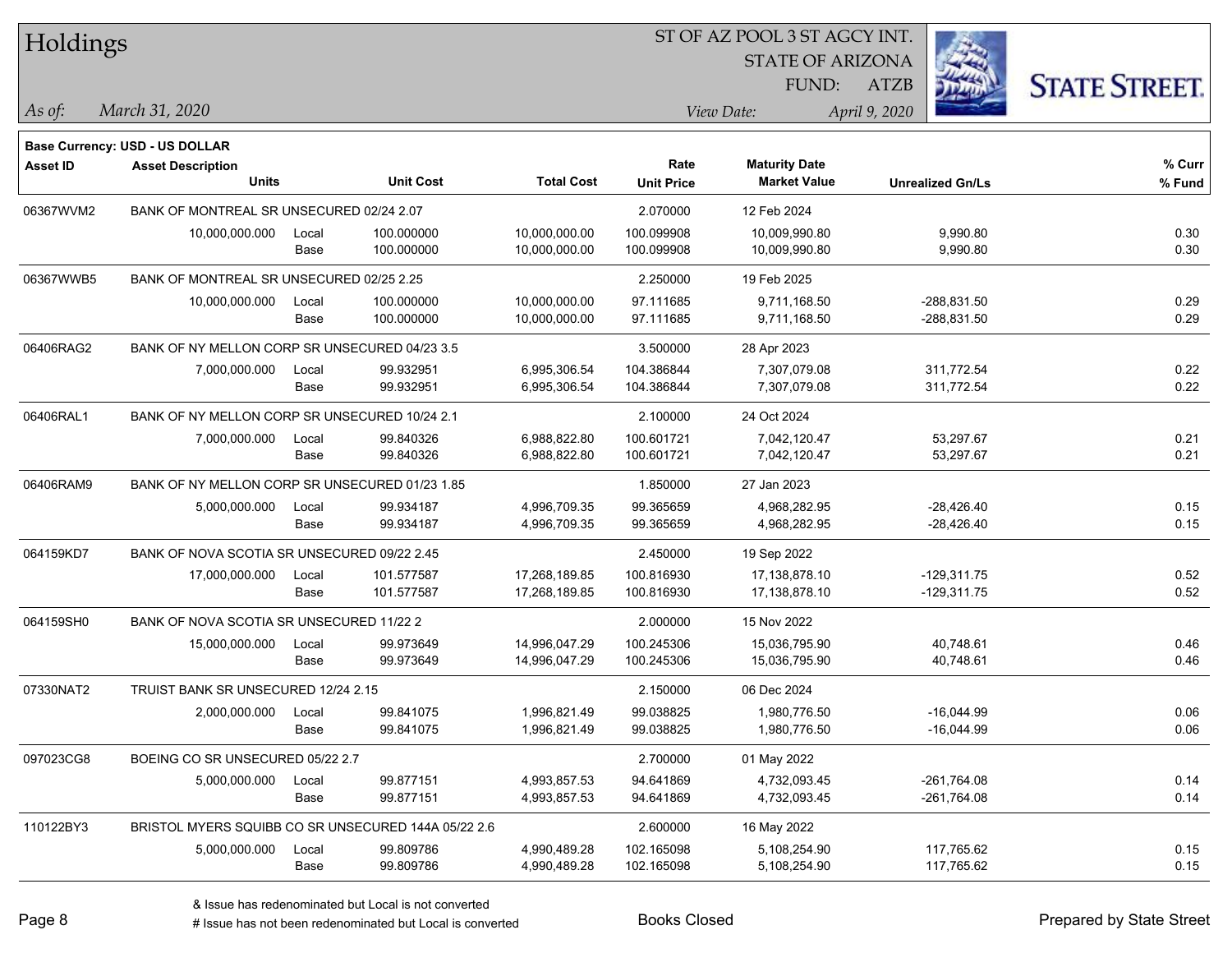| Holdings        |                                                  |       |                                                     |                   |                   | ST OF AZ POOL 3 ST AGCY INT. |                         |                      |
|-----------------|--------------------------------------------------|-------|-----------------------------------------------------|-------------------|-------------------|------------------------------|-------------------------|----------------------|
|                 |                                                  |       |                                                     |                   |                   | <b>STATE OF ARIZONA</b>      |                         |                      |
|                 |                                                  |       |                                                     |                   |                   | FUND:                        | <b>ATZB</b>             | <b>STATE STREET.</b> |
| As of:          | March 31, 2020                                   |       |                                                     |                   |                   | View Date:                   | April 9, 2020           |                      |
|                 | Base Currency: USD - US DOLLAR                   |       |                                                     |                   |                   |                              |                         |                      |
| <b>Asset ID</b> | <b>Asset Description</b>                         |       |                                                     |                   | Rate              | <b>Maturity Date</b>         |                         | % Curr               |
|                 | <b>Units</b>                                     |       | <b>Unit Cost</b>                                    | <b>Total Cost</b> | <b>Unit Price</b> | <b>Market Value</b>          | <b>Unrealized Gn/Ls</b> | % Fund               |
| 126650DE7       | CVS HEALTH CORP SR UNSECURED 08/24 2.625         |       |                                                     |                   | 2.625000          | 15 Aug 2024                  |                         |                      |
|                 | 2,000,000.000                                    | Local | 99.550952                                           | 1,991,019.04      | 101.417030        | 2,028,340.60                 | 37,321.56               | 0.06                 |
|                 |                                                  | Base  | 99.550952                                           | 1,991,019.04      | 101.417030        | 2,028,340.60                 | 37,321.56               | 0.06                 |
| 126802CL9       |                                                  |       | CABELA S MASTER CREDIT CARD TR CABMT 2013 1A A 144A |                   | 2.710000          | 17 Feb 2026                  |                         |                      |
|                 | 10,000,000.000                                   | Local | 102.339113                                          | 10,233,911.31     | 97.357150         | 9,735,715.00                 | -498,196.31             | 0.30                 |
| Original Face:  | 10,000,000.000                                   | Base  | 102.339113                                          | 10,233,911.31     | 97.357150         | 9,735,715.00                 | -498,196.31             | 0.30                 |
| 13605WWG2       | CANADIAN IMPERIAL BANK SR UNSECURED 03/25 VAR    |       |                                                     |                   | 1.750000          | 06 Mar 2025                  |                         |                      |
|                 | 10,000,000.000                                   | Local | 100.000000                                          | 10,000,000.00     | 95.799110         | 9,579,911.00                 | -420,089.00             | 0.29                 |
|                 |                                                  | Base  | 100.000000                                          | 10,000,000.00     | 95.799110         | 9,579,911.00                 | -420,089.00             | 0.29                 |
| 14040HBR5       | CAPITAL ONE FINANCIAL CO SR UNSECURED 10/20 2.4  |       |                                                     |                   | 2.400000          | 30 Oct 2020                  |                         |                      |
|                 | 13,226,000.000                                   | Local | 99.616587                                           | 13,175,289.75     | 99.793205         | 13,198,649.29                | 23,359.54               | 0.40                 |
|                 |                                                  | Base  | 99.616587                                           | 13,175,289.75     | 99.793205         | 13,198,649.29                | 23,359.54               | 0.40                 |
| 14040HBY0       | CAPITAL ONE FINANCIAL CO SR UNSECURED 04/21 3.45 |       |                                                     |                   | 3.450000          | 30 Apr 2021                  |                         |                      |
|                 | 15,000,000.000                                   | Local | 99.970555                                           | 14,995,583.31     | 100.173973        | 15,026,095.95                | 30,512.64               | 0.46                 |
|                 |                                                  | Base  | 99.970555                                           | 14,995,583.31     | 100.173973        | 15,026,095.95                | 30,512.64               | 0.46                 |
| 14042RHB0       | CAPITAL ONE NA SR UNSECURED 08/22 VAR            |       |                                                     |                   | 2.554130          | 08 Aug 2022                  |                         |                      |
|                 | 10,000,000.000                                   | Local | 100.000000                                          | 10,000,000.00     | 97.854092         | 9,785,409.20                 | $-214,590.80$           | 0.30                 |
|                 |                                                  | Base  | 100.000000                                          | 10,000,000.00     | 97.854092         | 9,785,409.20                 | $-214,590.80$           | 0.30                 |
| 14315EAB6       | CARMAX AUTO OWNER TRUST CARMX 2018 4 A2A         |       |                                                     |                   | 3.110000          | 15 Feb 2022                  |                         |                      |
|                 | 2,327,853.900                                    | Local | 99.999497                                           | 2,327,842.18      | 99.614270         | 2,318,874.67                 | $-8,967.51$             | 0.07                 |
| Original Face:  | 6,500,000.000                                    | Base  | 99.999497                                           | 2,327,842.18      | 99.614270         | 2,318,874.67                 | $-8,967.51$             | 0.07                 |
| 14315WAA8       | CARMAX AUTO OWNER TRUST CARMX 2019 4 A1          |       |                                                     |                   | 1.967950          | 16 Nov 2020                  |                         |                      |
|                 | 2,426,307.880                                    | Local | 100.000000                                          | 2.426.307.88      | 99.998730         | 2,426,277.07                 | $-30.81$                | 0.07                 |
| Original Face:  | 8,500,000.000                                    | Base  | 100.000000                                          | 2,426,307.88      | 99.998730         | 2,426,277.07                 | $-30.81$                | 0.07                 |
| 14315XAA6       | CARMAX AUTO OWNER TRUST CARMX 2020 1 A1          |       |                                                     |                   | 1.776130          | 15 Jan 2021                  |                         |                      |
|                 | 3,508,276.340                                    | Local | 100.000000                                          | 3,508,276.34      | 99.289100         | 3,483,336.00                 | $-24,940.34$            | 0.11                 |
| Original Face:  | 5,000,000.000                                    | Base  | 100.000000                                          | 3,508,276.34      | 99.289100         | 3,483,336.00                 | $-24,940.34$            | 0.11                 |
| 161571HN7       | CHASE ISSUANCE TRUST CHAIT 2018 A1 A1            |       |                                                     |                   | 0.904630          | 17 Apr 2023                  |                         |                      |
|                 | 10,000,000.000                                   | Local | 100.000000                                          | 10,000,000.00     | 99.170020         | 9,917,002.00                 | $-82,998.00$            | 0.30                 |
| Original Face:  | 10,000,000.000                                   | Base  | 100.000000                                          | 10,000,000.00     | 99.170020         | 9,917,002.00                 | $-82,998.00$            | 0.30                 |

 $\overline{\phantom{0}}$ 

 $\overline{\phantom{0}}$ 

 $\overline{\phantom{0}}$ 

 $\overline{\phantom{0}}$ 

 $\overline{\phantom{0}}$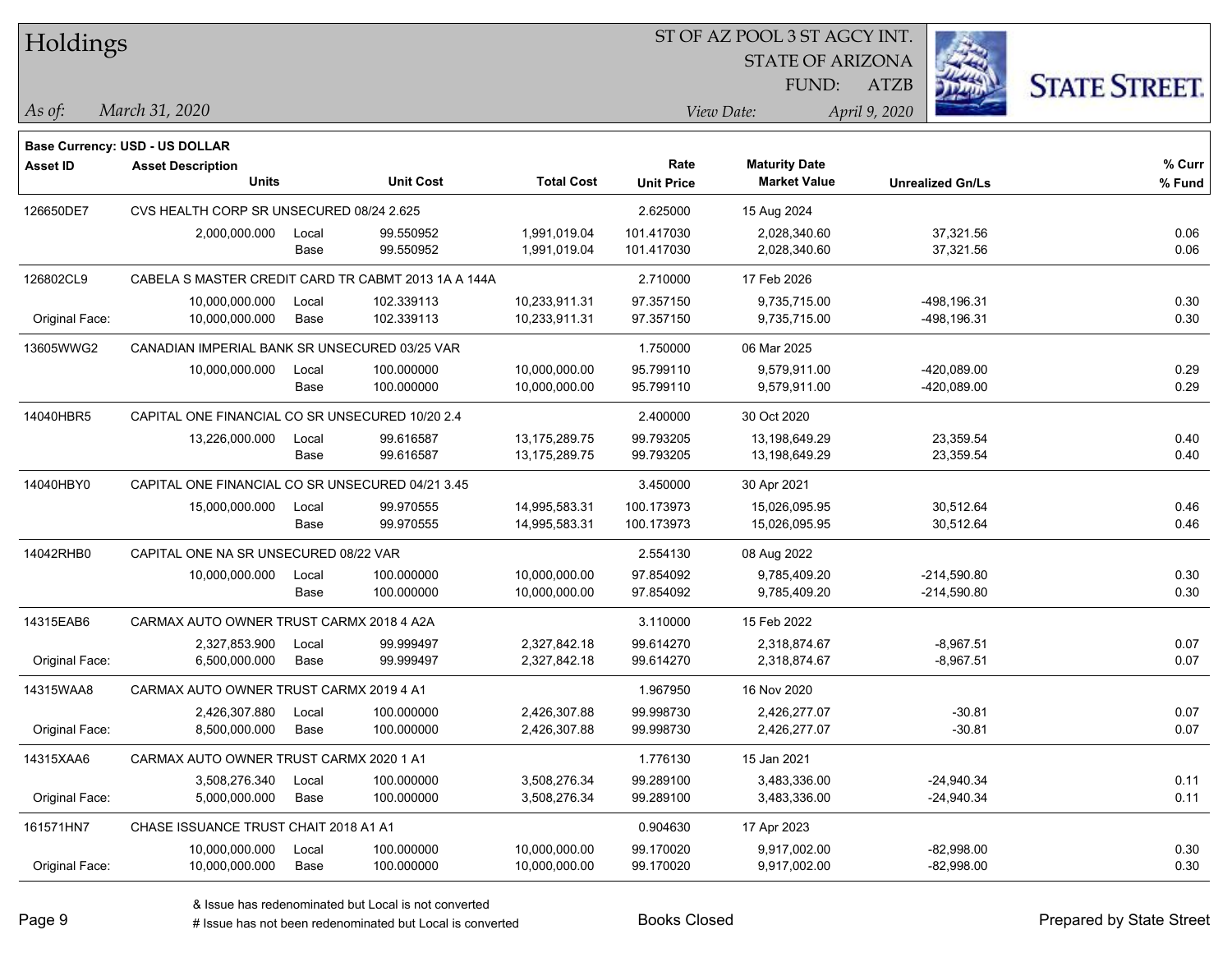| Holdings        |                                                  |       |                  |                   |                   | ST OF AZ POOL 3 ST AGCY INT. |                         |                      |
|-----------------|--------------------------------------------------|-------|------------------|-------------------|-------------------|------------------------------|-------------------------|----------------------|
|                 |                                                  |       |                  |                   |                   | <b>STATE OF ARIZONA</b>      |                         |                      |
|                 |                                                  |       |                  |                   |                   | FUND:                        | <b>ATZB</b>             | <b>STATE STREET.</b> |
| As of:          | March 31, 2020                                   |       |                  |                   |                   | View Date:                   | April 9, 2020           |                      |
|                 | <b>Base Currency: USD - US DOLLAR</b>            |       |                  |                   |                   |                              |                         |                      |
| <b>Asset ID</b> | <b>Asset Description</b>                         |       |                  |                   | Rate              | <b>Maturity Date</b>         |                         | % Curr               |
|                 | <b>Units</b>                                     |       | <b>Unit Cost</b> | <b>Total Cost</b> | <b>Unit Price</b> | <b>Market Value</b>          | <b>Unrealized Gn/Ls</b> | % Fund               |
| 17298CGH5       | CITIGROUP INC SR UNSECURED 11/21 VAR             |       |                  |                   | 3.200000          | 15 Nov 2021                  |                         |                      |
|                 | 10,000,000.000                                   | Local | 100.000000       | 10,000,000.00     | 101.737764        | 10,173,776.40                | 173,776.40              | 0.31                 |
|                 |                                                  | Base  | 100.000000       | 10,000,000.00     | 101.737764        | 10,173,776.40                | 173,776.40              | 0.31                 |
| 17298CHQ4       | CITIGROUP INC SR UNSECURED 12/24 VAR             |       |                  |                   | 2.350000          | 30 Dec 2024                  |                         |                      |
|                 | 10,000,000.000                                   | Local | 100.000000       | 10,000,000.00     | 103.178604        | 10,317,860.40                | 317,860.40              | 0.31                 |
|                 |                                                  | Base  | 100.000000       | 10,000,000.00     | 103.178604        | 10,317,860.40                | 317,860.40              | 0.31                 |
| 17327TGZ3       | CITIGROUP GLOBAL MARKETS COMPANY GUAR 11/22 VAR  |       |                  |                   | 2.000000          | 25 Nov 2022                  |                         |                      |
|                 | 15,000,000.000                                   | Local | 100.000000       | 15,000,000.00     | 100.584342        | 15,087,651.30                | 87,651.30               | 0.46                 |
|                 |                                                  | Base  | 100.000000       | 15,000,000.00     | 100.584342        | 15,087,651.30                | 87,651.30               | 0.46                 |
| 17327TSA5       | CITIGROUP GLOBAL MARKETS SR UNSECURED 07/24 VAR  |       |                  |                   | 2.500000          | 31 Jul 2024                  |                         |                      |
|                 | 15,000,000.000                                   | Local | 100.000000       | 15,000,000.00     | 98.621940         | 14,793,291.00                | $-206,709.00$           | 0.45                 |
|                 |                                                  | Base  | 100.000000       | 15,000,000.00     | 98.621940         | 14,793,291.00                | $-206,709.00$           | 0.45                 |
| 191216AR1       | COCA COLA CO/THE SR UNSECURED 11/20 3.15         |       |                  |                   | 3.150000          | 15 Nov 2020                  |                         |                      |
|                 | 2,000,000.000                                    | Local | 100.140329       | 2,002,806.57      | 100.622953        | 2,012,459.06                 | 9,652.49                | 0.06                 |
|                 |                                                  | Base  | 100.140329       | 2,002,806.57      | 100.622953        | 2,012,459.06                 | 9,652.49                | 0.06                 |
| 191216CL2       | COCA COLA CO/THE SR UNSECURED 09/24 1.75         |       |                  |                   | 1.750000          | 06 Sep 2024                  |                         |                      |
|                 | 5,000,000.000                                    | Local | 99.839606        | 4,991,980.32      | 104.502491        | 5,225,124.55                 | 233, 144. 23            | 0.16                 |
|                 |                                                  | Base  | 99.839606        | 4,991,980.32      | 104.502491        | 5,225,124.55                 | 233, 144. 23            | 0.16                 |
| 254683CG8       | DISCOVER CARD EXECUTION NOTE T DCENT 2018 A4 A4  |       |                  |                   | 3.110000          | 16 Jan 2024                  |                         |                      |
|                 | 18,000,000.000                                   | Local | 99.981145        | 17,996,606.02     | 100.630880        | 18,113,558.40                | 116,952.38              | 0.55                 |
| Original Face:  | 18,000,000.000                                   | Base  | 99.981145        | 17,996,606.02     | 100.630880        | 18,113,558.40                | 116,952.38              | 0.55                 |
| 254683CK9       | DISCOVER CARD EXECUTION NOTE T DCENT 2019 A1 A1  |       |                  |                   | 3.040000          | 15 Jul 2024                  |                         |                      |
|                 | 4,000,000.000                                    | Local | 99.998333        | 3,999,933.30      | 102.968370        | 4,118,734.80                 | 118,801.50              | 0.12                 |
| Original Face:  | 4,000,000.000                                    | Base  | 99.998333        | 3,999,933.30      | 102.968370        | 4,118,734.80                 | 118,801.50              | 0.12                 |
| 30231GAV4       | EXXON MOBIL CORPORATION SR UNSECURED 03/21 2.222 |       |                  |                   | 2.222000          | 01 Mar 2021                  |                         |                      |
|                 | 5,250,000.000                                    | Local | 100.540048       | 5,278,352.51      | 100.650323        | 5,284,141.96                 | 5,789.45                | 0.16                 |
|                 |                                                  | Base  | 100.540048       | 5,278,352.51      | 100.650323        | 5,284,141.96                 | 5,789.45                | 0.16                 |
| 3130AGKE4       | FEDERAL HOME LOAN BANK BONDS 08/20 VAR           |       |                  |                   | 0.080000          | 25 Aug 2020                  |                         |                      |
|                 | 3,000,000.000                                    | Local | 100.000000       | 3,000,000.00      | 100.001998        | 3,000,059.94                 | 59.94                   | 0.09                 |
|                 |                                                  | Base  | 100.000000       | 3,000,000.00      | 100.001998        | 3,000,059.94                 | 59.94                   | 0.09                 |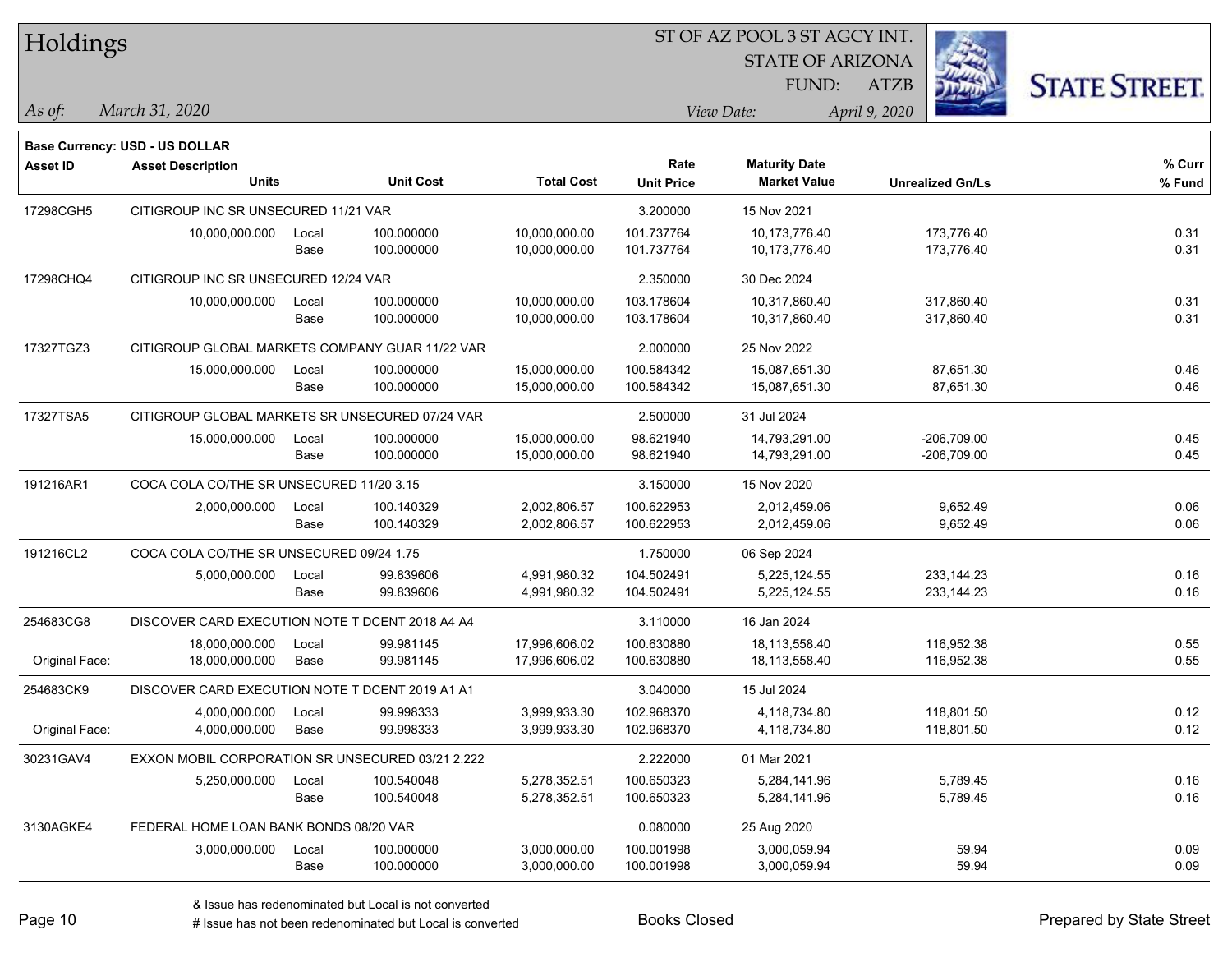| Holdings |
|----------|
|----------|

**Maturity Date**

STATE OF ARIZONA FUND:



**% Fund**

**% Curr**

*March 31, 2020 As of: View Date: April 9, 2020*

**Base Currency: USD - US DOLLAR**

ATZB

| 3130AHXE8      | FEDERAL HOME LOAN BANK BONDS 01/25 1.95     |               |                        |                              | 1.950000                 | 23 Jan 2025                  |                        |              |
|----------------|---------------------------------------------|---------------|------------------------|------------------------------|--------------------------|------------------------------|------------------------|--------------|
|                | 8,800,000.000                               | Local<br>Base | 99.991181<br>99.991181 | 8,799,223.90<br>8,799,223.90 | 100.246053<br>100.246053 | 8,821,652.66<br>8,821,652.66 | 22,428.76<br>22,428.76 | 0.27<br>0.27 |
| 3130AJ5F2      | FEDERAL HOME LOAN BANK BONDS 02/25 1.75     |               |                        |                              | 1.750000                 | 12 Feb 2025                  |                        |              |
|                | 5,000,000.000                               | Local         | 100.000000             | 5,000,000.00                 | 100.644310               | 5,032,215.50                 | 32,215.50              | 0.15         |
|                |                                             | Base          | 100.000000             | 5,000,000.00                 | 100.644310               | 5,032,215.50                 | 32,215.50              | 0.15         |
| 3132GSCE7      | FED HM LN PC POOL Q06969 FG 03/42 FIXED 3.5 |               |                        |                              | 3.500000                 | 01 Mar 2042                  |                        |              |
|                | 4,267,796.330                               | Local         | 104.701251             | 4,468,436.13                 | 107.295641               | 4,579,159.43                 | 110,723.30             | 0.14         |
| Original Face: | 11,354,753.000                              | Base          | 104.701251             | 4,468,436.13                 | 107.295641               | 4,579,159.43                 | 110,723.30             | 0.14         |
| 3132GUNB6      | FED HM LN PC POOL Q09086 FG 06/42 FIXED 3.5 |               |                        |                              | 3.500000                 | 01 Jun 2042                  |                        |              |
|                | 1,789,030.140                               | Local         | 104.610955             | 1,871,521.52                 | 107.310421               | 1,919,815.78                 | 48,294.26              | 0.06         |
| Original Face: | 5,677,376.000                               | Base          | 104.610955             | 1,871,521.52                 | 107.310421               | 1,919,815.78                 | 48,294.26              | 0.06         |
| 3133EFWB9      | FEDERAL FARM CREDIT BANK BONDS 01/21 VAR    |               |                        |                              | 1.263630                 | 22 Jan 2021                  |                        |              |
|                | 20,000,000.000                              | Local         | 99.996760              | 19,999,351.94                | 100.196489               | 20,039,297.80                | 39,945.86              | 0.61         |
|                |                                             | Base          | 99.996760              | 19,999,351.94                | 100.196489               | 20,039,297.80                | 39,945.86              | 0.61         |
| 3133EJDG1      | FEDERAL FARM CREDIT BANK BONDS 02/23 VAR    |               |                        |                              | 0.993630                 | 21 Feb 2023                  |                        |              |
|                | 10,000,000.000                              | Local         | 100.000000             | 10,000,000.00                | 99.569239                | 9,956,923.90                 | $-43,076.10$           | 0.30         |
|                |                                             | Base          | 100.000000             | 10,000,000.00                | 99.569239                | 9,956,923.90                 | $-43,076.10$           | 0.30         |
| 3133EKTT3      | FEDERAL FARM CREDIT BANK BONDS 07/24 2.23   |               |                        |                              | 2.230000                 | 08 Jul 2024                  |                        |              |
|                | 10,000,000.000                              | Local         | 100.000000             | 10,000,000.00                | 100.394070               | 10,039,407.00                | 39,407.00              | 0.30         |
|                |                                             | Base          | 100.000000             | 10,000,000.00                | 100.394070               | 10,039,407.00                | 39,407.00              | 0.30         |
| 3133EKWZ5      | FEDERAL FARM CREDIT BANK BONDS 07/23 2.2    |               |                        |                              | 2.200000                 | 24 Jul 2023                  |                        |              |
|                | 10,000,000.000                              | Local         | 100.000000             | 10,000,000.00                | 100.342651               | 10,034,265.10                | 34,265.10              | 0.30         |
|                |                                             | Base          | 100.000000             | 10,000,000.00                | 100.342651               | 10,034,265.10                | 34,265.10              | 0.30         |
| 3133ELAU8      | FEDERAL FARM CREDIT BANK BONDS 11/22 1.71   |               |                        |                              | 1.710000                 | 25 Nov 2022                  |                        |              |
|                | 10,000,000.000                              | Local         | 99.934795              | 9,993,479.45                 | 100.383433               | 10,038,343.30                | 44,863.85              | 0.30         |
|                |                                             | Base          | 99.934795              | 9,993,479.45                 | 100.383433               | 10,038,343.30                | 44,863.85              | 0.30         |
| 3133ELEU4      | FEDERAL FARM CREDIT BANK BONDS 03/23 1.83   |               |                        |                              | 1.830000                 | 20 Mar 2023                  |                        |              |

**Units Unit Cost Total Cost Unit Price Market Value Unrealized Gn/Ls**

**Asset ID Asset Description Rate**

5,000,000.000 Local 100.000000 5,000,000.00 100.015888 5,000,794.40 794.40 0.15

Base 100.000000 5,000,000.00 100.015888 5,000,794.40 794.40 0.15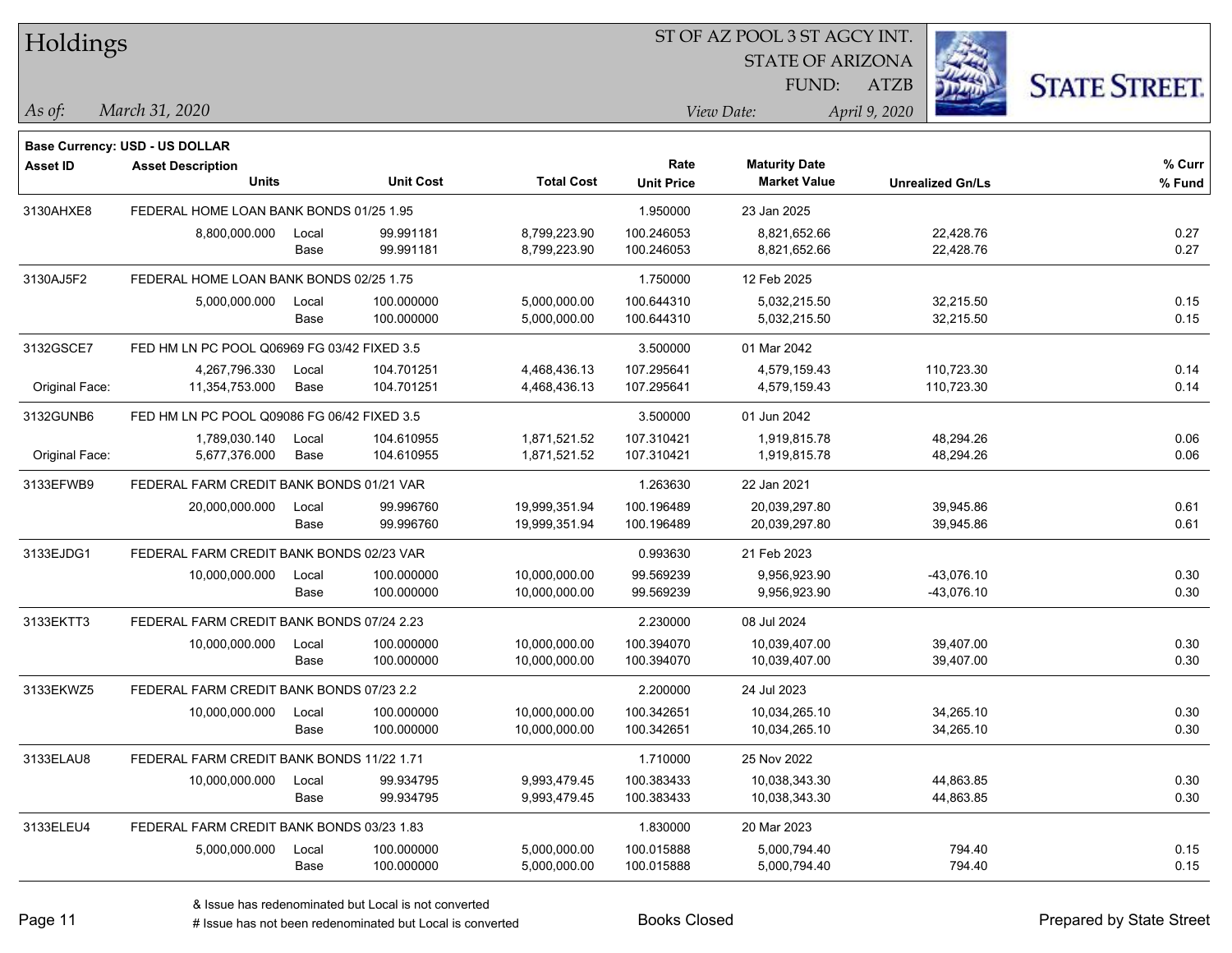| Holdings        |                                            |       |                  |                   | ST OF AZ POOL 3 ST AGCY INT. |                         |                         |                      |  |  |
|-----------------|--------------------------------------------|-------|------------------|-------------------|------------------------------|-------------------------|-------------------------|----------------------|--|--|
|                 |                                            |       |                  |                   |                              | <b>STATE OF ARIZONA</b> |                         |                      |  |  |
|                 |                                            |       |                  |                   |                              | FUND:                   | <b>ATZB</b>             | <b>STATE STREET.</b> |  |  |
| As of:          | March 31, 2020                             |       |                  |                   |                              | View Date:              | April 9, 2020           |                      |  |  |
|                 | <b>Base Currency: USD - US DOLLAR</b>      |       |                  |                   |                              |                         |                         |                      |  |  |
| <b>Asset ID</b> | <b>Asset Description</b>                   |       |                  |                   | Rate                         | <b>Maturity Date</b>    |                         | % Curr               |  |  |
|                 | <b>Units</b>                               |       | <b>Unit Cost</b> | <b>Total Cost</b> | <b>Unit Price</b>            | <b>Market Value</b>     | <b>Unrealized Gn/Ls</b> | % Fund               |  |  |
| 3133ELRK2       | FEDERAL FARM CREDIT BANK BONDS 03/24 1.5   |       |                  |                   | 1.500000                     | 05 Mar 2024             |                         |                      |  |  |
|                 | 5,000,000.000                              | Local | 100.000000       | 5,000,000.00      | 100.064755                   | 5,003,237.75            | 3,237.75                | 0.15                 |  |  |
|                 |                                            | Base  | 100.000000       | 5,000,000.00      | 100.064755                   | 5,003,237.75            | 3,237.75                | 0.15                 |  |  |
| 3133ELRN6       | FEDERAL FARM CREDIT BANK BONDS 03/25 1.5   |       |                  |                   | 1.500000                     | 05 Mar 2025             |                         |                      |  |  |
|                 | 20,000,000.000                             | Local | 100.000000       | 20,000,000.00     | 100.160721                   | 20,032,144.20           | 32,144.20               | 0.61                 |  |  |
|                 |                                            | Base  | 100.000000       | 20,000,000.00     | 100.160721                   | 20,032,144.20           | 32,144.20               | 0.61                 |  |  |
| 3133ELSL9       | FEDERAL FARM CREDIT BANK BONDS 03/24 1.05  |       |                  |                   | 1.050000                     | 12 Mar 2024             |                         |                      |  |  |
|                 | 5,000,000.000                              | Local | 100.000000       | 5,000,000.00      | 100.227045                   | 5,011,352.25            | 11,352.25               | 0.15                 |  |  |
|                 |                                            | Base  | 100.000000       | 5,000,000.00      | 100.227045                   | 5,011,352.25            | 11,352.25               | 0.15                 |  |  |
| 3133ELTC8       | FEDERAL FARM CREDIT BANK BONDS 03/25 1.125 |       |                  |                   | 1.125000                     | 17 Mar 2025             |                         |                      |  |  |
|                 | 10,000,000.000                             | Local | 100.000000       | 10,000,000.00     | 100.222827                   | 10,022,282.70           | 22,282.70               | 0.30                 |  |  |
|                 |                                            | Base  | 100.000000       | 10,000,000.00     | 100.222827                   | 10,022,282.70           | 22,282.70               | 0.30                 |  |  |
| 3134GT4E0       | FREDDIE MAC NOTES 08/24 VAR                |       |                  |                   | 1.650000                     | 26 Aug 2024             |                         |                      |  |  |
|                 | 5,000,000.000                              | Local | 100.000000       | 5,000,000.00      | 100.012995                   | 5,000,649.75            | 649.75                  | 0.15                 |  |  |
|                 |                                            | Base  | 100.000000       | 5,000,000.00      | 100.012995                   | 5,000,649.75            | 649.75                  | 0.15                 |  |  |
| 3134GU6G0       | FREDDIE MAC NOTES 08/24 1.7                |       |                  |                   | 1.700000                     | 05 Aug 2024             |                         |                      |  |  |
|                 | 5,000,000.000                              | Local | 100.000000       | 5,000,000.00      | 101.489480                   | 5,074,474.00            | 74,474.00               | 0.15                 |  |  |
|                 |                                            | Base  | 100.000000       | 5,000,000.00      | 101.489480                   | 5,074,474.00            | 74,474.00               | 0.15                 |  |  |
| 3134GUGT1       | FREDDIE MAC NOTES 10/22 1.8                |       |                  |                   | 1.800000                     | 17 Oct 2022             |                         |                      |  |  |
|                 | 10,000,000.000                             | Local | 100.000000       | 10,000,000.00     | 100.058281                   | 10,005,828.10           | 5,828.10                | 0.30                 |  |  |
|                 |                                            | Base  | 100.000000       | 10,000,000.00     | 100.058281                   | 10,005,828.10           | 5,828.10                | 0.30                 |  |  |
| 3134GVCH9       | FREDDIE MAC NOTES 02/25 1.875              |       |                  |                   | 1.875000                     | 14 Feb 2025             |                         |                      |  |  |
|                 | 10,000,000.000 Local                       |       | 100.000000       | 10,000,000.00     | 100.375983                   | 10,037,598.30           | 37,598.30               | 0.30                 |  |  |
|                 |                                            | Base  | 100.000000       | 10,000,000.00     | 100.375983                   | 10,037,598.30           | 37,598.30               | 0.30                 |  |  |
| 3134GVDA3       | FREDDIE MAC NOTES 02/25 1.875              |       |                  |                   | 1.875000                     | 18 Feb 2025             |                         |                      |  |  |
|                 | 10,000,000.000                             | Local | 100.000000       | 10,000,000.00     | 100.375043                   | 10,037,504.30           | 37,504.30               | 0.30                 |  |  |
|                 |                                            | Base  | 100.000000       | 10,000,000.00     | 100.375043                   | 10,037,504.30           | 37,504.30               | 0.30                 |  |  |
| 3135G0T45       | FANNIE MAE NOTES 04/22 1.875               |       |                  |                   | 1.875000                     | 05 Apr 2022             |                         |                      |  |  |
|                 | 15,243,000.000                             | Local | 100.536941       | 15,324,845.90     | 102.979947                   | 15,697,233.32           | 372,387.42              | 0.48                 |  |  |
|                 |                                            | Base  | 100.536941       | 15,324,845.90     | 102.979947                   | 15,697,233.32           | 372,387.42              | 0.48                 |  |  |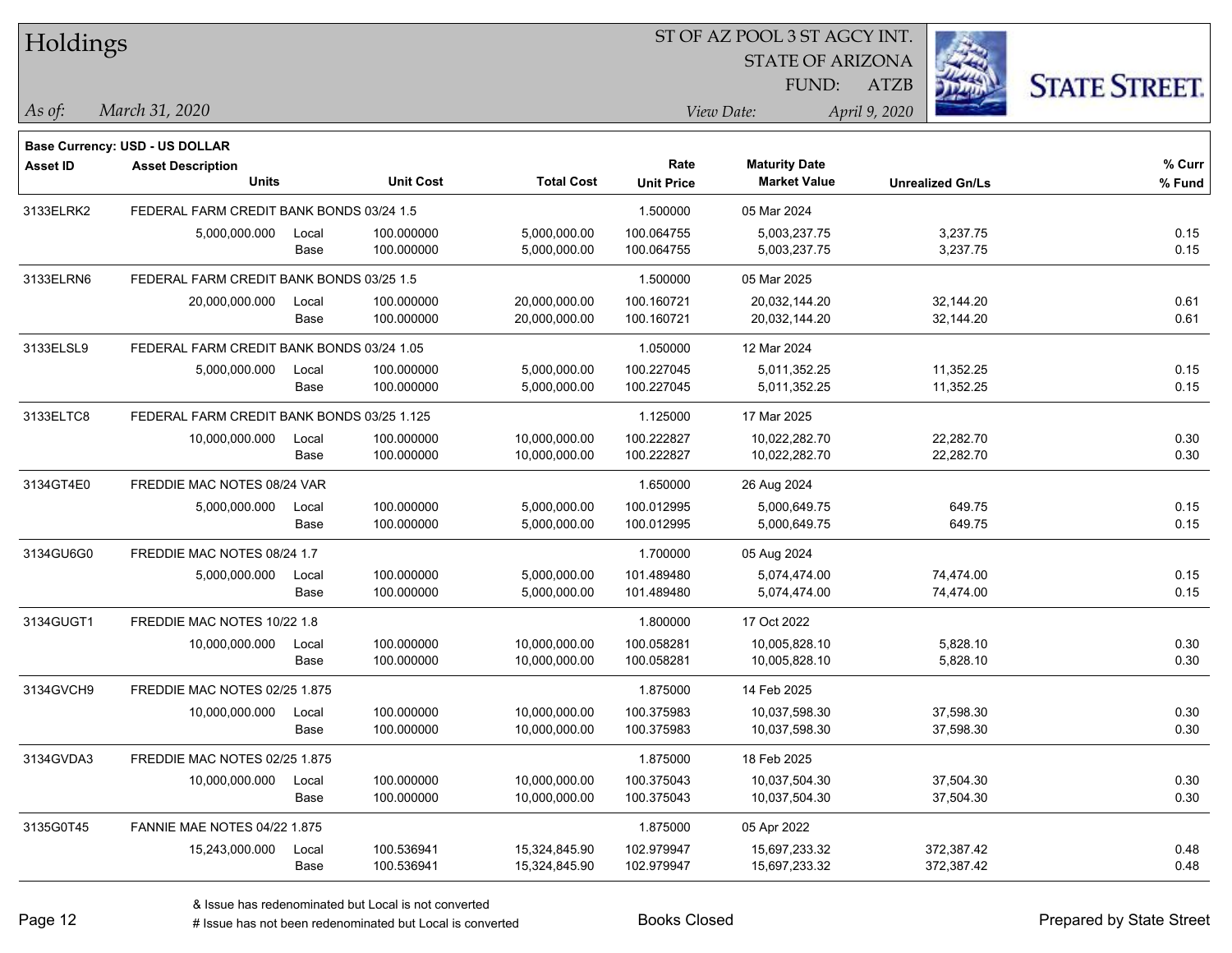|  | <b>Holdings</b> |
|--|-----------------|
|  |                 |

STATE OF ARIZONA FUND:



*March 31, 2020 As of: View Date: April 9, 2020*

**Base Currency: USD - US DOLLAR**

ATZB

| Asset ID       | <b>Asset Description</b>         |       |                  |                   | Rate              | <b>Maturity Date</b> |                         | % Curr |
|----------------|----------------------------------|-------|------------------|-------------------|-------------------|----------------------|-------------------------|--------|
|                | <b>Units</b>                     |       | <b>Unit Cost</b> | <b>Total Cost</b> | <b>Unit Price</b> | <b>Market Value</b>  | <b>Unrealized Gn/Ls</b> | % Fund |
| 3135G0V26      | FANNIE MAE NOTES 07/20 VAR       |       |                  |                   | 0.070000          | 30 Jul 2020          |                         |        |
|                | 5,000,000.000                    | Local | 100.000000       | 5,000,000.00      | 99.989110         | 4,999,455.50         | $-544.50$               | 0.15   |
|                |                                  | Base  | 100.000000       | 5,000,000.00      | 99.989110         | 4,999,455.50         | $-544.50$               | 0.15   |
| 3135G0V67      | FANNIE MAE NOTES 10/20 VAR       |       |                  |                   | 0.085000          | 30 Oct 2020          |                         |        |
|                | 10,000,000.000                   | Local | 100.000000       | 10,000,000.00     | 99.920699         | 9,992,069.90         | $-7,930.10$             | 0.30   |
|                |                                  | Base  | 100.000000       | 10,000,000.00     | 99.920699         | 9,992,069.90         | $-7,930.10$             | 0.30   |
| 3135G0Y49      | FANNIE MAE NOTES 02/23 1.7       |       |                  |                   | 1.700000          | 21 Feb 2023          |                         |        |
|                | 10,000,000.000                   | Local | 100.000000       | 10,000,000.00     | 100.475771        | 10,047,577.10        | 47,577.10               | 0.30   |
|                |                                  | Base  | 100.000000       | 10,000,000.00     | 100.475771        | 10,047,577.10        | 47,577.10               | 0.30   |
| 3136A0GS0      | FANNIE MAE FNR 2011 75 HP        |       |                  |                   | 2.500000          | 25 Jul 2040          |                         |        |
|                | 158,089.170                      | Local | 102.806309       | 162,525.64        | 101.848070        | 161,010.77           | $-1,514.87$             | 0.00   |
| Original Face: | 2,838,688.000                    | Base  | 102.806309       | 162,525.64        | 101.848070        | 161,010.77           | $-1,514.87$             | 0.00   |
| 3136A6JR6      | FANNIE MAE FNR 2012 58 PA        |       |                  |                   | 2.000000          | 25 Apr 2042          |                         |        |
|                | 1,230,492.840                    | Local | 101.495146       | 1,248,890.51      | 103.216660        | 1.270.073.61         | 21,183.10               | 0.04   |
| Original Face: | 5,677,376.000                    | Base  | 101.495146       | 1,248,890.51      | 103.216660        | 1,270,073.61         | 21,183.10               | 0.04   |
| 3136A76N7      | <b>FANNIE MAE FNR 2012 101 B</b> |       |                  |                   | 2.000000          | 25 May 2039          |                         |        |
|                | 1,777,414.230                    | Local | 101.549549       | 1,804,956.14      | 101.309230        | 1,800,684.67         | -4,271.47               | 0.05   |
| Original Face: | 11,275,256.000                   | Base  | 101.549549       | 1,804,956.14      | 101.309230        | 1,800,684.67         | $-4,271.47$             | 0.05   |
| 3136AAEK7      | FANNIE MAE FNR 2012 129 TD       |       |                  |                   | 2.000000          | 25 May 2040          |                         |        |
|                | 1,191,639.830                    | Local | 101.414875       | 1,208,500.05      | 102.142140        | 1,217,166.42         | 8,666.37                | 0.04   |
| Original Face: | 5,677,376.000                    | Base  | 101.414875       | 1,208,500.05      | 102.142140        | 1,217,166.42         | 8,666.37                | 0.04   |
| 3136ABRK1      | FANNIE MAE FNR 2013 9 PH         |       |                  |                   | 1.750000          | 25 Jul 2041          |                         |        |
|                | 2,407,044.000                    | Local | 100.802129       | 2,426,351.61      | 101.102410        | 2,433,579.49         | 7,227.88                | 0.07   |
| Original Face: | 6,713,909.000                    | Base  | 100.802129       | 2,426,351.61      | 101.102410        | 2,433,579.49         | 7,227.88                | 0.07   |
| 3136ABUD3      | FANNIE MAE FNR 2013 7 AC         |       |                  |                   | 1.250000          | 25 Feb 2028          |                         |        |
|                | 1,555,670.460                    | Local | 99.746571        | 1,551,727.94      | 99.691750         | 1,550,875.11         | $-852.83$               | 0.05   |
| Original Face: | 5,677,376.000                    | Base  | 99.746571        | 1,551,727.94      | 99.691750         | 1,550,875.11         | $-852.83$               | 0.05   |
| 3136ABUY7      | FANNIE MAE FNR 2013 7 GB         |       |                  |                   | 2.000000          | 25 Mar 2042          |                         |        |
|                | 2,393,331.110                    | Local | 101.521175       | 2,429,737.87      | 102.017010        | 2,441,604.84         | 11,866.97               | 0.07   |
| Original Face: | 6,995,663.000                    | Base  | 101.521175       | 2,429,737.87      | 102.017010        | 2,441,604.84         | 11,866.97               | 0.07   |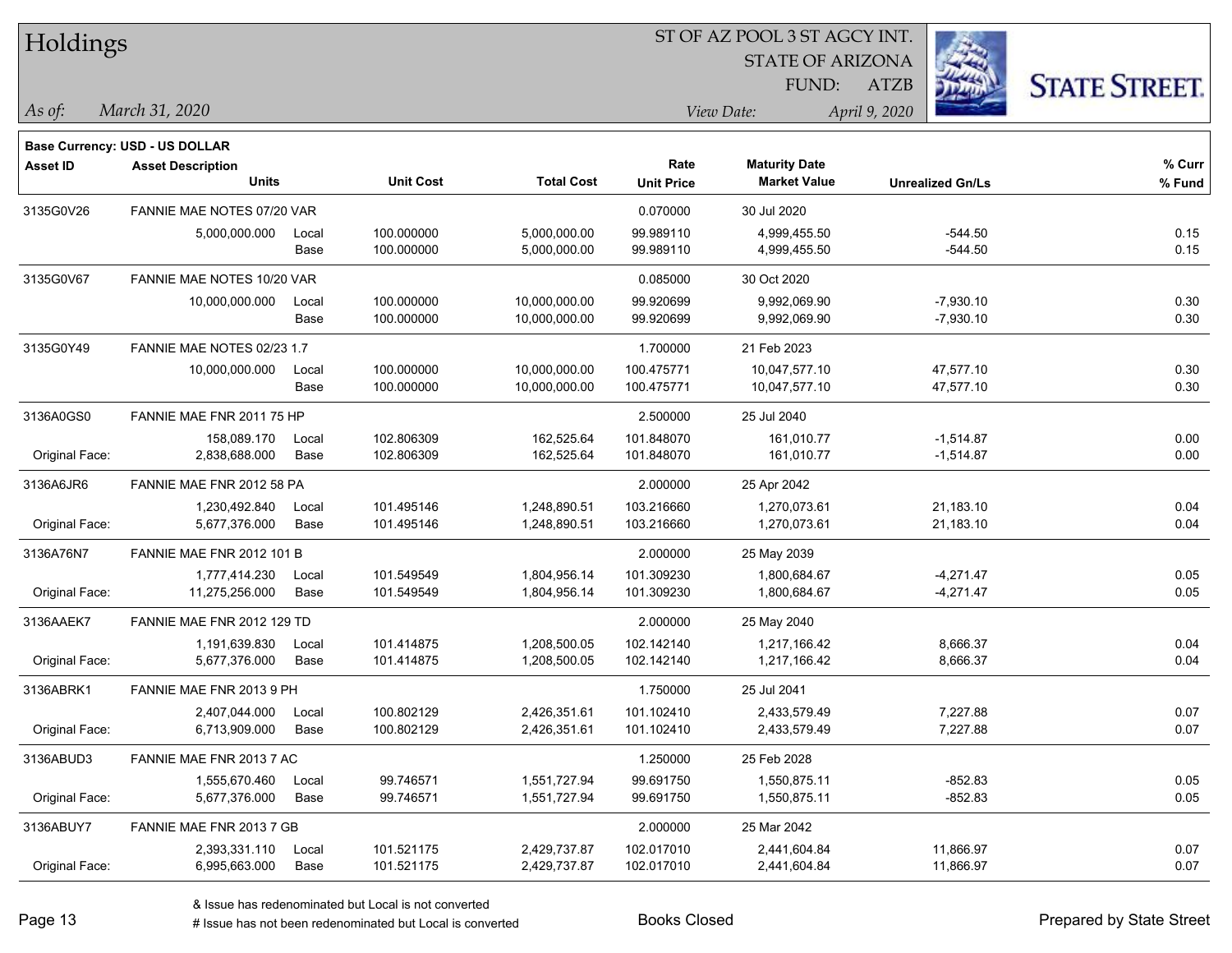| Holdings |
|----------|
|----------|

STATE OF ARIZONA FUND:



*March 31, 2020 As of: View Date: April 9, 2020*

**Base Currency: USD - US DOLLAR**

ATZB

| <b>Asset ID</b> | <b>Asset Description</b>  |       |                  |                   | Rate              | <b>Maturity Date</b> |                         | % Curr |
|-----------------|---------------------------|-------|------------------|-------------------|-------------------|----------------------|-------------------------|--------|
|                 | <b>Units</b>              |       | <b>Unit Cost</b> | <b>Total Cost</b> | <b>Unit Price</b> | <b>Market Value</b>  | <b>Unrealized Gn/Ls</b> | % Fund |
| 3136ABUZ4       | FANNIE MAE FNR 2013 7 AD  |       |                  |                   | 1.500000          | 25 Feb 2028          |                         |        |
|                 | 1,555,670.460             | Local | 100.245252       | 1,559,485.77      | 100.376610        | 1,561,529.27         | 2,043.50                | 0.05   |
| Original Face:  | 5,677,376.000             | Base  | 100.245252       | 1,559,485.77      | 100.376610        | 1,561,529.27         | 2,043.50                | 0.05   |
| 3136ABW74       | FANNIE MAE FNR 2013 6 AB  |       |                  |                   | 2.000000          | 25 Dec 2042          |                         |        |
|                 | 2,981,764.380             | Local | 100.689381       | 3,002,320.10      | 102.714440        | 3,062,702.59         | 60,382.49               | 0.09   |
| Original Face:  | 11,354,753.000            | Base  | 100.689381       | 3,002,320.10      | 102.714440        | 3,062,702.59         | 60,382.49               | 0.09   |
| 3136ACJX0       | FANNIE MAE FNR 2013 17 PB |       |                  |                   | 1.750000          | 25 Mar 2039          |                         |        |
|                 | 922,421.720               | Local | 100.400734       | 926,118.18        | 100.761930        | 929,449.93           | 3,331.75                | 0.03   |
| Original Face:  | 5,677,376.000             | Base  | 100.400734       | 926,118.18        | 100.761930        | 929,449.93           | 3,331.75                | 0.03   |
| 3136AD2H1       | FANNIE MAE FNR 2013 43 XP |       |                  |                   | 1.500000          | 25 Aug 2041          |                         |        |
|                 | 720,642.660               | Local | 98.595161        | 710,518.79        | 100.640410        | 725,257.73           | 14,738.94               | 0.02   |
| Original Face:  | 2,000,000.000             | Base  | 98.595161        | 710,518.79        | 100.640410        | 725,257.73           | 14,738.94               | 0.02   |
| 3136AEBJ5       | FANNIE MAE FNR 2013 47 YA |       |                  |                   | 2.000000          | 25 May 2040          |                         |        |
|                 | 2,182,136.310             | Local | 101.605083       | 2,217,161.41      | 102.142140        | 2,228,880.72         | 11,719.31               | 0.07   |
| Original Face:  | 8,516,065.000             | Base  | 101.605083       | 2,217,161.41      | 102.142140        | 2,228,880.72         | 11,719.31               | 0.07   |
| 3136AELZ8       | FANNIE MAE FNR 2013 62 DB |       |                  |                   | 1.250000          | 25 Jun 2028          |                         |        |
|                 | 1,401,499.850             | Local | 99.880557        | 1,399,825.85      | 100.545800        | 1,409,149.24         | 9,323.39                | 0.04   |
| Original Face:  | 5,677,376.000             | Base  | 99.880557        | 1,399,825.85      | 100.545800        | 1,409,149.24         | 9,323.39                | 0.04   |
| 3136AJ2X3       | FANNIE MAE FNR 2014 25 WA |       |                  |                   | 1.500000          | 25 May 2029          |                         |        |
|                 | 2,351,734.360             | Local | 98.442343        | 2,315,102.40      | 102.498400        | 2,410,490.09         | 95,387.69               | 0.07   |
| Original Face:  | 6,060,416.000             | Base  | 98.442343        | 2,315,102.40      | 102.498400        | 2,410,490.09         | 95,387.69               | 0.07   |
| 3137A1UN1       | FREDDIE MAC FHR 3725 PC   |       |                  |                   | 2.250000          | 15 Jan 2040          |                         |        |
|                 | 357,336.890               | Local | 98.250326        | 351,084.66        | 102.918030        | 367,764.09           | 16,679.43               | 0.01   |
| Original Face:  | 2,838,688.000             | Base  | 98.250326        | 351,084.66        | 102.918030        | 367,764.09           | 16,679.43               | 0.01   |
| 3137A2PF2       | FREDDIE MAC FHR 3766 HE   |       |                  |                   | 3.000000          | 15 Nov 2020          |                         |        |
|                 | 5,163.890                 | Local | 100.346444       | 5,181.78          | 100.402810        | 5,184.69             | 2.91                    | 0.00   |
| Original Face:  | 648,587.000               | Base  | 100.346444       | 5,181.78          | 100.402810        | 5,184.69             | 2.91                    | 0.00   |
| 3137A62S0       | FREDDIE MAC FHR 3796 PE   |       |                  |                   | 2.000000          | 15 Feb 2040          |                         |        |
|                 | 649,132.940               | Local | 100.131978       | 649,989.65        | 101.194940        | 656,889.69           | 6,900.04                | 0.02   |
| Original Face:  | 5,946,910.000             | Base  | 100.131978       | 649,989.65        | 101.194940        | 656,889.69           | 6,900.04                | 0.02   |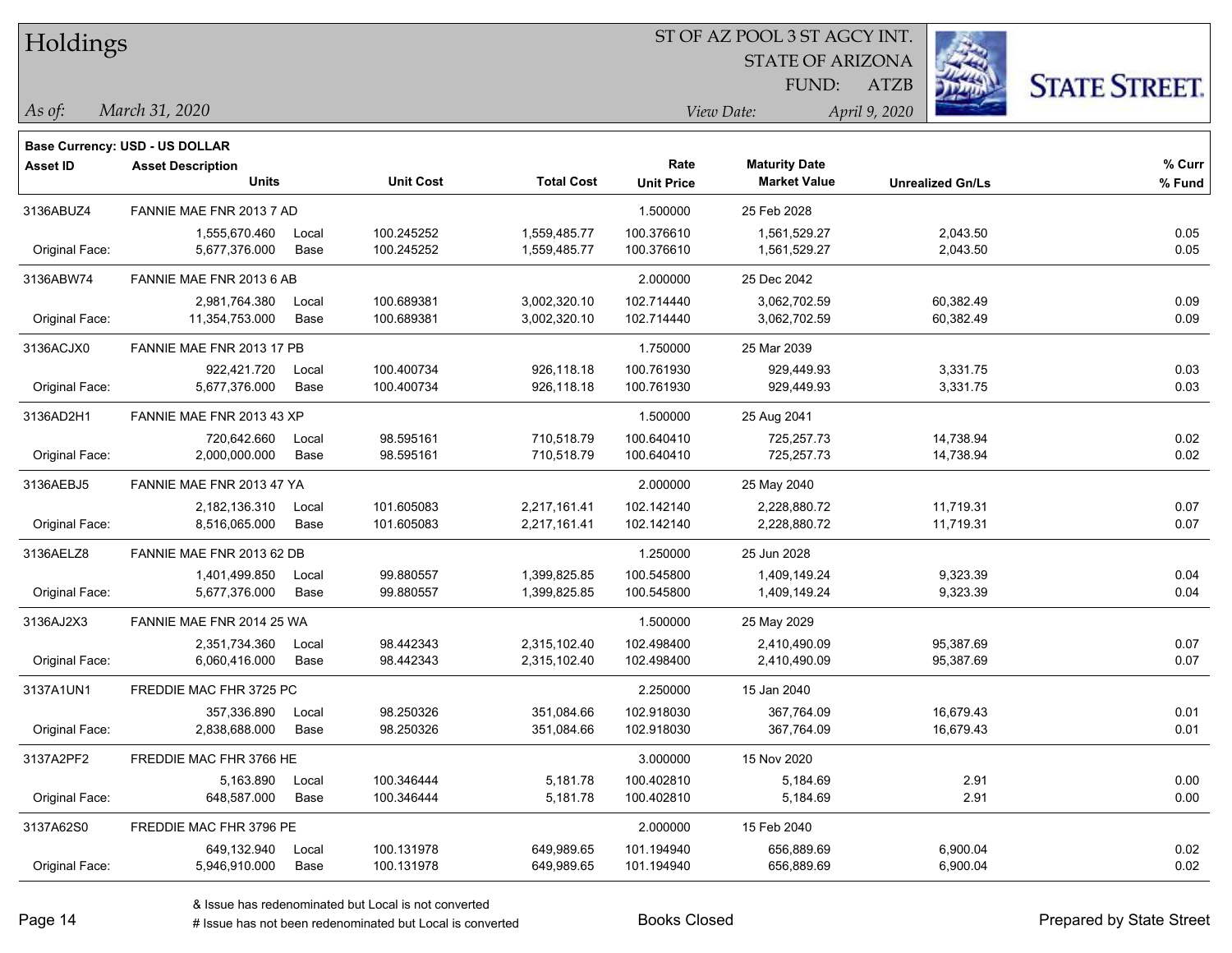| Holdings |
|----------|
|          |

**Maturity Date**

STATE OF ARIZONA FUND:



**% Curr**

*March 31, 2020 As of: View Date: April 9, 2020*

**Base Currency: USD - US DOLLAR**

ATZB

|                | <b>Units</b>            |             | <b>Unit Cost</b> | <b>Total Cost</b> | <b>Unit Price</b> | <b>Market Value</b> | <b>Unrealized Gn/Ls</b> | % Fund |
|----------------|-------------------------|-------------|------------------|-------------------|-------------------|---------------------|-------------------------|--------|
| 3137A7HC7      | FREDDIE MAC FHR 3800 KE |             |                  |                   | 3.500000          | 15 Feb 2026         |                         |        |
|                | 111,477.010             | Local       | 103.353570       | 115,215.47        | 106.170960        | 118,356.21          | 3,140.74                | 0.00   |
| Original Face: | 500,000.000             | Base        | 103.353570       | 115,215.47        | 106.170960        | 118,356.21          | 3,140.74                | 0.00   |
| 3137ADHX8      | FREDDIE MAC FHR 3890 BA |             |                  |                   | 2.500000          | 15 Nov 2040         |                         |        |
|                | 860,691.750             | Local       | 101.376847       | 872,542.16        | 102.634280        | 883,364.78          | 10,822.62               | 0.03   |
| Original Face: | 11,354,753.000          | Base        | 101.376847       | 872,542.16        | 102.634280        | 883,364.78          | 10,822.62               | 0.03   |
| 3137AFPD8      | FREDDIE MAC FHR 3919 CD |             |                  |                   | 2.500000          | 15 Oct 2040         |                         |        |
|                | 444,114.310             | Local       | 99.402773        | 441,461.94        | 103.466770        | 459,510.73          | 18,048.79               | 0.01   |
| Original Face: | 2,838,688.000           | Base        | 99.402773        | 441,461.94        | 103.466770        | 459,510.73          | 18,048.79               | 0.01   |
| 3137AGAB6      | FREDDIE MAC FHR 3934 PB |             |                  |                   | 2.000000          | 15 Jul 2041         |                         |        |
|                | 602,637.990             | Local       | 99.977547        | 602,502.68        | 102.645440        | 618,580.42          | 16,077.74               | 0.02   |
| Original Face: | 2,838,688.000           | Base        | 99.977547        | 602,502.68        | 102.645440        | 618,580.42          | 16,077.74               | 0.02   |
| 3137AGRX0      | FREDDIE MAC FHR 3935 JA |             |                  |                   | 2.000000          | 15 May 2041         |                         |        |
|                | 446,903.030             | Local       | 99.955207        | 446,702.85        | 102.044950        | 456.041.97          | 9,339.12                | 0.01   |
| Original Face: | 3,247,459.000           | Base        | 99.955207        | 446,702.85        | 102.044950        | 456,041.97          | 9,339.12                | 0.01   |
| 3137ANK95      | FREDDIE MAC FHR 4024 C  |             |                  |                   | 3.000000          | 15 Mar 2027         |                         |        |
|                | 1,412,633.910           | Local       | 100.203559       | 1,415,509.46      | 105.622040        | 1,492,052.75        | 76,543.29               | 0.05   |
| Original Face: | 5,677,376.000           | Base        | 100.203559       | 1,415,509.46      | 105.622040        | 1,492,052.75        | 76,543.29               | 0.05   |
| 3137AR5L6      | FREDDIE MAC FHR 4060 JC |             |                  |                   | 2.000000          | 15 Feb 2041         |                         |        |
|                | 2,048,378.230           | Local       | 100.364904       | 2,055,852.84      | 102.281910        | 2,095,120.38        | 39,267.54               | 0.06   |
| Original Face: | 8,516,065.000           | <b>Base</b> | 100.364904       | 2,055,852.84      | 102.281910        | 2,095,120.38        | 39,267.54               | 0.06   |
| 3137AXMZ3      | FREDDIE MAC FHR 4152 AG |             |                  |                   | 1.500000          | 15 Jan 2028         |                         |        |
|                | 1,939,684.550           | Local       | 100.066213       | 1,940,968.87      | 100.286730        | 1,945,246.21        | 4,277.34                | 0.06   |
| Original Face: | 7,380,589.000           | Base        | 100.066213       | 1,940,968.87      | 100.286730        | 1,945,246.21        | 4,277.34                | 0.06   |
| 3137AYLB5      | FREDDIE MAC FHR 4161 CD |             |                  |                   | 2.000000          | 15 Feb 2043         |                         |        |
|                | 2,365,370.560           | Local       | 101.271639       | 2,395,449.53      | 102.173340        | 2,416,778.10        | 21,328.57               | 0.07   |
| Original Face: | 5,677,376.000           | Base        | 101.271639       | 2,395,449.53      | 102.173340        | 2,416,778.10        | 21,328.57               | 0.07   |
| 3137AYSG7      | FREDDIE MAC FHR 4165 TD |             |                  |                   | 1.500000          | 15 Dec 2042         |                         |        |
|                | 1,758,953.430           | Local       | 100.023951       | 1,759,374.71      | 100.455570        | 1,766,966.69        | 7,591.98                | 0.05   |
| Original Face: | 5,677,376.000           | Base        | 100.023951       | 1,759,374.71      | 100.455570        | 1,766,966.69        | 7,591.98                | 0.05   |

**Asset ID Asset Description Rate**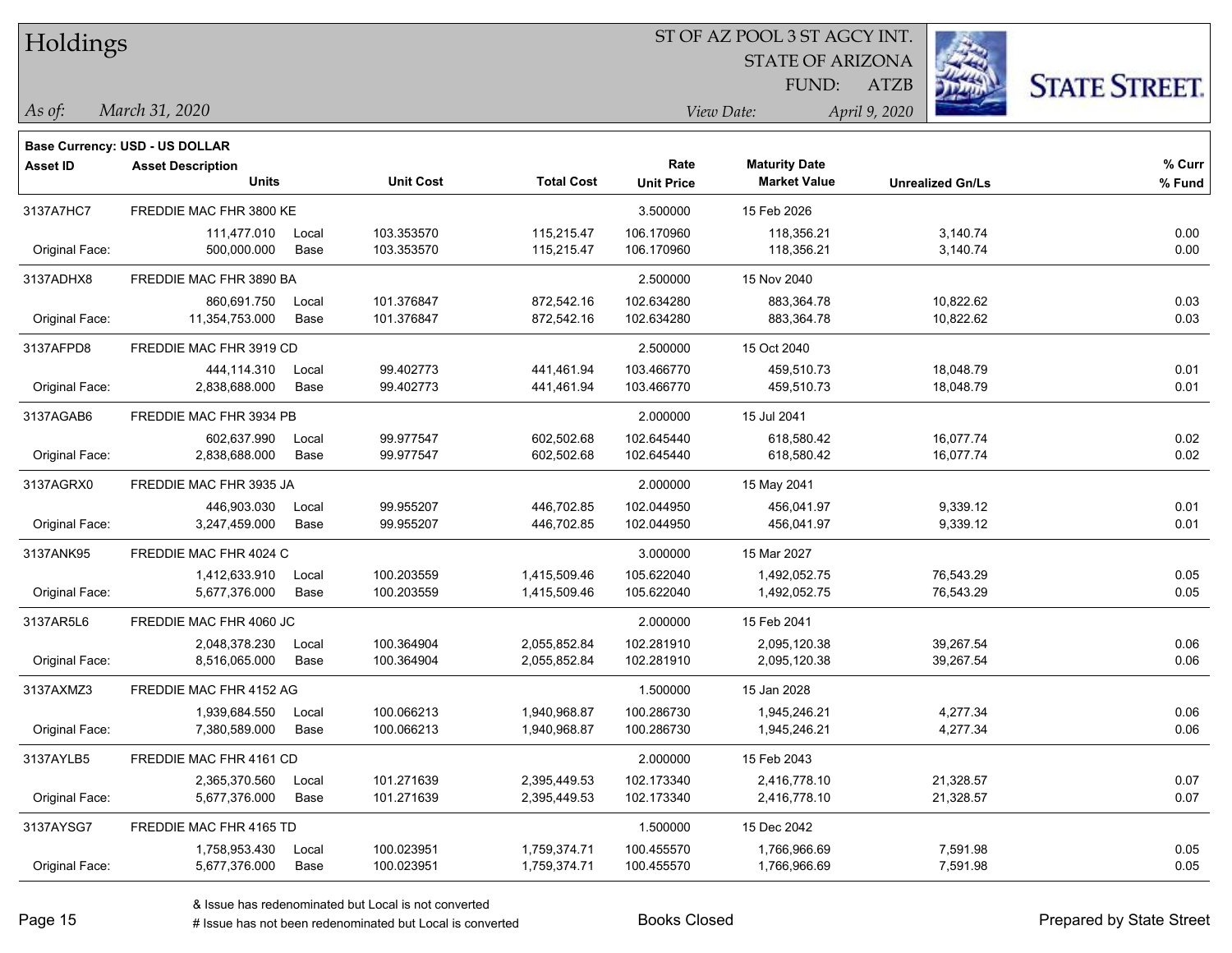| Holdings |
|----------|
|          |

**Maturity Date**

STATE OF ARIZONA FUND:



**% Curr**

*March 31, 2020 As of: View Date: April 9, 2020*

**Base Currency: USD - US DOLLAR**

ATZB

|                | <b>Units</b>            |       | <b>Unit Cost</b> | <b>Total Cost</b> | <b>Unit Price</b> | <b>Market Value</b> | <b>Unrealized Gn/Ls</b> | % Fund |
|----------------|-------------------------|-------|------------------|-------------------|-------------------|---------------------|-------------------------|--------|
| 3137AYSH5      | FREDDIE MAC FHR 4165 TE |       |                  |                   | 1.750000          | 15 Dec 2042         |                         |        |
|                | 4,397,384.020           | Local | 100.742568       | 4,430,037.60      | 101.118970        | 4,446,589.43        | 16,551.83               | 0.13   |
| Original Face: | 14,193,441.000          | Base  | 100.742568       | 4,430,037.60      | 101.118970        | 4,446,589.43        | 16,551.83               | 0.13   |
| 3137B0GK4      | FREDDIE MAC FHR 4173 AG |       |                  |                   | 2.000000          | 15 Mar 2043         |                         |        |
|                | 3,100,379.050           | Local | 100.473017       | 3,115,044.36      | 102.269040        | 3,170,727.89        | 55,683.53               | 0.10   |
| Original Face: | 14,193,441.000          | Base  | 100.473017       | 3,115,044.36      | 102.269040        | 3,170,727.89        | 55,683.53               | 0.10   |
| 3137B1EM0      | FREDDIE MAC FHR 4191 AP |       |                  |                   | 2.000000          | 15 Mar 2043         |                         |        |
|                | 945,671.190             | Local | 99.893810        | 944,666.98        | 102.564080        | 969.918.96          | 25,251.98               | 0.03   |
| Original Face: | 3,250,000.000           | Base  | 99.893810        | 944,666.98        | 102.564080        | 969,918.96          | 25,251.98               | 0.03   |
| 3137B1VH2      | FREDDIE MAC FHR 4210 AC |       |                  |                   | 2.000000          | 15 Mar 2040         |                         |        |
|                | 1,748,507.190           | Local | 100.523537       | 1,757,661.28      | 102.013860        | 1,783,719.68        | 26,058.40               | 0.05   |
| Original Face: | 5,677,376.000           | Base  | 100.523537       | 1,757,661.28      | 102.013860        | 1,783,719.68        | 26,058.40               | 0.05   |
| 3137B1ZD7      | FREDDIE MAC FHR 4204 QA |       |                  |                   | 1.500000          | 15 Jul 2042         |                         |        |
|                | 2,897,400.020           | Local | 99.904370        | 2,894,629.24      | 100.448210        | 2,910,386.46        | 15,757.22               | 0.09   |
| Original Face: | 8,516,065.000           | Base  | 99.904370        | 2,894,629.24      | 100.448210        | 2,910,386.46        | 15,757.22               | 0.09   |
| 3137B2CF5      | FREDDIE MAC FHR 4203 DC |       |                  |                   | 1.750000          | 15 Apr 2033         |                         |        |
|                | 662,468.260             | Local | 97.872959        | 648,377.29        | 101.711530        | 673,806.60          | 25,429.31               | 0.02   |
| Original Face: | 2,500,000.000           | Base  | 97.872959        | 648,377.29        | 101.711530        | 673,806.60          | 25,429.31               | 0.02   |
| 3137BUFZ6      | FREDDIE MAC FHR 4646 TB |       |                  |                   | 3.500000          | 15 Apr 2028         |                         |        |
|                | 3,233,169.600           | Local | 102.757882       | 3,322,336.60      | 107.240390        | 3,467,263.69        | 144,927.09              | 0.11   |
| Original Face: | 10,000,000.000          | Base  | 102.757882       | 3,322,336.60      | 107.240390        | 3,467,263.69        | 144,927.09              | 0.11   |
| 3137BVEP7      | FREDDIE MAC FHR 4655 JA |       |                  |                   | 3.000000          | 15 Oct 2040         |                         |        |
|                | 3,062,901.200           | Local | 101.765752       | 3,116,984.44      | 102.991920        | 3,154,540.75        | 37,556.31               | 0.10   |
| Original Face: | 5,000,000.000           | Base  | 101.765752       | 3,116,984.44      | 102.991920        | 3,154,540.75        | 37,556.31               | 0.10   |
| 3137F4VC3      | FREDDIE MAC FHR 4774 G  |       |                  |                   | 4.000000          | 15 Aug 2042         |                         |        |
|                | 5,129,575.800           | Local | 102.465981       | 5,256,070.18      | 102.476850        | 5,256,627.70        | 557.52                  | 0.16   |
| Original Face: | 10,000,000.000          | Base  | 102.465981       | 5,256,070.18      | 102.476850        | 5,256,627.70        | 557.52                  | 0.16   |
| 3137F4ZH8      | FREDDIE MAC FHR 4791 GA |       |                  |                   | 3.500000          | 15 Sep 2040         |                         |        |
|                | 1,911,749.470           | Local | 101.056827       | 1,931,953.36      | 101.441490        | 1,939,307.15        | 7,353.79                | 0.06   |
| Original Face: | 5,000,000.000           | Base  | 101.056827       | 1,931,953.36      | 101.441490        | 1,939,307.15        | 7,353.79                | 0.06   |

**Asset ID Asset Description Rate**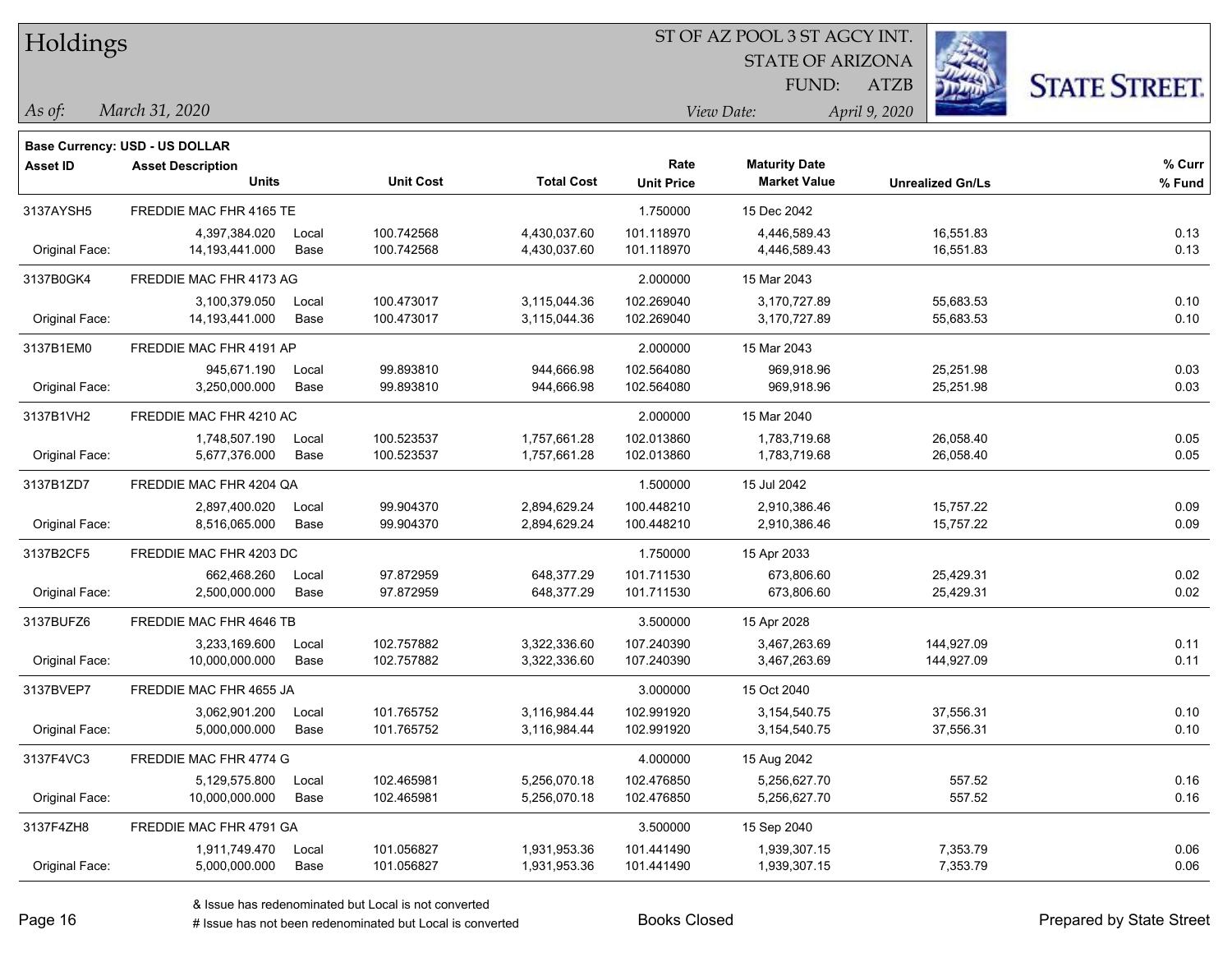| Holdings |
|----------|
|----------|

STATE OF ARIZONA FUND:



*March 31, 2020 As of: View Date: April 9, 2020*

**Base Currency: USD - US DOLLAR**

ATZB

| <b>Asset ID</b> | <b>Asset Description</b><br><b>Units</b> |       | <b>Unit Cost</b> | <b>Total Cost</b> | Rate<br><b>Unit Price</b> | <b>Maturity Date</b><br><b>Market Value</b> | <b>Unrealized Gn/Ls</b> | % Curr<br>% Fund |
|-----------------|------------------------------------------|-------|------------------|-------------------|---------------------------|---------------------------------------------|-------------------------|------------------|
|                 |                                          |       |                  |                   |                           |                                             |                         |                  |
| 3137FEVG2       | FREDDIE MAC FHR 4800 TA                  |       |                  |                   | 4.000000                  | 15 Apr 2042                                 |                         |                  |
|                 | 2,219,142.800                            | Local | 101.788410       | 2,258,830.17      | 101.585680                | 2,254,331.30                                | $-4,498.87$             | 0.07             |
| Original Face:  | 5,000,000.000                            | Base  | 101.788410       | 2,258,830.17      | 101.585680                | 2,254,331.30                                | $-4,498.87$             | 0.07             |
| 3137FGYY5       | FREDDIE MAC FHR 4819 MA                  |       |                  |                   | 4.000000                  | 15 Apr 2040                                 |                         |                  |
|                 | 1,956,925.530                            | Local | 101.932672       | 1,994,746.48      | 100.625560                | 1,969,167.27                                | -25,579.21              | 0.06             |
| Original Face:  | 7,000,000.000                            | Base  | 101.932672       | 1,994,746.48      | 100.625560                | 1,969,167.27                                | $-25,579.21$            | 0.06             |
| 3138WND30       | FNMA POOL AT1021 FN 05/28 FIXED 2.5      |       |                  |                   | 2.500000                  | 01 May 2028                                 |                         |                  |
|                 | 2,896,295.740                            | Local | 102.626575       | 2,972,369.12      | 103.823029                | 3,007,021.97                                | 34,652.85               | 0.09             |
| Original Face:  | 8,516,065.000                            | Base  | 102.626575       | 2,972,369.12      | 103.823029                | 3,007,021.97                                | 34,652.85               | 0.09             |
| 31393DDG3       | FANNIE MAE FNR 2003 58 M                 |       |                  |                   | 3.500000                  | 25 Jul 2033                                 |                         |                  |
|                 | 620,827.070                              | Local | 101.180003       | 628,152.85        | 108.268700                | 672,161.40                                  | 44,008.55               | 0.02             |
| Original Face:  | 44,567,405.000                           | Base  | 101.180003       | 628,152.85        | 108.268700                | 672,161.40                                  | 44,008.55               | 0.02             |
| 31396WBV7       | FANNIE MAE FNR 2007 56 EP                |       |                  |                   | 5.500000                  | 25 Jun 2027                                 |                         |                  |
|                 | 24,726.600                               | Local | 107.427224       | 26,563.10         | 109.905980                | 27,176.01                                   | 612.91                  | 0.00             |
| Original Face:  | 1,000,000.000                            | Base  | 107.427224       | 26,563.10         | 109.905980                | 27,176.01                                   | 612.91                  | 0.00             |
| 31397NJ30       | FANNIE MAE FNR 2009 29 PA                |       |                  |                   | 5.000000                  | 25 May 2049                                 |                         |                  |
|                 | 770,785.480                              | Local | 105.836472       | 815,772.16        | 117.526370                | 905,876.20                                  | 90,104.04               | 0.03             |
| Original Face:  | 24,898,134.000                           | Base  | 105.836472       | 815,772.16        | 117.526370                | 905,876.20                                  | 90,104.04               | 0.03             |
| 31398SP80       | FANNIE MAE FNR 2010 135 EA               |       |                  |                   | 3.000000                  | 25 Jan 2040                                 |                         |                  |
|                 | 498,431.880                              | Local | 99.223443        | 494,561.27        | 103.041040                | 513,589.39                                  | 19,028.12               | 0.02             |
| Original Face:  | 5,677,376.000                            | Base  | 99.223443        | 494,561.27        | 103.041040                | 513,589.39                                  | 19,028.12               | 0.02             |
| 31398WC36       | FREDDIE MAC FHR 3620 PA                  |       |                  |                   | 4.500000                  | 15 Dec 2039                                 |                         |                  |
|                 | 361,793.180                              | Local | 105.043652       | 380,040.77        | 109.096210                | 394,702.65                                  | 14,661.88               | 0.01             |
| Original Face:  | 8,516,065.000                            | Base  | 105.043652       | 380,040.77        | 109.096210                | 394,702.65                                  | 14,661.88               | 0.01             |
| 31422BGX2       | FARMER MAC NOTES 07/21 2.16              |       |                  |                   | 2.160000                  | 02 Jul 2021                                 |                         |                  |
|                 | 5,000,000.000                            | Local | 100.000000       | 5,000,000.00      | 100.367099                | 5,018,354.95                                | 18,354.95               | 0.15             |
|                 |                                          | Base  | 100.000000       | 5,000,000.00      | 100.367099                | 5,018,354.95                                | 18,354.95               | 0.15             |
| 31422BTG5       | FARMER MAC NOTES 01/24 1.82              |       |                  |                   | 1.820000                  | 29 Jan 2024                                 |                         |                  |
|                 | 5,000,000.000                            | Local | 100.000000       | 5,000,000.00      | 100.524660                | 5,026,233.00                                | 26,233.00               | 0.15             |
|                 |                                          | Base  | 100.000000       | 5,000,000.00      | 100.524660                | 5,026,233.00                                | 26,233.00               | 0.15             |

A ISSUE ISSUE ISSUE ISSUE ISSUE ISSUE ISSUE ISSUE ISSUE ISSUE ISSUE ISSUE ISSUE ISSUE ISSUE ISSUE ISSUE ISSUE I<br>
# Issue has not been redenominated but Local is converted **BOOKS** Closed **Prepared by State Street**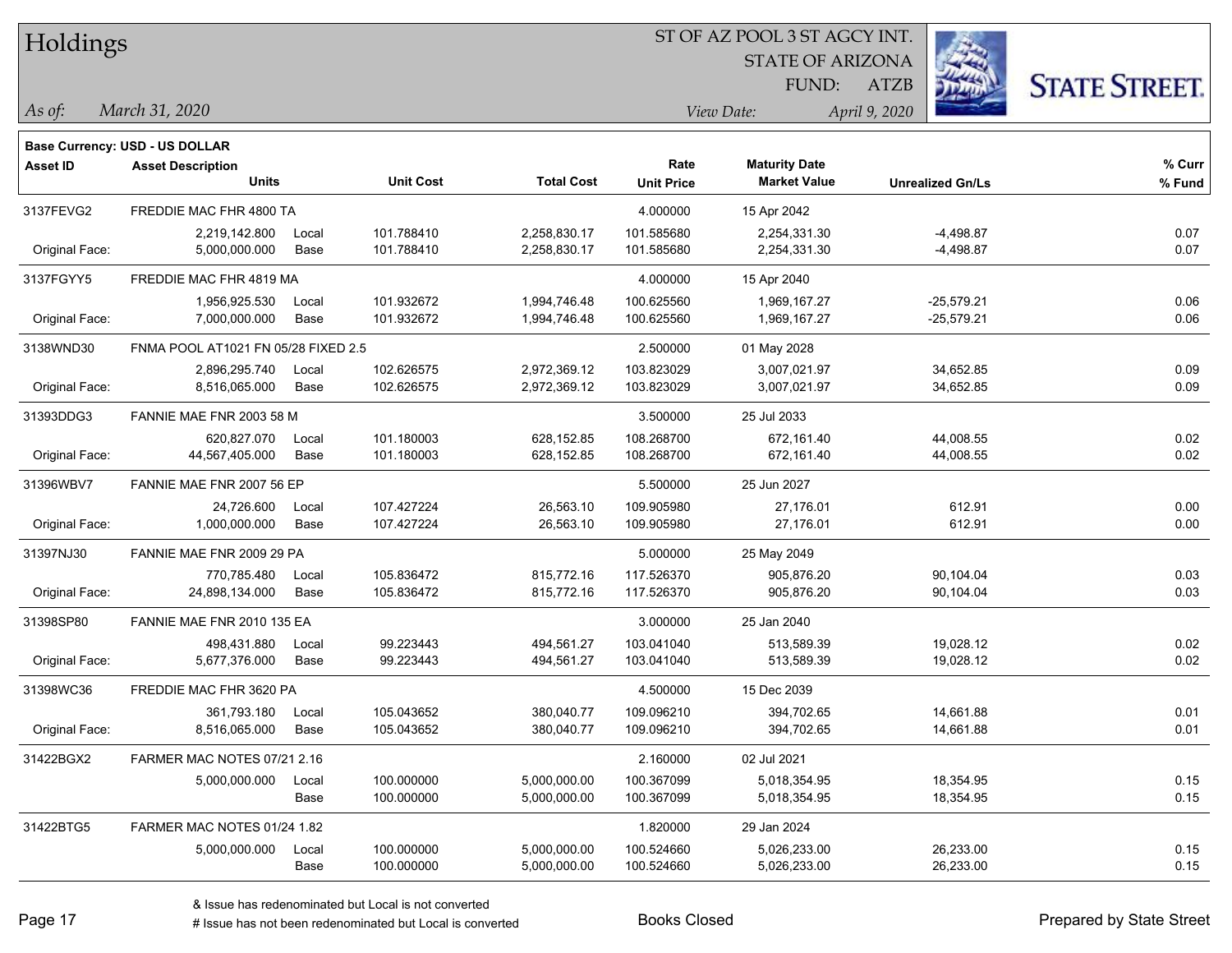| Holdings        |                                                 |       |                  |                   |                   |                                             |                         |                      |
|-----------------|-------------------------------------------------|-------|------------------|-------------------|-------------------|---------------------------------------------|-------------------------|----------------------|
|                 |                                                 |       |                  |                   |                   | <b>STATE OF ARIZONA</b>                     |                         |                      |
|                 |                                                 |       |                  |                   |                   | FUND:                                       | ATZB                    | <b>STATE STREET.</b> |
| As of:          | March 31, 2020                                  |       |                  |                   |                   | View Date:                                  | April 9, 2020           |                      |
|                 |                                                 |       |                  |                   |                   |                                             |                         |                      |
|                 | Base Currency: USD - US DOLLAR                  |       |                  |                   |                   |                                             |                         |                      |
| <b>Asset ID</b> | <b>Asset Description</b><br><b>Units</b>        |       | <b>Unit Cost</b> | <b>Total Cost</b> | Rate              | <b>Maturity Date</b><br><b>Market Value</b> |                         | % Curr               |
|                 |                                                 |       |                  |                   | <b>Unit Price</b> |                                             | <b>Unrealized Gn/Ls</b> | % Fund               |
| 31677QBP3       | FIFTH THIRD BANK SR UNSECURED 07/21 VAR         |       |                  |                   | 2.234130          | 26 Jul 2021                                 |                         |                      |
|                 | 2,000,000.000                                   | Local | 100.000000       | 2,000,000.00      | 98.234176         | 1,964,683.52                                | $-35,316.48$            | 0.06                 |
|                 |                                                 | Base  | 100.000000       | 2,000,000.00      | 98.234176         | 1,964,683.52                                | $-35,316.48$            | 0.06                 |
| 345397YP2       | FORD MOTOR CREDIT CO LLC SR UNSECURED 08/22 VAR |       |                  |                   | 2.843250          | 03 Aug 2022                                 |                         |                      |
|                 | 20,000,000.000                                  | Local | 100.000000       | 20,000,000.00     | 81.963760         | 16,392,752.00                               | $-3,607,248.00$         | 0.50                 |
|                 |                                                 | Base  | 100.000000       | 20,000,000.00     | 81.963760         | 16,392,752.00                               | $-3,607,248.00$         | 0.50                 |
| 36241KJZ2       | GNMA POOL 782080 GN 02/21 FIXED 4.5             |       |                  |                   | 4.500000          | 15 Feb 2021                                 |                         |                      |
|                 | 3,195.370                                       | Local | 100.838714       | 3,222.17          | 101.832949        | 3,253.94                                    | 31.77                   | 0.00                 |
| Original Face:  | 1,675,000.000                                   | Base  | 100.838714       | 3,222.17          | 101.832949        | 3,253.94                                    | 31.77                   | 0.00                 |
| 369550BF4       | GENERAL DYNAMICS CORP COMPANY GUAR 05/21 VAR    |       |                  |                   | 2.110880          | 11 May 2021                                 |                         |                      |
|                 | 5,000,000.000                                   | Local | 100.000000       | 5,000,000.00      | 97.625945         | 4,881,297.25                                | $-118,702.75$           | 0.15                 |
|                 |                                                 | Base  | 100.000000       | 5,000,000.00      | 97.625945         | 4,881,297.25                                | $-118,702.75$           | 0.15                 |
| 370334CB8       | GENERAL MILLS INC SR UNSECURED 04/21 VAR        |       |                  |                   | 2.382630          | 16 Apr 2021                                 |                         |                      |
|                 | 3,000,000.000                                   | Local | 100.000000       | 3,000,000.00      | 97.355928         | 2,920,677.84                                | $-79,322.16$            | 0.09                 |
|                 |                                                 | Base  | 100.000000       | 3,000,000.00      | 97.355928         | 2,920,677.84                                | $-79,322.16$            | 0.09                 |
| 38150AD28       | GOLDMAN SACHS GROUP INC SR UNSECURED 07/24 VAR  |       |                  |                   | 2.500000          | 31 Jul 2024                                 |                         |                      |
|                 | 10,000,000.000                                  | Local | 100.000000       | 10,000,000.00     | 99.102440         | 9,910,244.00                                | $-89,756.00$            | 0.30                 |
|                 |                                                 | Base  | 100.000000       | 10,000,000.00     | 99.102440         | 9,910,244.00                                | $-89,756.00$            | 0.30                 |
| 38376JFP4       | GOVERNMENT NATIONAL MORTGAGE A GNR 2009 106 HA  |       |                  |                   | 4.000000          | 16 Nov 2039                                 |                         |                      |
|                 | 62,748.490                                      | Local | 105.384671       | 66,127.29         | 111.452620        | 69,934.84                                   | 3,807.55                | 0.00                 |
| Original Face:  | 877,500.000                                     | Base  | 105.384671       | 66,127.29         | 111.452620        | 69,934.84                                   | 3,807.55                | 0.00                 |
| 38378BWR6       | GOVERNMENT NATIONAL MORTGAGE A GNR 2012 83 AC   |       |                  |                   | 1.718500          | 16 May 2045                                 |                         |                      |
|                 | 2,207,740.560                                   | Local | 98.866495        | 2,182,715.71      | 96.867110         | 2,138,574.48                                | -44,141.23              | 0.06                 |
| Original Face:  | 3,000,000.000                                   | Base  | 98.866495        | 2,182,715.71      | 96.867110         | 2,138,574.48                                | $-44, 141.23$           | 0.06                 |
| 38378BX38       | GOVERNMENT NATIONAL MORTGAGE A GNR 2012 132 AC  |       |                  |                   | 1.619870          | 16 Jun 2053                                 |                         |                      |
|                 | 3,521,300.500                                   | Local | 95.452798        | 3,361,179.86      | 98.424490         | 3,465,822.06                                | 104,642.20              | 0.11                 |
| Original Face:  | 10,000,000.000                                  | Base  | 95.452798        | 3,361,179.86      | 98.424490         | 3,465,822.06                                | 104,642.20              | 0.11                 |
| 38378EQC0       | GOVERNMENT NATIONAL MORTGAGE A GNR 2012 69 QC   |       |                  |                   | 2.000000          | 16 Mar 2041                                 |                         |                      |
|                 | 3,090,995.260                                   | Local | 102.094503       | 3, 155, 736. 24   | 103.117500        | 3, 187, 357.04                              | 31,620.80               | 0.10                 |
| Original Face:  | 10,493,495.000                                  | Base  | 102.094503       | 3,155,736.24      | 103.117500        | 3,187,357.04                                | 31,620.80               | 0.10                 |
|                 |                                                 |       |                  |                   |                   |                                             |                         |                      |

٦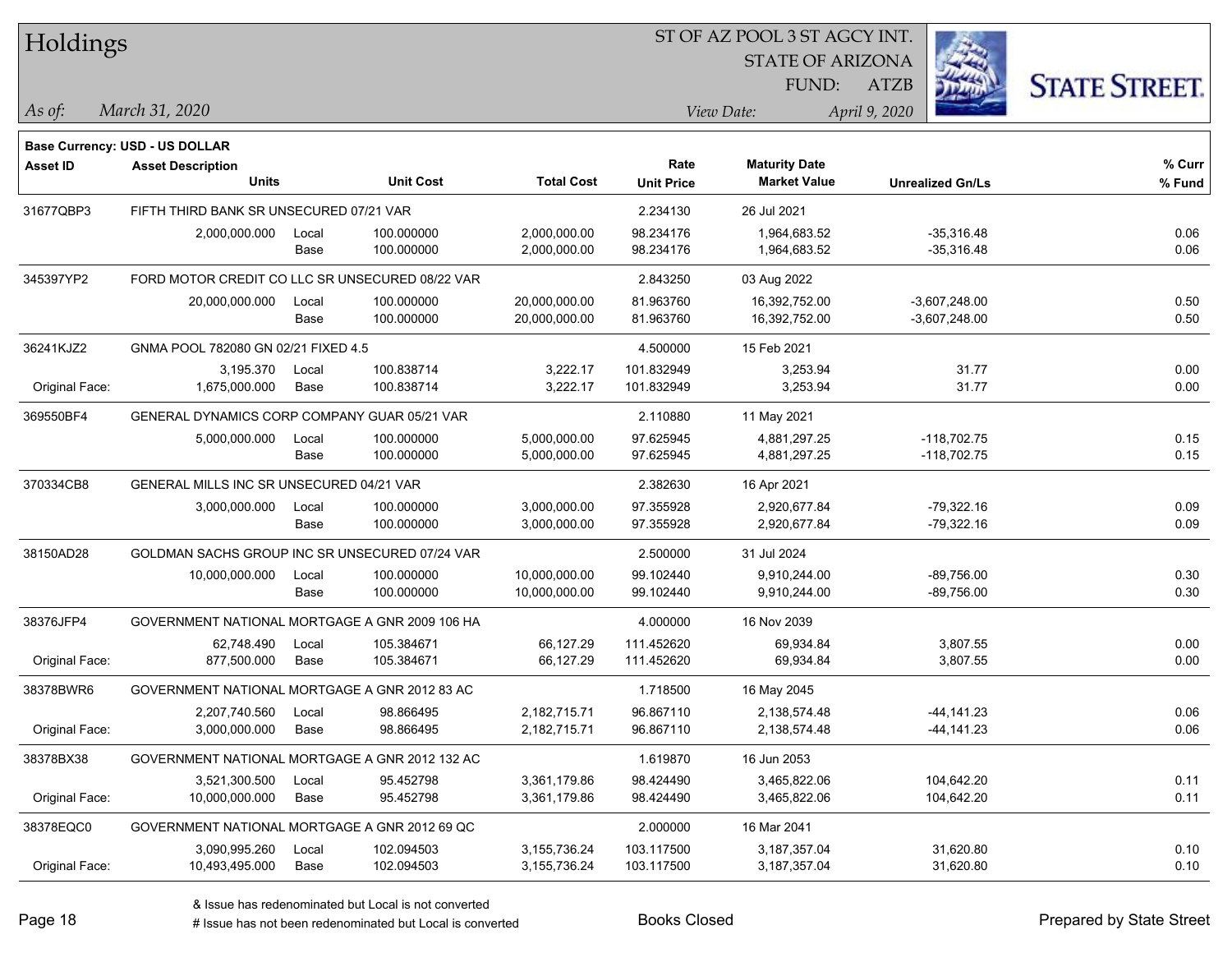| Holdings |
|----------|
|          |

STATE OF ARIZONA FUND:



*March 31, 2020 As of: View Date: April 9, 2020*

**Base Currency: USD - US DOLLAR**

ATZB

| <b>Asset ID</b> | <b>Asset Description</b>                         |       |                  |                   | Rate              | <b>Maturity Date</b> |                         | % Curr |
|-----------------|--------------------------------------------------|-------|------------------|-------------------|-------------------|----------------------|-------------------------|--------|
|                 | Units                                            |       | <b>Unit Cost</b> | <b>Total Cost</b> | <b>Unit Price</b> | <b>Market Value</b>  | <b>Unrealized Gn/Ls</b> | % Fund |
| 38379UW28       | GOVERNMENT NATIONAL MORTGAGE A GNR 2016 158 AE   |       |                  |                   | 2.050000          | 16 Aug 2057          |                         |        |
|                 | 4,513,169.450                                    | Local | 96.397810        | 4,350,596.51      | 99.429440         | 4,487,419.11         | 136,822.60              | 0.14   |
| Original Face:  | 5,000,000.000                                    | Base  | 96.397810        | 4,350,596.51      | 99.429440         | 4,487,419.11         | 136,822.60              | 0.14   |
| 38380GPY4       | GOVERNMENT NATIONAL MORTGAGE A GNR 2017 118 KH   |       |                  |                   | 2.250000          | 20 Oct 2046          |                         |        |
|                 | 3,257,695.250                                    | Local | 99.900205        | 3,254,444.23      | 103.532640        | 3,372,777.90         | 118,333.67              | 0.10   |
| Original Face:  | 5,000,000.000                                    | Base  | 99.900205        | 3,254,444.23      | 103.532640        | 3,372,777.90         | 118,333.67              | 0.10   |
| 38381YQU1       | GOVERNMENT NATIONAL MORTGAGE A GNR 2019 111 BG   |       |                  |                   | 2.500000          | 20 Apr 2049          |                         |        |
|                 | 3,779,524.850                                    | Local | 100.693453       | 3,805,734.07      | 100.654040        | 3,804,244.45         | $-1,489.62$             | 0.12   |
| Original Face:  | 5,000,000.000                                    | Base  | 100.693453       | 3,805,734.07      | 100.654040        | 3,804,244.45         | $-1,489.62$             | 0.12   |
| 427866BC1       | HERSHEY COMPANY SR UNSECURED 11/24 2.05          |       |                  |                   | 2.050000          | 15 Nov 2024          |                         |        |
|                 | 1,000,000.000                                    | Local | 99.921266        | 999,212.66        | 99.586638         | 995,866.38           | $-3,346.28$             | 0.03   |
|                 |                                                  | Base  | 99.921266        | 999,212.66        | 99.586638         | 995,866.38           | $-3,346.28$             | 0.03   |
| 438516BT2       | HONEYWELL INTERNATIONAL SR UNSECURED 08/22 2.15  |       |                  |                   | 2.150000          | 08 Aug 2022          |                         |        |
|                 | 15,680,000.000                                   | Local | 101.308801       | 15,885,219.97     | 100.894994        | 15,820,335.06        | $-64,884.91$            | 0.48   |
|                 |                                                  | Base  | 101.308801       | 15,885,219.97     | 100.894994        | 15,820,335.06        | $-64,884.91$            | 0.48   |
| 44932HAK9       | IBM CREDIT LLC SR UNSECURED 11/20 3.45           |       |                  |                   | 3.450000          | 30 Nov 2020          |                         |        |
|                 | 10,000,000.000                                   | Local | 99.973739        | 9,997,373.87      | 101.136424        | 10,113,642.40        | 116,268.53              | 0.31   |
|                 |                                                  | Base  | 99.973739        | 9,997,373.87      | 101.136424        | 10,113,642.40        | 116,268.53              | 0.31   |
| 459058FM0       | INTL BK RECON + DEVELOP SR UNSECURED 08/20 1.125 |       |                  |                   | 1.125000          | 10 Aug 2020          |                         |        |
|                 | 10,000,000.000                                   | Local | 99.786091        | 9,978,609.08      | 99.965357         | 9,996,535.70         | 17,926.62               | 0.30   |
|                 |                                                  | Base  | 99.786091        | 9,978,609.08      | 99.965357         | 9,996,535.70         | 17,926.62               | 0.30   |
| 45905U5U4       | INTL BK RECON + DEVELOP SR UNSECURED 01/23 1.75  |       |                  |                   | 1.750000          | 27 Jan 2023          |                         |        |
|                 | 10,000,000.000                                   | Local | 100.000000       | 10,000,000.00     | 100.890000        | 10,089,000.00        | 89,000.00               | 0.31   |
|                 |                                                  | Base  | 100.000000       | 10,000,000.00     | 100.890000        | 10,089,000.00        | 89,000.00               | 0.31   |
| 46649CAQ6       | JP MORGAN MORTGAGE TRUST JPMMT 2018 4 A15 144A   |       |                  |                   | 3.500000          | 25 Oct 2048          |                         |        |
|                 | 2,714,432.760                                    | Local | 99.622034        | 2,704,173.14      | 99.295990         | 2,695,322.88         | $-8,850.26$             | 0.08   |
| Original Face:  | 5,000,000.000                                    | Base  | 99.622034        | 2,704,173.14      | 99.295990         | 2,695,322.88         | $-8,850.26$             | 0.08   |
| 48128GG79       | JPMORGAN CHASE + CO SR UNSECURED 08/24 2.25      |       |                  |                   | 2.250000          | 30 Aug 2024          |                         |        |
|                 | 5,000,000.000                                    | Local | 100.000000       | 5,000,000.00      | 101.361304        | 5,068,065.20         | 68,065.20               | 0.15   |
|                 |                                                  | Base  | 100.000000       | 5,000,000.00      | 101.361304        | 5,068,065.20         | 68,065.20               | 0.15   |

A ISSUE ISSUE ISSUE ISSUE ISSUE ISSUE ISSUE ISSUE ISSUE ISSUE ISSUE ISSUE ISSUE ISSUE ISSUE ISSUE ISSUE ISSUE I<br>
# Issue has not been redenominated but Local is converted **BOOKS** Closed **Prepared by State Street**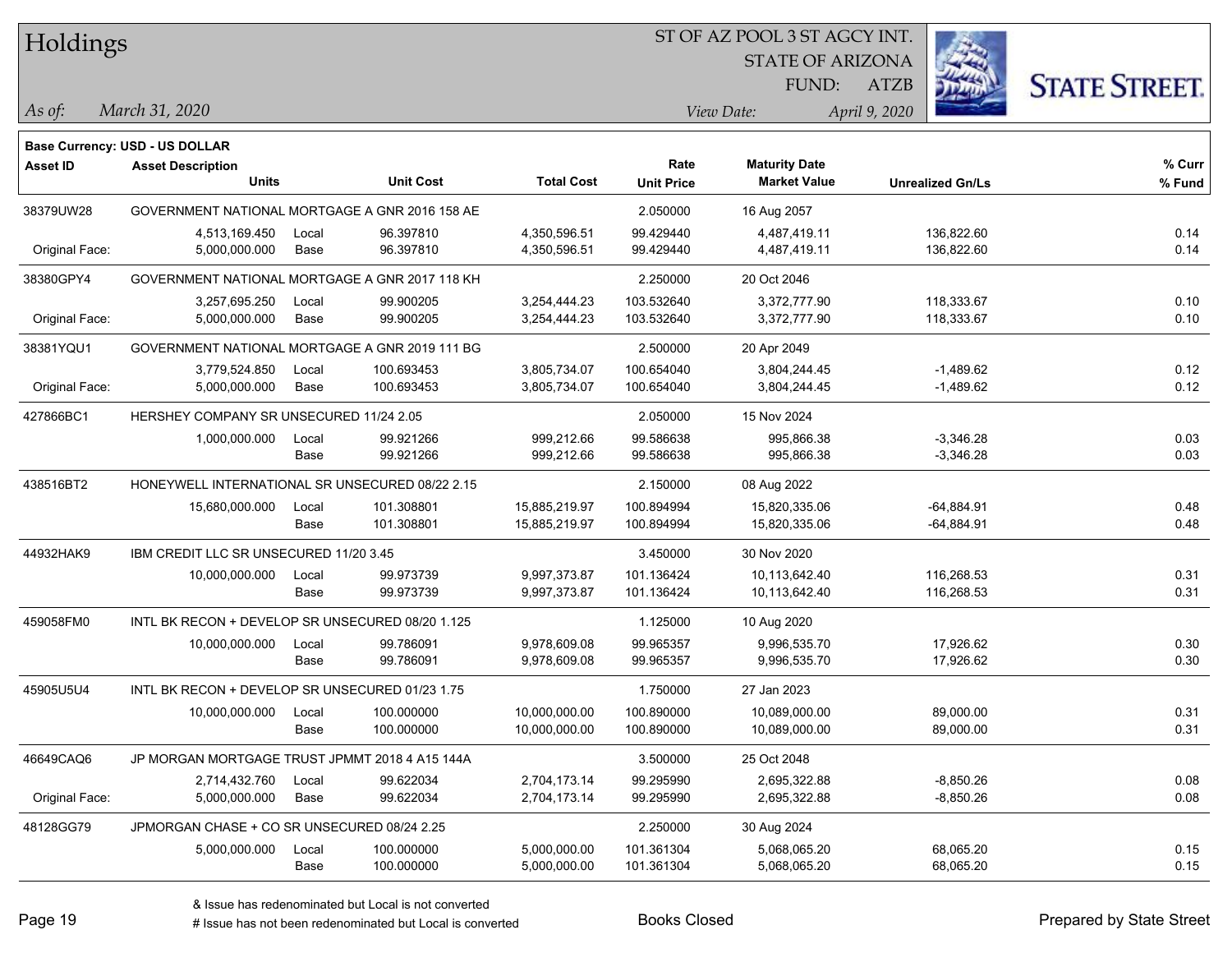| Holdings        |                                                  |       |                  |                   |                   | 51 OF AZ POOL 3 51 AGCY INT. |                         |                      |
|-----------------|--------------------------------------------------|-------|------------------|-------------------|-------------------|------------------------------|-------------------------|----------------------|
|                 |                                                  |       |                  |                   |                   | <b>STATE OF ARIZONA</b>      | Ż.                      |                      |
|                 |                                                  |       |                  |                   |                   | FUND:                        | ATZB                    | <b>STATE STREET.</b> |
|                 |                                                  |       |                  |                   |                   |                              |                         |                      |
| As of:          | March 31, 2020                                   |       |                  |                   |                   | View Date:                   | April 9, 2020           |                      |
|                 | <b>Base Currency: USD - US DOLLAR</b>            |       |                  |                   |                   |                              |                         |                      |
| <b>Asset ID</b> | <b>Asset Description</b>                         |       |                  |                   | Rate              | <b>Maturity Date</b>         |                         | % Curr               |
|                 | <b>Units</b>                                     |       | <b>Unit Cost</b> | <b>Total Cost</b> | <b>Unit Price</b> | <b>Market Value</b>          | <b>Unrealized Gn/Ls</b> | % Fund               |
| 48128GL73       | JPMORGAN CHASE + CO SR UNSECURED 10/24 VAR       |       |                  |                   | 2.250000          | 31 Oct 2024                  |                         |                      |
|                 | 15,000,000.000                                   | Local | 100.000000       | 15,000,000.00     | 99.448600         | 14,917,290.00                | $-82,710.00$            | 0.45                 |
|                 |                                                  | Base  | 100.000000       | 15,000,000.00     | 99.448600         | 14,917,290.00                | $-82,710.00$            | 0.45                 |
| 48128GM49       | JPMORGAN CHASE + CO SR UNSECURED 11/24 VAR       |       |                  |                   | 2.300000          | 27 Nov 2024                  |                         |                      |
|                 | 5,000,000.000                                    | Local | 100.000000       | 5,000,000.00      | 91.176668         | 4,558,833.40                 | -441,166.60             | 0.14                 |
|                 |                                                  | Base  | 100.000000       | 5,000,000.00      | 91.176668         | 4,558,833.40                 | -441,166.60             | 0.14                 |
| 48128GN97       | JPMORGAN CHASE + CO SR UNSECURED 12/24 VAR       |       |                  |                   | 2.300000          | 23 Dec 2024                  |                         |                      |
|                 | 10,000,000.000                                   | Local | 100.000000       | 10,000,000.00     | 95.644531         | 9,564,453.10                 | -435,546.90             | 0.29                 |
|                 |                                                  | Base  | 100.000000       | 10,000,000.00     | 95.644531         | 9,564,453.10                 | -435,546.90             | 0.29                 |
| 48130UTJ4       | JPMORGAN CHASE FINANCIAL COMPANY GUAR 01/23 2    |       |                  |                   | 2.000000          | 31 Jan 2023                  |                         |                      |
|                 | 10,000,000.000                                   | Local | 100.000000       | 10,000,000.00     | 94.856314         | 9,485,631.40                 | $-514,368.60$           | 0.29                 |
|                 |                                                  | Base  | 100.000000       | 10,000,000.00     | 94.856314         | 9,485,631.40                 | $-514,368.60$           | 0.29                 |
| 49327M2Z6       | KEY BANK NA SR UNSECURED 03/23 1.25              |       |                  |                   | 1.250000          | 10 Mar 2023                  |                         |                      |
|                 | 3,000,000.000                                    | Local | 99.953944        | 2,998,618.33      | 98.059562         | 2,941,786.86                 | $-56,831.47$            | 0.09                 |
|                 |                                                  | Base  | 99.953944        | 2,998,618.33      | 98.059562         | 2,941,786.86                 | $-56,831.47$            | 0.09                 |
| 50117PAC3       | KUBOTA CREDIT OWNER TRUST KCOT 2018 1A A3 144A   |       |                  |                   | 3.100000          | 15 Aug 2022                  |                         |                      |
|                 | 12,640,000.000                                   | Local | 99.830859        | 12,618,620.61     | 100.246990        | 12,671,219.54                | 52,598.93               | 0.38                 |
| Original Face:  | 12,640,000.000                                   | Base  | 99.830859        | 12,618,620.61     | 100.246990        | 12,671,219.54                | 52,598.93               | 0.38                 |
| 571900BB4       | MARRIOTT INTERNATIONAL SR UNSECURED 04/24 3.6    |       |                  |                   | 3.600000          | 15 Apr 2024                  |                         |                      |
|                 | 3,000,000.000                                    | Local | 99.618923        | 2,988,567.68      | 92.965001         | 2,788,950.03                 | -199,617.65             | 0.08                 |
|                 |                                                  | Base  | 99.618923        | 2,988,567.68      | 92.965001         | 2,788,950.03                 | -199,617.65             | 0.08                 |
| 571903AM5       | MARRIOTT INTERNATIONAL SR UNSECURED 10/21 3.125  |       |                  |                   | 3.125000          | 15 Oct 2021                  |                         |                      |
|                 | 3,493,000.000                                    | Local | 101.422841       | 3,542,699.85      | 89.772563         | 3,135,755.63                 | -406,944.22             | 0.10                 |
|                 |                                                  | Base  | 101.422841       | 3,542,699.85      | 89.772563         | 3,135,755.63                 | -406,944.22             | 0.10                 |
| 57629WCF5       | MASSMUTUAL GLOBAL FUNDIN SECURED 144A 09/20 1.95 |       |                  |                   | 1.950000          | 22 Sep 2020                  |                         |                      |
|                 | 23,826,000.000                                   | Local | 100.041935       | 23,835,991.49     | 99.714336         | 23,757,937.70                | $-78,053.79$            | 0.72                 |
|                 |                                                  | Base  | 100.041935       | 23,835,991.49     | 99.714336         | 23,757,937.70                | $-78,053.79$            | 0.72                 |
| 58013MEX8       | MCDONALD S CORP SR UNSECURED 12/20 2.75          |       |                  |                   | 2.750000          | 09 Dec 2020                  |                         |                      |
|                 | 10,841,000.000                                   | Local | 100.547993       | 10,900,407.96     | 99.554290         | 10,792,680.58                | $-107,727.38$           | 0.33                 |
|                 |                                                  | Base  | 100.547993       | 10,900,407.96     | 99.554290         | 10,792,680.58                | $-107,727.38$           | 0.33                 |
|                 |                                                  |       |                  |                   |                   |                              |                         |                      |

ST OF A Z POOL 2 ST ACCV INT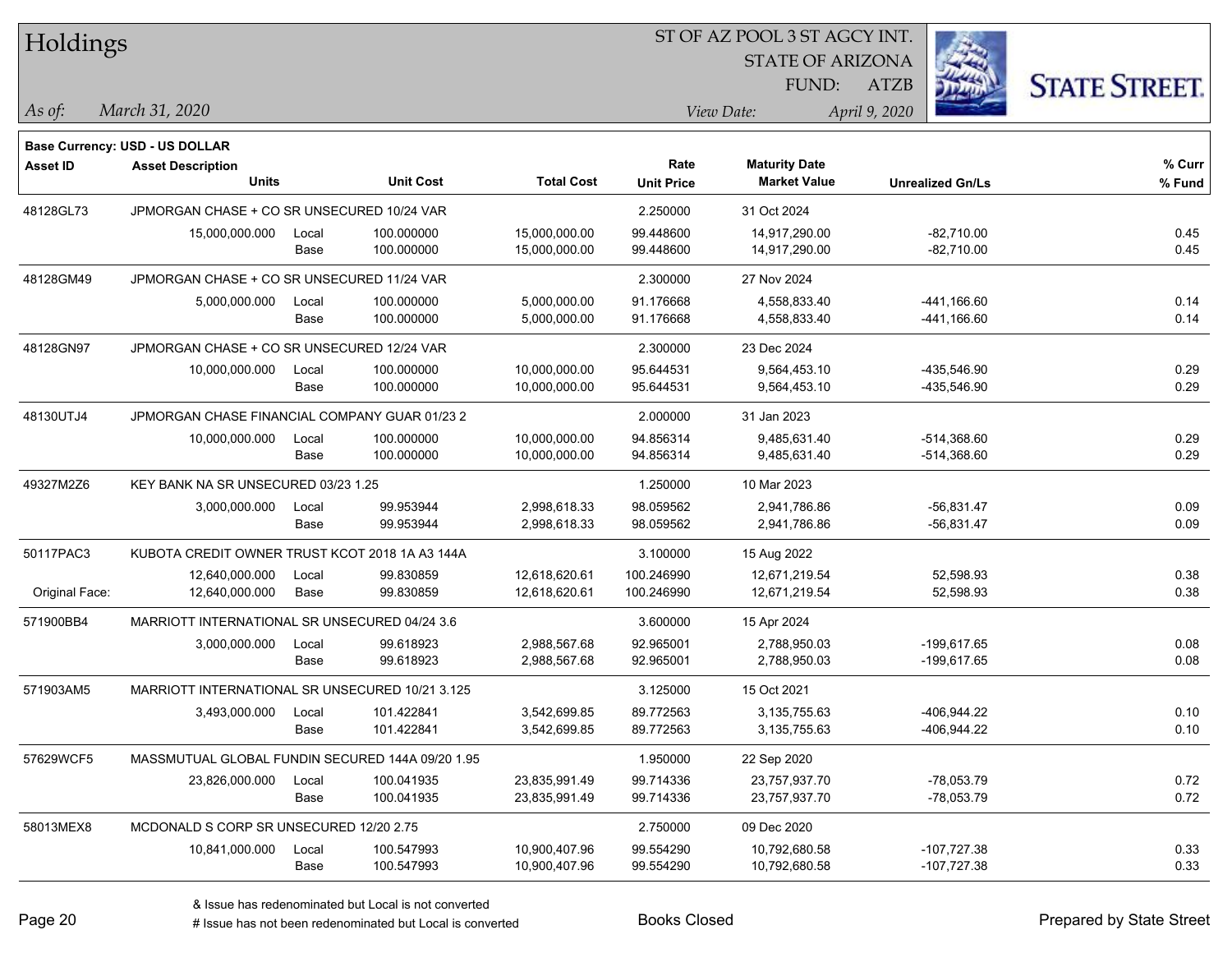| Holdings        |                                                      |       |                  |                   |                   | ST OF AZ POOL 3 ST AGCY INT. |                         |                      |
|-----------------|------------------------------------------------------|-------|------------------|-------------------|-------------------|------------------------------|-------------------------|----------------------|
|                 |                                                      |       |                  |                   |                   | <b>STATE OF ARIZONA</b>      |                         |                      |
|                 |                                                      |       |                  |                   |                   | FUND:                        | <b>ATZB</b>             | <b>STATE STREET.</b> |
| As of:          | March 31, 2020                                       |       |                  |                   |                   | View Date:                   | April 9, 2020           |                      |
|                 | Base Currency: USD - US DOLLAR                       |       |                  |                   |                   |                              |                         |                      |
| <b>Asset ID</b> | <b>Asset Description</b>                             |       |                  |                   | Rate              | <b>Maturity Date</b>         |                         | $%$ Curr             |
|                 | <b>Units</b>                                         |       | <b>Unit Cost</b> | <b>Total Cost</b> | <b>Unit Price</b> | <b>Market Value</b>          | <b>Unrealized Gn/Ls</b> | % Fund               |
| 58769QAB7       | MERCEDES BENZ AUTO LEASE TRUST MBALT 2019 B A2       |       |                  |                   | 2.010000          | 15 Dec 2021                  |                         |                      |
|                 | 2,750,000.000                                        | Local | 99.995538        | 2,749,877.29      | 99.694480         | 2,741,598.20                 | $-8,279.09$             | 0.08                 |
| Original Face:  | 2,750,000.000                                        | Base  | 99.995538        | 2,749,877.29      | 99.694480         | 2,741,598.20                 | $-8,279.09$             | 0.08                 |
| 594918BP8       | MICROSOFT CORP SR UNSECURED 08/21 1.55               |       |                  |                   | 1.550000          | 08 Aug 2021                  |                         |                      |
|                 | 50,000,000.000                                       | Local | 99.973421        | 49,986,710.67     | 100.695465        | 50,347,732.50                | 361,021.83              | 1.53                 |
|                 |                                                      | Base  | 99.973421        | 49,986,710.67     | 100.695465        | 50,347,732.50                | 361,021.83              | 1.53                 |
| 594918BW3       | MICROSOFT CORP SR UNSECURED 02/22 2.4                |       |                  |                   | 2.400000          | 06 Feb 2022                  |                         |                      |
|                 | 10,354,000.000                                       | Local | 101.068120       | 10,464,593.14     | 102.785521        | 10,642,412.84                | 177,819.70              | 0.32                 |
|                 |                                                      | Base  | 101.068120       | 10,464,593.14     | 102.785521        | 10,642,412.84                | 177,819.70              | 0.32                 |
| 64952WCE1       | NEW YORK LIFE GLOBAL FDG SR SECURED 144A 04/21 2     |       |                  |                   | 2.000000          | 13 Apr 2021                  |                         |                      |
|                 | 3,000,000.000                                        | Local | 99.969650        | 2,999,089.49      | 99.889678         | 2,996,690.34                 | $-2,399.15$             | 0.09                 |
|                 |                                                      | Base  | 99.969650        | 2,999,089.49      | 99.889678         | 2,996,690.34                 | $-2,399.15$             | 0.09                 |
| 654740AN9       | NISSAN MOTOR ACCEPTANCE SR UNSECURED 144A 03/21 2.55 |       |                  |                   | 2.550000          | 08 Mar 2021                  |                         |                      |
|                 | 10,000,000.000                                       | Local | 99.977391        | 9,997,739.11      | 96.267300         | 9,626,730.00                 | $-371,009.11$           | 0.29                 |
|                 |                                                      | Base  | 99.977391        | 9,997,739.11      | 96.267300         | 9,626,730.00                 | $-371,009.11$           | 0.29                 |
| 655844BJ6       | NORFOLK SOUTHERN CORP SR UNSECURED 04/22 3           |       |                  |                   | 3.000000          | 01 Apr 2022                  |                         |                      |
|                 | 3,140,000.000                                        | Local | 102.023568       | 3,203,540.05      | 100.320076        | 3,150,050.39                 | $-53,489.66$            | 0.10                 |
|                 |                                                      | Base  | 102.023568       | 3,203,540.05      | 100.320076        | 3,150,050.39                 | $-53,489.66$            | 0.10                 |
| 693476BL6       | PNC FINANCIAL SERVICES SR UNSECURED 08/20 4.375      |       |                  |                   | 4.375000          | 11 Aug 2020                  |                         |                      |
|                 | 4,000,000.000                                        | Local | 100.759603       | 4,030,384.13      | 100.468287        | 4,018,731.48                 | $-11,652.65$            | 0.12                 |
|                 |                                                      | Base  | 100.759603       | 4,030,384.13      | 100.468287        | 4,018,731.48                 | $-11,652.65$            | 0.12                 |
| 717081ER0       | PFIZER INC SR UNSECURED 03/22 2.8                    |       |                  |                   | 2.800000          | 11 Mar 2022                  |                         |                      |
|                 | 3,000,000.000                                        | Local | 99.996119        | 2,999,883.56      | 102.119373        | 3,063,581.19                 | 63,697.63               | 0.09                 |
|                 |                                                      | Base  | 99.996119        | 2,999,883.56      | 102.119373        | 3,063,581.19                 | 63,697.63               | 0.09                 |
| 74005PBA1       | PRAXAIR INC COMPANY GUAR 02/22 2.45                  |       |                  |                   | 2.450000          | 15 Feb 2022                  |                         |                      |
|                 | 3,000,000.000                                        | Local | 101.417339       | 3,042,520.18      | 100.365997        | 3,010,979.91                 | $-31,540.27$            | 0.09                 |
|                 |                                                      | Base  | 101.417339       | 3,042,520.18      | 100.365997        | 3,010,979.91                 | $-31,540.27$            | 0.09                 |
| 78014RAP5       | ROYAL BANK OF CANADA SR UNSECURED 09/21 VAR          |       |                  |                   | 1.545130          | 21 Sep 2021                  |                         |                      |
|                 | 10,000,000.000                                       | Local | 99.904723        | 9,990,472.25      | 99.677999         | 9,967,799.90                 | $-22,672.35$            | 0.30                 |
|                 |                                                      | Base  | 99.904723        | 9,990,472.25      | 99.677999         | 9,967,799.90                 | $-22,672.35$            | 0.30                 |

denote the redenominated but Local is converted Books Closed Prepared by State Street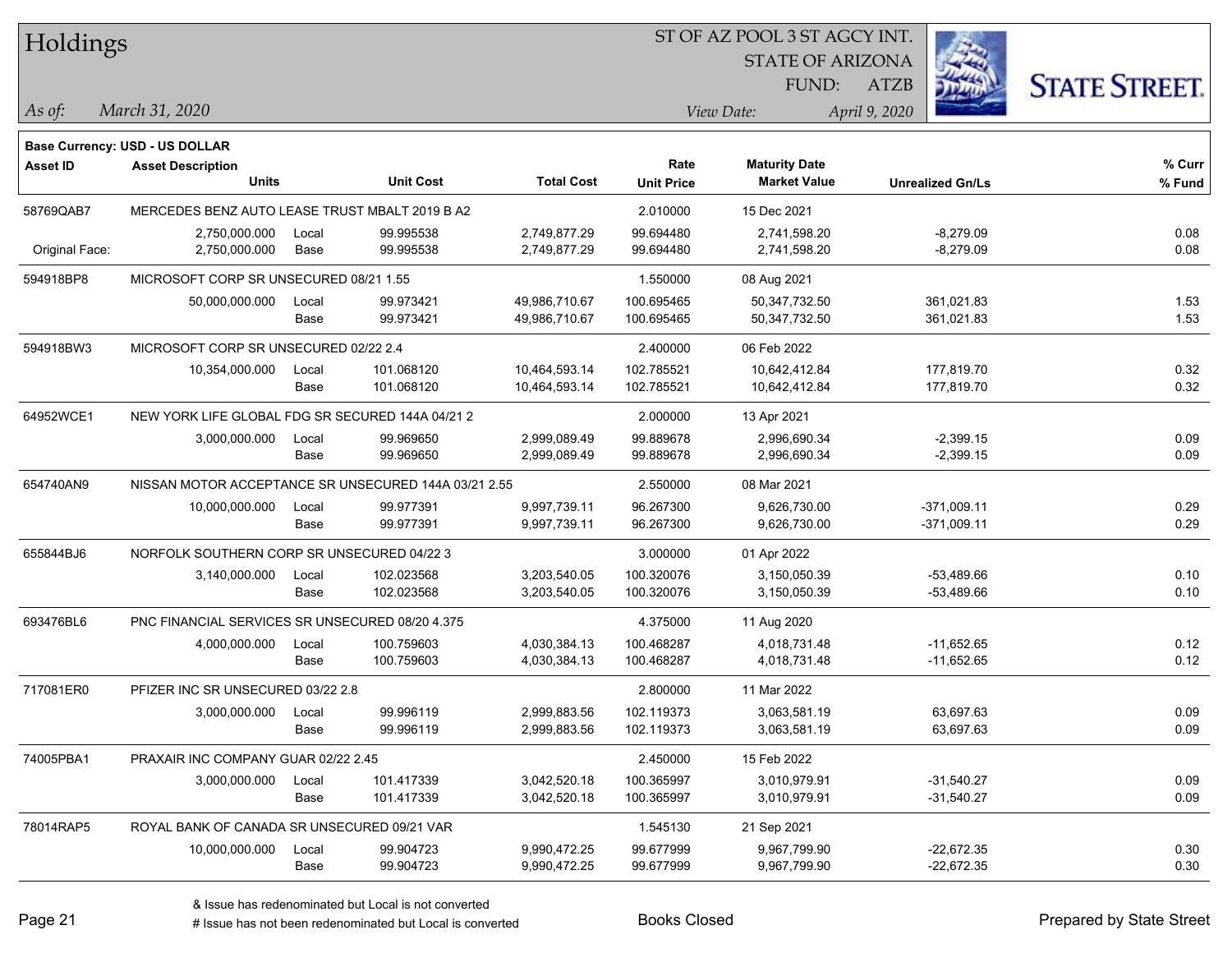| Holdings        |                                              |       |                  | ST OF AZ POOL 3 ST AGCY INT. |                   |                         |                         |                      |  |  |  |  |
|-----------------|----------------------------------------------|-------|------------------|------------------------------|-------------------|-------------------------|-------------------------|----------------------|--|--|--|--|
|                 |                                              |       |                  |                              |                   | <b>STATE OF ARIZONA</b> |                         |                      |  |  |  |  |
|                 |                                              |       |                  |                              |                   | FUND:                   | <b>ATZB</b>             | <b>STATE STREET.</b> |  |  |  |  |
| As of:          | March 31, 2020                               |       |                  |                              |                   | View Date:              | April 9, 2020           |                      |  |  |  |  |
|                 | <b>Base Currency: USD - US DOLLAR</b>        |       |                  |                              |                   |                         |                         |                      |  |  |  |  |
| <b>Asset ID</b> | <b>Asset Description</b>                     |       |                  |                              | Rate              | <b>Maturity Date</b>    |                         | % Curr               |  |  |  |  |
|                 | <b>Units</b>                                 |       | <b>Unit Cost</b> | <b>Total Cost</b>            | <b>Unit Price</b> | <b>Market Value</b>     | <b>Unrealized Gn/Ls</b> | $%$ Fund             |  |  |  |  |
| 78014RAQ3       | ROYAL BANK OF CANADA SR UNSECURED 10/21 VAR  |       |                  |                              | 2.306250          | 22 Oct 2021             |                         |                      |  |  |  |  |
|                 | 10,000,000.000                               | Local | 100.000000       | 10,000,000.00                | 100.854000        | 10,085,400.00           | 85,400.00               | 0.31                 |  |  |  |  |
|                 |                                              | Base  | 100.000000       | 10,000,000.00                | 100.854000        | 10,085,400.00           | 85,400.00               | 0.31                 |  |  |  |  |
| 78014RBX7       | ROYAL BANK OF CANADA SR UNSECURED 01/25 VAR  |       |                  |                              | 2.300000          | 30 Jan 2025             |                         |                      |  |  |  |  |
|                 | 10,000,000.000                               | Local | 100.000000       | 10,000,000.00                | 101.808700        | 10,180,870.00           | 180,870.00              | 0.31                 |  |  |  |  |
|                 |                                              | Base  | 100.000000       | 10,000,000.00                | 101.808700        | 10,180,870.00           | 180,870.00              | 0.31                 |  |  |  |  |
| 78014RCM0       | ROYAL BANK OF CANADA SR UNSECURED 03/25 VAR  |       |                  |                              | 1.500000          | 27 Mar 2025             |                         |                      |  |  |  |  |
|                 | 10,000,000.000                               | Local | 100.000000       | 10,000,000.00                | 99.526000         | 9,952,600.00            | $-47,400.00$            | 0.30                 |  |  |  |  |
|                 |                                              | Base  | 100.000000       | 10,000,000.00                | 99.526000         | 9,952,600.00            | $-47,400.00$            | 0.30                 |  |  |  |  |
| 78446YAA1       | SLM STUDENT LOAN TRUST SLMA 2012 2 A         |       |                  |                              | 1.646630          | 25 Jan 2029             |                         |                      |  |  |  |  |
|                 | 915,632.630                                  | Local | 100.000000       | 915,632.63                   | 95.141750         | 871,148.91              | $-44,483.72$            | 0.03                 |  |  |  |  |
| Original Face:  | 2,838,688.000                                | Base  | 100.000000       | 915,632.63                   | 95.141750         | 871,148.91              | -44,483.72              | 0.03                 |  |  |  |  |
| 86787EBE6       | TRUIST BANK SR UNSECURED 05/22 2.8           |       |                  |                              | 2.800000          | 17 May 2022             |                         |                      |  |  |  |  |
|                 | 10,000,000.000                               | Local | 99.963891        | 9,996,389.05                 | 101.226719        | 10,122,671.90           | 126,282.85              | 0.31                 |  |  |  |  |
|                 |                                              | Base  | 99.963891        | 9,996,389.05                 | 101.226719        | 10,122,671.90           | 126,282.85              | 0.31                 |  |  |  |  |
| 89114Q3J5       | TORONTO DOMINION BANK SR UNSECURED 07/22 VAR |       |                  |                              | 2.750000          | 22 Jul 2022             |                         |                      |  |  |  |  |
|                 | 5,000,000.000                                | Local | 100.000000       | 5,000,000.00                 | 100.199854        | 5,009,992.70            | 9,992.70                | 0.15                 |  |  |  |  |
|                 |                                              | Base  | 100.000000       | 5,000,000.00                 | 100.199854        | 5,009,992.70            | 9,992.70                | 0.15                 |  |  |  |  |
| 89114Q5A2       | TORONTO DOMINION BANK SR UNSECURED 08/24 VAR |       |                  |                              | 2.450000          | 14 Aug 2024             |                         |                      |  |  |  |  |
|                 | 10,000,000.000                               | Local | 100.000000       | 10,000,000.00                | 96.946830         | 9,694,683.00            | $-305,317.00$           | 0.29                 |  |  |  |  |
|                 |                                              | Base  | 100.000000       | 10,000,000.00                | 96.946830         | 9,694,683.00            | $-305,317.00$           | 0.29                 |  |  |  |  |
| 89114Q5V6       | TORONTO DOMINION BANK SR UNSECURED 08/24 VAR |       |                  |                              | 2.300000          | 30 Aug 2024             |                         |                      |  |  |  |  |
|                 | 10,000,000.000                               | Local | 100.000000       | 10,000,000.00                | 100.148518        | 10,014,851.80           | 14,851.80               | 0.30                 |  |  |  |  |
|                 |                                              | Base  | 100.000000       | 10,000,000.00                | 100.148518        | 10,014,851.80           | 14,851.80               | 0.30                 |  |  |  |  |
| 89114RDF0       | TORONTO DOMINION BANK SR UNSECURED 02/25 VAR |       |                  |                              | 1.750000          | 28 Feb 2025             |                         |                      |  |  |  |  |
|                 | 1,429,000.000                                | Local | 100.000000       | 1,429,000.00                 | 100.124931        | 1,430,785.26            | 1,785.26                | 0.04                 |  |  |  |  |
|                 |                                              | Base  | 100.000000       | 1,429,000.00                 | 100.124931        | 1,430,785.26            | 1,785.26                | 0.04                 |  |  |  |  |
| 89233MAB9       | TOYOTA AUTO RECEIVABLES OWNER TAOT 2019 D A2 |       |                  |                              | 1.920000          | 15 Jul 2022             |                         |                      |  |  |  |  |
|                 | 8,000,000.000                                | Local | 99.993382        | 7,999,470.57                 | 100.154470        | 8,012,357.60            | 12,887.03               | 0.24                 |  |  |  |  |
| Original Face:  | 8,000,000.000                                | Base  | 99.993382        | 7,999,470.57                 | 100.154470        | 8,012,357.60            | 12,887.03               | 0.24                 |  |  |  |  |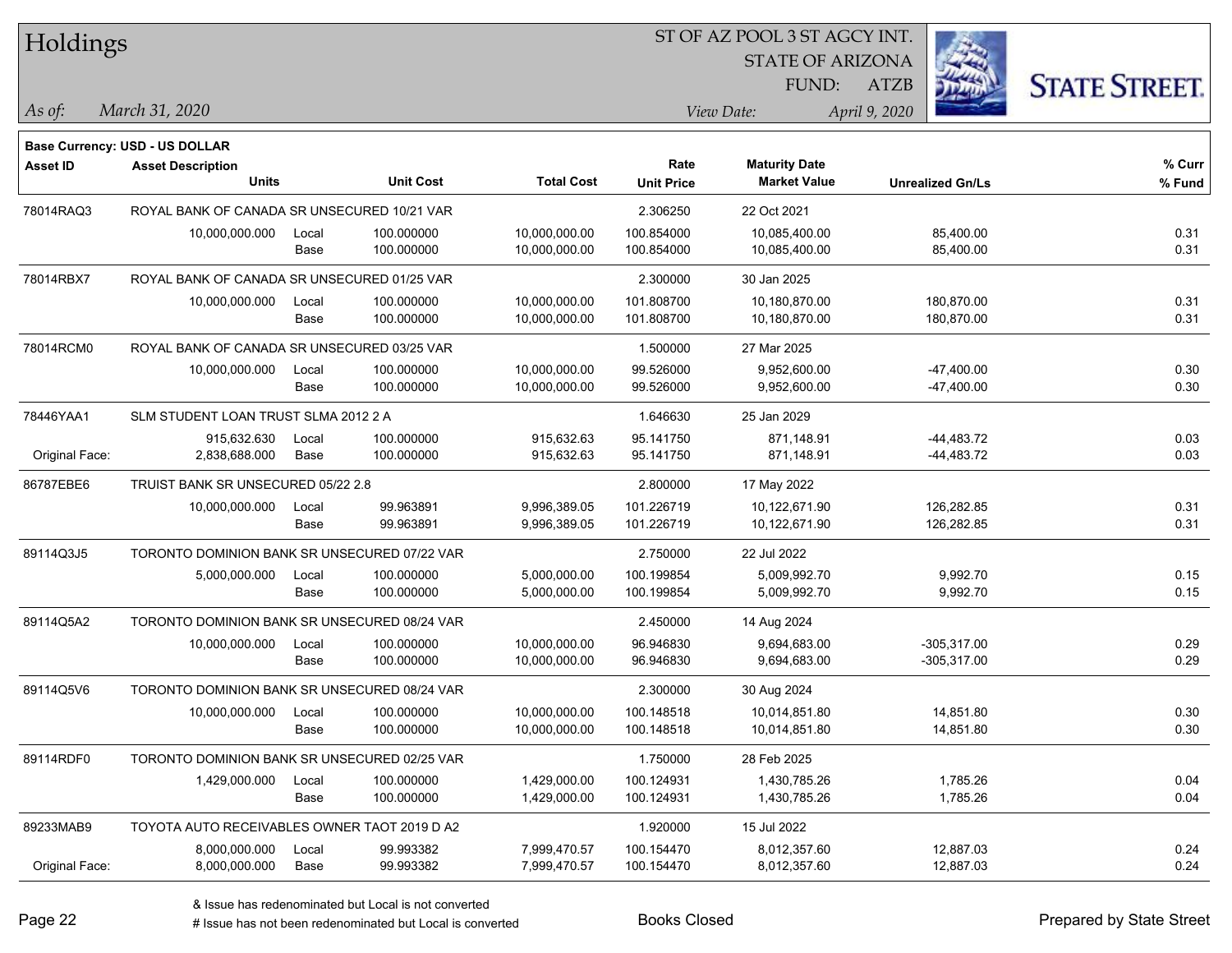| Holdings        |                                                  |       |                  |                   |                   | ST OF AZ POOL 3 ST AGCY INT. |                         |                      |
|-----------------|--------------------------------------------------|-------|------------------|-------------------|-------------------|------------------------------|-------------------------|----------------------|
|                 |                                                  |       |                  |                   |                   | <b>STATE OF ARIZONA</b>      |                         |                      |
|                 |                                                  |       |                  |                   |                   | FUND:                        | <b>ATZB</b>             | <b>STATE STREET.</b> |
| As of:          | March 31, 2020                                   |       |                  |                   |                   | View Date:                   | April 9, 2020           |                      |
|                 | Base Currency: USD - US DOLLAR                   |       |                  |                   |                   |                              |                         |                      |
| <b>Asset ID</b> | <b>Asset Description</b>                         |       |                  |                   | Rate              | <b>Maturity Date</b>         |                         | % Curr               |
|                 | <b>Units</b>                                     |       | <b>Unit Cost</b> | <b>Total Cost</b> | <b>Unit Price</b> | <b>Market Value</b>          | <b>Unrealized Gn/Ls</b> | % Fund               |
| 89236TEX9       | TOYOTA MOTOR CREDIT CORP SR UNSECURED 04/21 VAR  |       |                  |                   | 1.994130          | 26 Apr 2021                  |                         |                      |
|                 | 5,000,000.000                                    | Local | 99.903561        | 4,995,178.04      | 97.287785         | 4,864,389.25                 | -130,788.79             | 0.15                 |
|                 |                                                  | Base  | 99.903561        | 4,995,178.04      | 97.287785         | 4,864,389.25                 | -130,788.79             | 0.15                 |
| 89236TFX8       | TOYOTA MOTOR CREDIT CORP SR UNSECURED 04/22 2.65 |       |                  |                   | 2.650000          | 12 Apr 2022                  |                         |                      |
|                 | 13,000,000.000                                   | Local | 99.957406        | 12,994,462.78     | 100.938489        | 13,122,003.57                | 127,540.79              | 0.40                 |
|                 |                                                  | Base  | 99.957406        | 12,994,462.78     | 100.938489        | 13,122,003.57                | 127,540.79              | 0.40                 |
| 89236TGS8       | TOYOTA MOTOR CREDIT CORP SR UNSECURED 08/21 VAR  |       |                  |                   | 1.832250          | 13 Aug 2021                  |                         |                      |
|                 | 2,000,000.000                                    | Local | 100.000000       | 2,000,000.00      | 95.637876         | 1,912,757.52                 | $-87,242.48$            | 0.06                 |
|                 |                                                  | Base  | 100.000000       | 2,000,000.00      | 95.637876         | 1,912,757.52                 | $-87,242.48$            | 0.06                 |
| 89236TGT6       | TOYOTA MOTOR CREDIT CORP SR UNSECURED 02/25 1.8  |       |                  |                   | 1.800000          | 13 Feb 2025                  |                         |                      |
|                 | 10,000,000.000                                   | Local | 99.934760        | 9,993,476.03      | 96.480729         | 9,648,072.90                 | $-345,403.13$           | 0.29                 |
|                 |                                                  | Base  | 99.934760        | 9,993,476.03      | 96.480729         | 9,648,072.90                 | $-345,403.13$           | 0.29                 |
| 89788JAA7       | TRUIST BANK SR UNSECURED 03/25 1.5               |       |                  |                   | 1.500000          | 10 Mar 2025                  |                         |                      |
|                 | 2,000,000.000                                    | Local | 99.796634        | 1,995,932.67      | 96.596652         | 1,931,933.04                 | $-63,999.63$            | 0.06                 |
|                 |                                                  | Base  | 99.796634        | 1,995,932.67      | 96.596652         | 1,931,933.04                 | $-63,999.63$            | 0.06                 |
| 90327QD30       | USAA CAPITAL CORP SR UNSECURED 144A 06/21 2.625  |       |                  |                   | 2.625000          | 01 Jun 2021                  |                         |                      |
|                 | 13,810,000.000                                   | Local | 101.144282       | 13,968,025.30     | 99.464407         | 13,736,034.61                | -231,990.69             | 0.42                 |
|                 |                                                  | Base  | 101.144282       | 13,968,025.30     | 99.464407         | 13,736,034.61                | $-231,990.69$           | 0.42                 |
| 904764BF3       | UNILEVER CAPITAL CORP COMPANY GUAR 03/22 3       |       |                  |                   | 3.000000          | 07 Mar 2022                  |                         |                      |
|                 | 10,000,000.000                                   | Local | 102.580429       | 10,258,042.91     | 103.344455        | 10,334,445.50                | 76,402.59               | 0.31                 |
|                 |                                                  | Base  | 102.580429       | 10,258,042.91     | 103.344455        | 10,334,445.50                | 76,402.59               | 0.31                 |
| 91159HHX1       | US BANCORP SR UNSECURED 07/24 2.4                |       |                  |                   | 2.400000          | 30 Jul 2024                  |                         |                      |
|                 | 2,000,000.000                                    | Local | 99.915242        | 1,998,304.84      | 99.955725         | 1,999,114.50                 | 809.66                  | 0.06                 |
|                 |                                                  | Base  | 99.915242        | 1,998,304.84      | 99.955725         | 1,999,114.50                 | 809.66                  | 0.06                 |
| 9128284Y3       | US TREASURY N/B 08/20 2.625                      |       |                  |                   | 2.625000          | 31 Aug 2020                  |                         |                      |
|                 | 20,000,000.000                                   | Local | 99.936800        | 19,987,359.94     | 101.039062        | 20,207,812.40                | 220,452.46              | 0.61                 |
|                 |                                                  | Base  | 99.936800        | 19,987,359.94     | 101.039062        | 20,207,812.40                | 220,452.46              | 0.61                 |
| 9128285B2       | US TREASURY N/B 09/20 2.75                       |       |                  |                   | 2.750000          | 30 Sep 2020                  |                         |                      |
|                 | 40,000,000.000                                   | Local | 99.966362        | 39,986,544.84     | 101.312500        | 40,525,000.00                | 538,455.16              | 1.23                 |
|                 |                                                  | Base  | 99.966362        | 39,986,544.84     | 101.312500        | 40,525,000.00                | 538,455.16              | 1.23                 |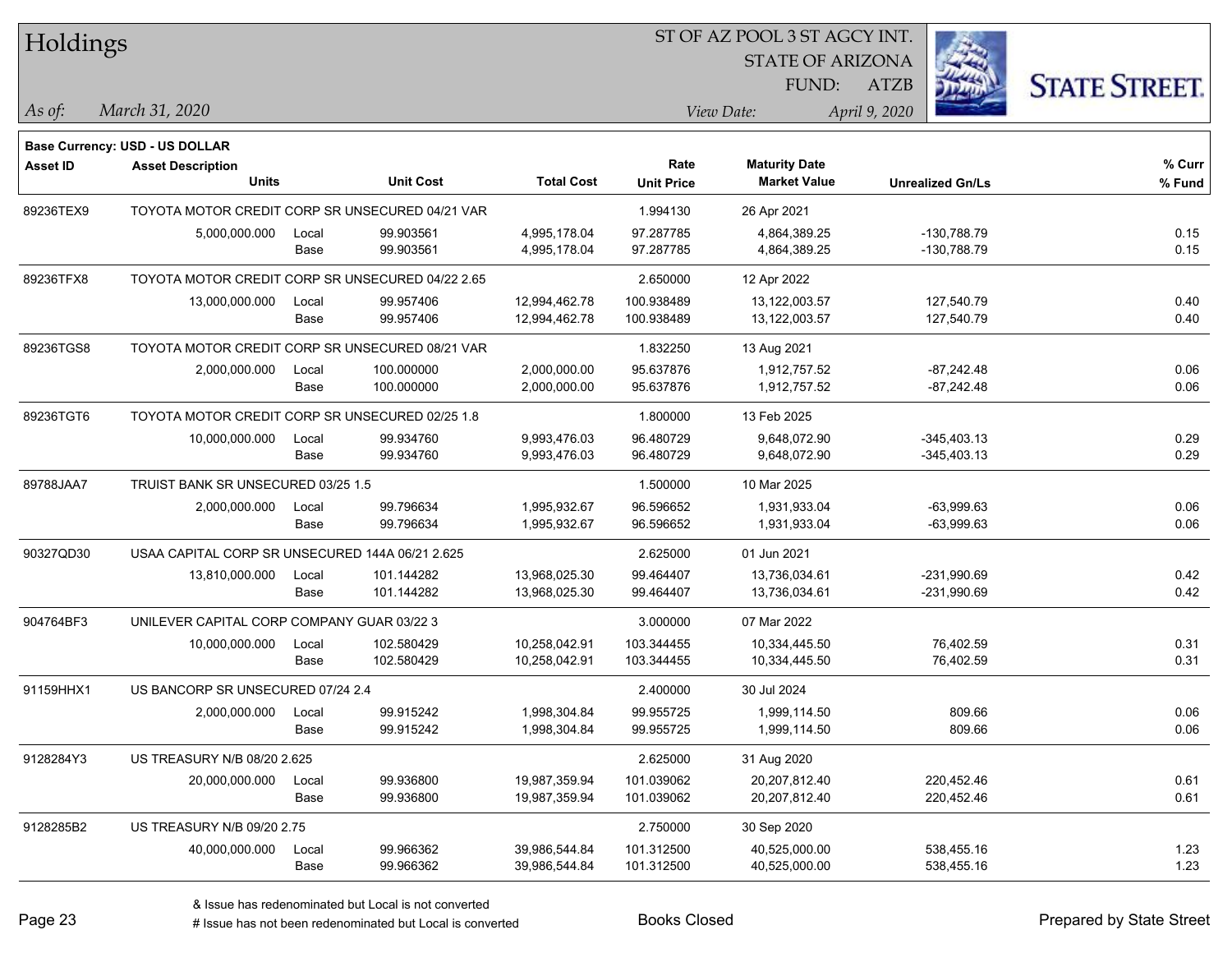| Holdings        |                                                |       |                  |                   |                   | ST OF AZ POOL 3 ST AGCY INT. |                         |                      |
|-----------------|------------------------------------------------|-------|------------------|-------------------|-------------------|------------------------------|-------------------------|----------------------|
|                 |                                                |       |                  |                   |                   | <b>STATE OF ARIZONA</b>      |                         |                      |
|                 |                                                |       |                  |                   |                   | FUND:                        | <b>ATZB</b>             | <b>STATE STREET.</b> |
| As of:          | March 31, 2020                                 |       |                  |                   |                   | View Date:                   | April 9, 2020           |                      |
|                 | Base Currency: USD - US DOLLAR                 |       |                  |                   |                   |                              |                         |                      |
| <b>Asset ID</b> | <b>Asset Description</b>                       |       |                  |                   | Rate              | <b>Maturity Date</b>         |                         | $%$ Curr             |
|                 | Units                                          |       | <b>Unit Cost</b> | <b>Total Cost</b> | <b>Unit Price</b> | <b>Market Value</b>          | <b>Unrealized Gn/Ls</b> | % Fund               |
| 912828P87       | US TREASURY N/B 02/21 1.125                    |       |                  |                   | 1.125000          | 28 Feb 2021                  |                         |                      |
|                 | 5,000,000.000                                  | Local | 99.833836        | 4,991,691.82      | 100.937500        | 5,046,875.00                 | 55,183.18               | 0.15                 |
|                 |                                                | Base  | 99.833836        | 4,991,691.82      | 100.937500        | 5,046,875.00                 | 55,183.18               | 0.15                 |
| 912828XV7       | US TREASURY N/B 06/19 1.25                     |       |                  |                   | 1.250000          | 30 Jun 2019                  |                         |                      |
|                 | 0.000                                          | Local | 0.000000         | $-0.03$           | 0.000000          | 0.00                         | 0.03                    | 0.00                 |
|                 |                                                | Base  | 0.000000         | $-0.03$           | 0.000000          | 0.00                         | 0.03                    | 0.00                 |
| 91324PDG4       | UNITEDHEALTH GROUP INC SR UNSECURED 06/21 VAR  |       |                  |                   | 1.000500          | 15 Jun 2021                  |                         |                      |
|                 | 3,000,000.000                                  | Local | 100.000000       | 3,000,000.00      | 99.218849         | 2,976,565.47                 | $-23,434.53$            | 0.09                 |
|                 |                                                | Base  | 100.000000       | 3,000,000.00      | 99.218849         | 2,976,565.47                 | $-23,434.53$            | 0.09                 |
| 91324PDH2       | UNITEDHEALTH GROUP INC SR UNSECURED 06/21 3.15 |       |                  |                   | 3.150000          | 15 Jun 2021                  |                         |                      |
|                 | 3,000,000.000                                  | Local | 99.978242        | 2,999,347.25      | 101.392677        | 3,041,780.31                 | 42,433.06               | 0.09                 |
|                 |                                                | Base  | 99.978242        | 2,999,347.25      | 101.392677        | 3,041,780.31                 | 42,433.06               | 0.09                 |
| 92347YAA2       | VERIZON OWNER TRUST VZOT 2019 A A1A            |       |                  |                   | 2.930000          | 20 Sep 2023                  |                         |                      |
|                 | 8,000,000.000                                  | Local | 99.984661        | 7,998,772.88      | 101.677070        | 8,134,165.60                 | 135,392.72              | 0.25                 |
| Original Face:  | 8,000,000.000                                  | Base  | 99.984661        | 7,998,772.88      | 101.677070        | 8,134,165.60                 | 135,392.72              | 0.25                 |
| 92348NAA5       | VERIZON OWNER TRUST VZOT 2017 1A A 144A        |       |                  |                   | 2.060000          | 20 Sep 2021                  |                         |                      |
|                 | 706,620.520                                    | Local | 99.493355        | 703,040.46        | 99.996030         | 706,592.47                   | 3,552.01                | 0.02                 |
| Original Face:  | 10,000,000.000                                 | Base  | 99.493355        | 703,040.46        | 99.996030         | 706,592.47                   | 3,552.01                | 0.02                 |
| 92348TAA2       | VERIZON OWNER TRUST VZOT 2020 A A1A            |       |                  |                   | 1.850000          | 22 Jul 2024                  |                         |                      |
|                 | 5,500,000.000                                  | Local | 99.988741        | 5,499,380.75      | 94.367450         | 5,190,209.75                 | $-309, 171.00$          | 0.16                 |
| Original Face:  | 5,500,000.000                                  | Base  | 99.988741        | 5,499,380.75      | 94.367450         | 5,190,209.75                 | $-309,171.00$           | 0.16                 |
| 92348XAA3       | VERIZON OWNER TRUST VZOT 2018 A A1A            |       |                  |                   | 3.230000          | 20 Apr 2023                  |                         |                      |
|                 | 5,000,000.000                                  | Local | 99.998949        | 4,999,947.43      | 101.202500        | 5,060,125.00                 | 60,177.57               | 0.15                 |
| Original Face:  | 5,000,000.000                                  | Base  | 99.998949        | 4,999,947.43      | 101.202500        | 5,060,125.00                 | 60,177.57               | 0.15                 |
| 931142EF6       | WALMART INC SR UNSECURED 06/20 VAR             |       |                  |                   | 1.235130          | 23 Jun 2020                  |                         |                      |
|                 | 10,000,000.000                                 | Local | 100.000000       | 10,000,000.00     | 99.850891         | 9,985,089.10                 | $-14,910.90$            | 0.30                 |
|                 |                                                | Base  | 100.000000       | 10,000,000.00     | 99.850891         | 9,985,089.10                 | $-14,910.90$            | 0.30                 |
| 931142EG4       | WALMART INC SR UNSECURED 06/20 2.85            |       |                  |                   | 2.850000          | 23 Jun 2020                  |                         |                      |
|                 | 5,000,000.000                                  | Local | 99.996461        | 4,999,823.03      | 100.098196        | 5,004,909.80                 | 5,086.77                | 0.15                 |
|                 |                                                | Base  | 99.996461        | 4,999,823.03      | 100.098196        | 5,004,909.80                 | 5,086.77                | 0.15                 |

 $\overline{\phantom{0}}$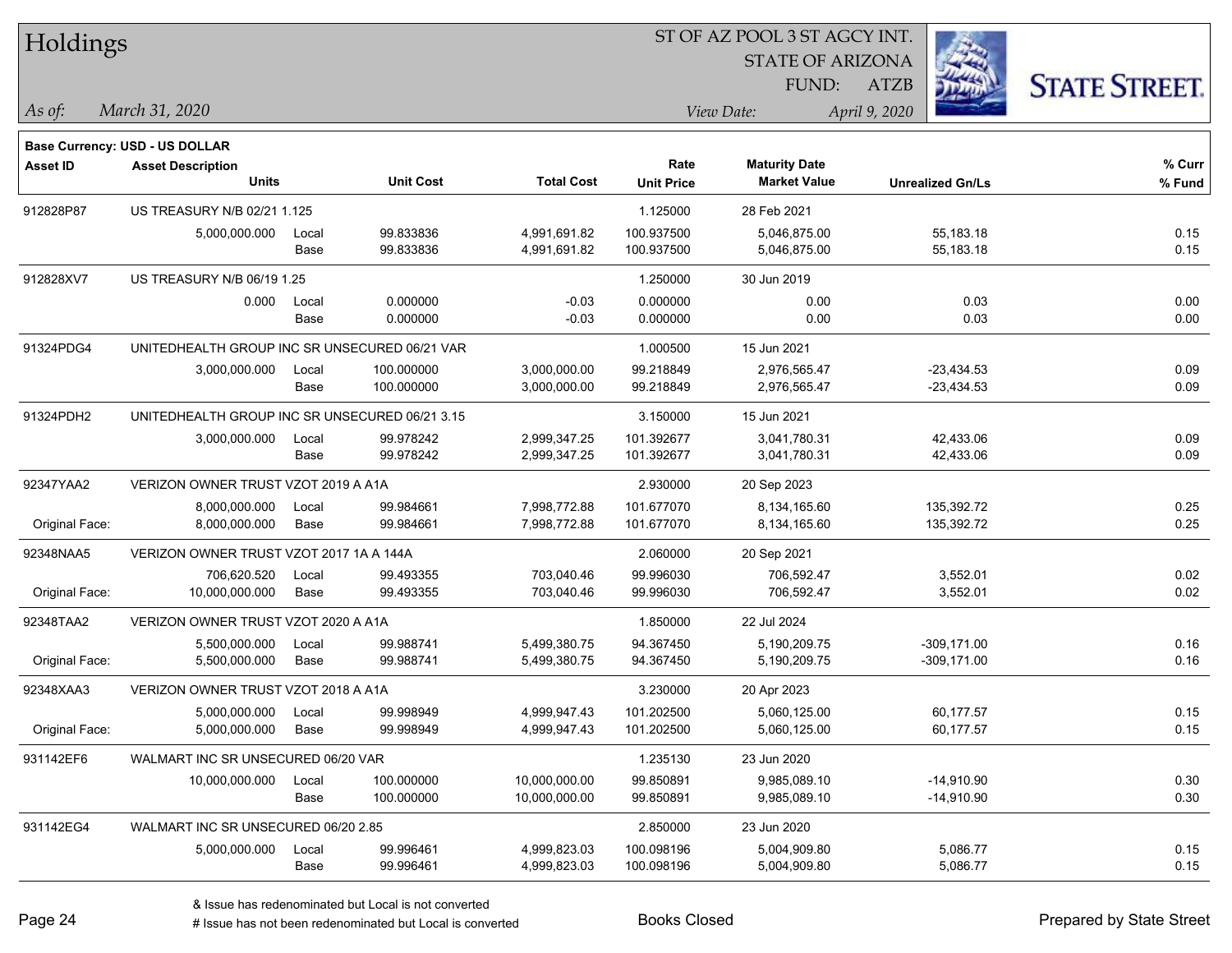| Holdings                  |                                                |       |                  |                   |                   | ST OF AZ POOL 3 ST AGCY INT.                |                         |                      |
|---------------------------|------------------------------------------------|-------|------------------|-------------------|-------------------|---------------------------------------------|-------------------------|----------------------|
|                           |                                                |       |                  |                   |                   | <b>STATE OF ARIZONA</b>                     |                         |                      |
|                           |                                                |       |                  |                   |                   | FUND:                                       | <b>ATZB</b>             | <b>STATE STREET.</b> |
| As of:                    | March 31, 2020                                 |       |                  |                   |                   | View Date:                                  | April 9, 2020           |                      |
|                           |                                                |       |                  |                   |                   |                                             |                         |                      |
|                           | Base Currency: USD - US DOLLAR                 |       |                  |                   |                   |                                             |                         |                      |
| <b>Asset ID</b>           | <b>Asset Description</b><br><b>Units</b>       |       | <b>Unit Cost</b> | <b>Total Cost</b> | Rate              | <b>Maturity Date</b><br><b>Market Value</b> |                         | % Curr               |
|                           |                                                |       |                  |                   | <b>Unit Price</b> |                                             | <b>Unrealized Gn/Ls</b> | % Fund               |
| 931142EL3                 | WALMART INC SR UNSECURED 07/24 2.85            |       |                  |                   | 2.850000          | 08 Jul 2024                                 |                         |                      |
|                           | 3,000,000.000                                  | Local | 99.900053        | 2,997,001.60      | 105.128512        | 3,153,855.36                                | 156,853.76              | 0.10                 |
|                           |                                                | Base  | 99.900053        | 2,997,001.60      | 105.128512        | 3,153,855.36                                | 156,853.76              | 0.10                 |
| 949746SP7                 | WELLS FARGO + COMPANY SR UNSECURED 02/22 VAR   |       |                  |                   | 2.660880          | 11 Feb 2022                                 |                         |                      |
|                           | 4,000,000.000                                  | Local | 100.000000       | 4,000,000.00      | 98.075701         | 3,923,028.04                                | $-76,971.96$            | 0.12                 |
|                           |                                                | Base  | 100.000000       | 4,000,000.00      | 98.075701         | 3,923,028.04                                | -76,971.96              | 0.12                 |
| 94988J5T0                 | WELLS FARGO BANK NA SR UNSECURED 10/21 3.625   |       |                  |                   | 3.625000          | 22 Oct 2021                                 |                         |                      |
|                           | 5,000,000.000                                  | Local | 99.974991        | 4,998,749.55      | 102.739239        | 5,136,961.95                                | 138,212.40              | 0.16                 |
|                           |                                                | Base  | 99.974991        | 4,998,749.55      | 102.739239        | 5,136,961.95                                | 138,212.40              | 0.16                 |
| 95000U2C6                 | WELLS FARGO + COMPANY SR UNSECURED 01/24 3.75  |       |                  |                   | 3.750000          | 24 Jan 2024                                 |                         |                      |
|                           | 5,000,000.000                                  | Local | 99.861921        | 4,993,096.03      | 105.682596        | 5,284,129.80                                | 291,033.77              | 0.16                 |
|                           |                                                | Base  | 99.861921        | 4,993,096.03      | 105.682596        | 5,284,129.80                                | 291,033.77              | 0.16                 |
| 95001D3V0                 | WELLS FARGO + COMPANY SR UNSECURED 08/22 VAR   |       |                  |                   | 3.000000          | 27 Aug 2022                                 |                         |                      |
|                           | 5,000,000.000                                  | Local | 100.000000       | 5,000,000.00      | 95.846000         | 4,792,300.00                                | $-207,700.00$           | 0.15                 |
|                           |                                                | Base  | 100.000000       | 5,000,000.00      | 95.846000         | 4,792,300.00                                | $-207,700.00$           | 0.15                 |
| 95001D4Q0                 | WELLS FARGO + COMPANY SR UNSECURED 02/23 VAR   |       |                  |                   | 2.300000          | 28 Feb 2023                                 |                         |                      |
|                           | 10,000,000.000                                 | Local | 100.000000       | 10,000,000.00     | 100.374167        | 10,037,416.70                               | 37,416.70               | 0.30                 |
|                           |                                                | Base  | 100.000000       | 10,000,000.00     | 100.374167        | 10,037,416.70                               | 37,416.70               | 0.30                 |
| 98163MAA6                 | WORLD OMNI AUTO RECEIVABLES TR WOART 2020 A A1 |       |                  |                   | 1.049220          | 15 Mar 2021                                 |                         |                      |
|                           | 20,000,000.000                                 | Local | 100.000000       | 20,000,000.00     | 98.000000         | 19,600,000.00                               | $-400,000.00$           | 0.59                 |
| Original Face:            | 20,000,000.000                                 | Base  | 100.000000       | 20,000,000.00     | 98.000000         | 19,600,000.00                               | $-400,000.00$           | 0.59                 |
| <b>US DOLLAR Total</b>    |                                                |       |                  |                   |                   |                                             |                         |                      |
|                           | 1,271,844,484.180                              | Local |                  | 1,273,842,313.13  |                   | 1,269,913,095.39                            | $-3,929,217.74$         | 38.51                |
| Original Face:            | 543,773,741.000                                | Base  |                  | 1,273,842,313.13  |                   | 1,269,913,095.39                            | -3,929,217.74           | 38.51                |
| <b>FIXED INCOME Total</b> |                                                |       |                  |                   |                   |                                             |                         |                      |
|                           | 1,271,844,484.180                              | Base  |                  | 1,273,842,313.13  |                   | 1,269,913,095.39                            | -3,929,217.74           | 38.51                |
| Original Face:            | 543,773,741.000                                |       |                  |                   |                   |                                             |                         |                      |
|                           |                                                |       |                  |                   |                   |                                             |                         |                      |

Page 25

٦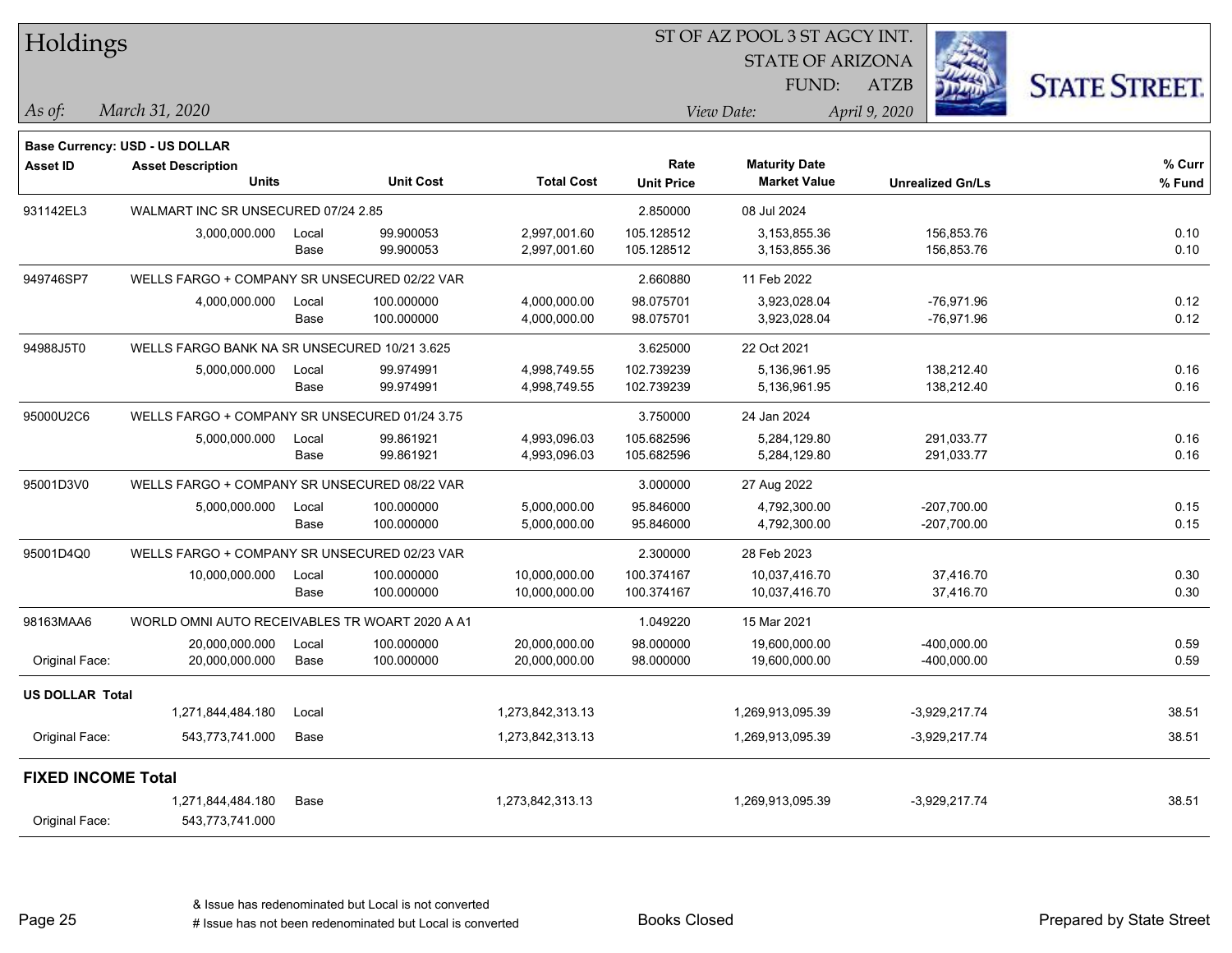| Holdings                                                                      |                                  |                   |                           | ST OF AZ POOL 3 ST AGCY INT.<br><b>STATE OF ARIZONA</b> |                              |                         |                      |
|-------------------------------------------------------------------------------|----------------------------------|-------------------|---------------------------|---------------------------------------------------------|------------------------------|-------------------------|----------------------|
| March 31, 2020<br>$ $ As of:                                                  |                                  |                   | View Date:                | FUND:                                                   | <b>ATZB</b><br>April 9, 2020 |                         | <b>STATE STREET.</b> |
| <b>Base Currency: USD - US DOLLAR</b><br>Asset ID<br><b>Asset Description</b> | <b>Unit Cost</b><br><b>Units</b> | <b>Total Cost</b> | Rate<br><b>Unit Price</b> | <b>Maturity Date</b><br><b>Market Value</b>             |                              | <b>Unrealized Gn/Ls</b> | % Curr<br>% Fund     |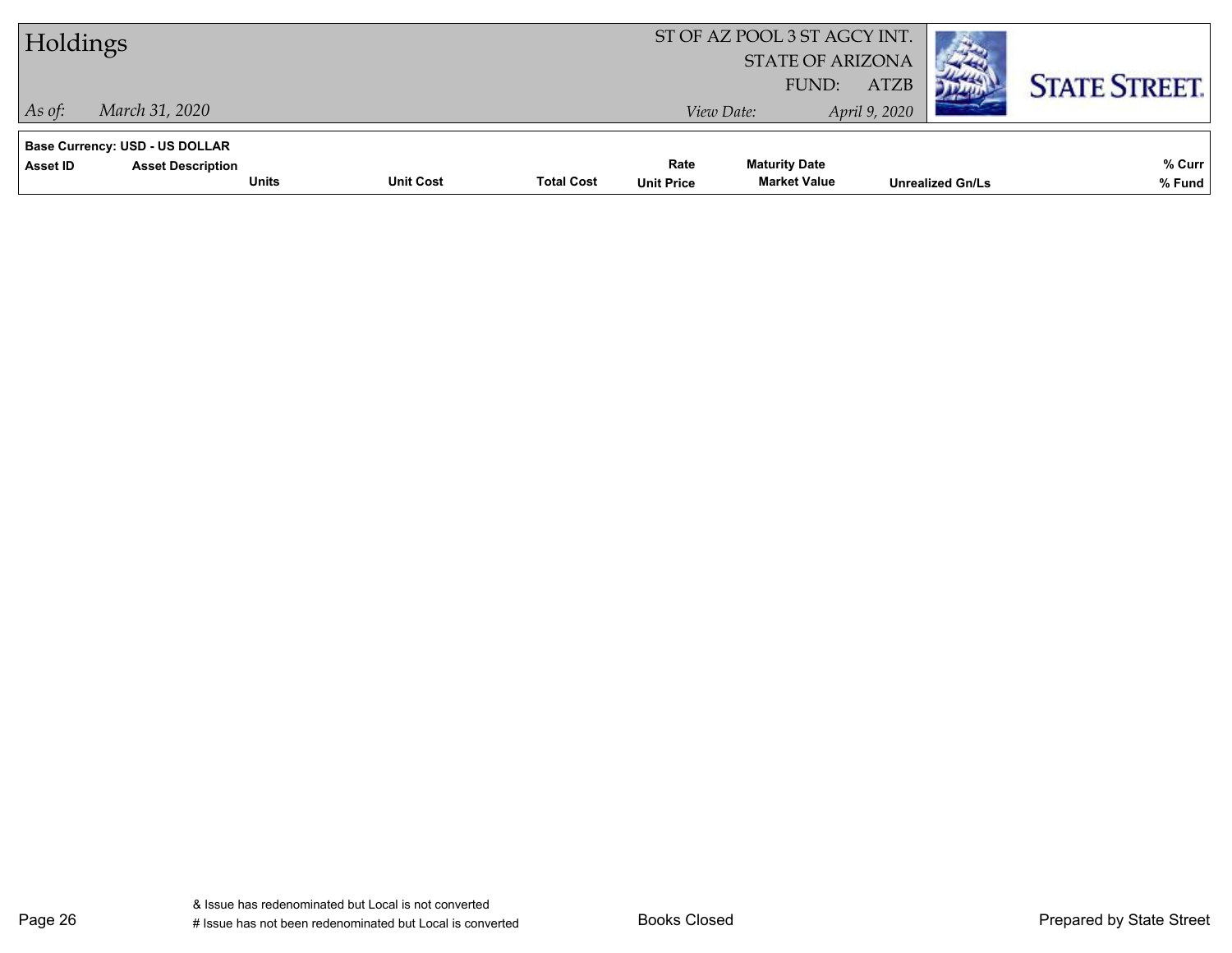| Holdings                            |                                                                                                     |      |                  |                   |                           | ST OF AZ POOL 3 ST AGCY INT.<br><b>STATE OF ARIZONA</b><br><b>ATZB</b><br>FUND: |                                          |  | <b>STATE STREET.</b> |
|-------------------------------------|-----------------------------------------------------------------------------------------------------|------|------------------|-------------------|---------------------------|---------------------------------------------------------------------------------|------------------------------------------|--|----------------------|
| $\vert$ As of:<br>Asset ID          | March 31, 2020<br><b>Base Currency: USD - US DOLLAR</b><br><b>Asset Description</b><br><b>Units</b> |      | <b>Unit Cost</b> | <b>Total Cost</b> | Rate<br><b>Unit Price</b> | View Date:<br><b>Maturity Date</b><br><b>Market Value</b>                       | April 9, 2020<br><b>Unrealized Gn/Ls</b> |  | % Curr<br>% Fund     |
| <b>FUND Total</b><br>Original Face: | 3,301,017,068.350<br>543,773,741.000                                                                | Base |                  | 3,301,478,558.83  |                           | 3,297,758,022.43                                                                | $-3,720,536.40$                          |  | 100.00               |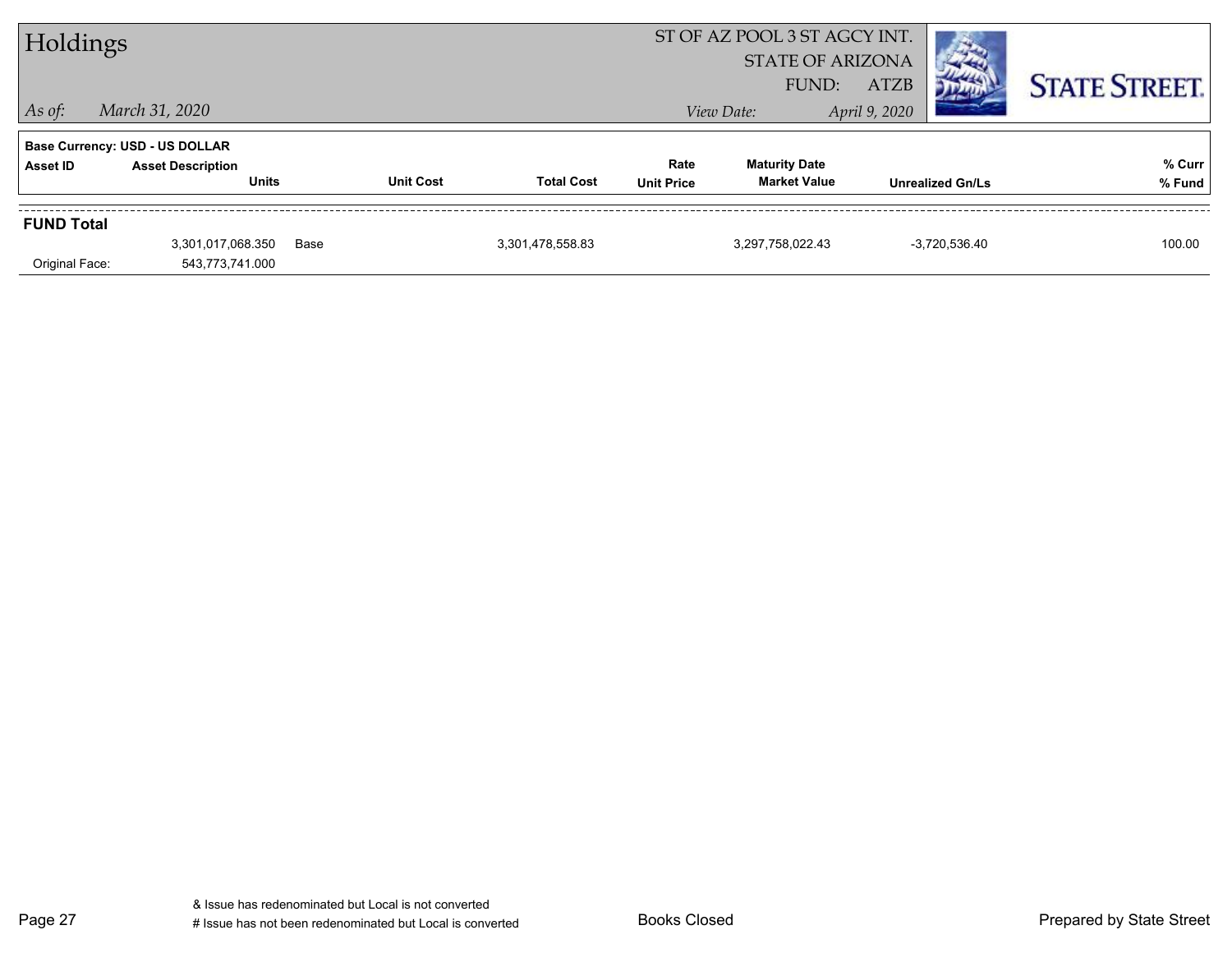# Holdings

### Currency Summary

*As of: March 31, 2020*

## ST OF AZ POOL 3 ST AGCY INT.

STATE OF ARIZONA

FUND: ATZB



*View Date:April 9, 2020*

| Base Currency: USD - US DOLLAR |  |
|--------------------------------|--|

| Base Currency: USD - US DOLLAR |                   |       |                   |                     | % Currency |                         |                          |                           |
|--------------------------------|-------------------|-------|-------------------|---------------------|------------|-------------------------|--------------------------|---------------------------|
|                                | <b>Units</b>      |       | <b>Total Cost</b> | <b>Market Value</b> | % Fund     | <b>Unreal Sec Gn/Ls</b> | <b>Unreal Curr Gn/Ls</b> | <b>Total Unreal Gn/Ls</b> |
| <b>US DOLLAR</b>               |                   |       |                   |                     |            |                         | Exchange Rate:           | 1.000000                  |
| <b>CASH</b>                    |                   |       |                   |                     |            |                         |                          |                           |
|                                | 493,062.200       | Local | 493,062.20        | 493,062.20          | 0.01       | 0.00                    |                          | 0.00                      |
|                                |                   | Base  | 493,062.20        | 493,062.20          | 0.01       | 0.00                    | 0.00                     | 0.00                      |
| <b>CASH EQUIVALENT</b>         |                   |       |                   |                     |            |                         |                          |                           |
|                                | 2,028,679,521.970 | Local | 2,027,143,183.50  | 2,027,351,864.84    | 61.48      | 208,681.34              |                          | 208,681.34                |
|                                |                   | Base  | 2,027,143,183.50  | 2,027,351,864.84    | 61.48      | 208,681.34              | 0.00                     | 208,681.34                |
| <b>FIXED INCOME</b>            |                   |       |                   |                     |            |                         |                          |                           |
|                                | 1,271,844,484.180 | Local | 1,273,842,313.13  | 1,269,913,095.39    | 38.51      | $-3,929,217.74$         |                          | $-3,929,217.74$           |
| Original Face:                 | 543,773,741.000   | Base  | 1,273,842,313.13  | 1,269,913,095.39    | 38.51      | $-3,929,217.74$         | 0.00                     | $-3,929,217.74$           |
| <b>US DOLLAR Total</b>         |                   |       |                   |                     |            |                         |                          |                           |
|                                | 3,301,017,068.350 | Local | 3,301,478,558.83  | 3,297,758,022.43    | 100.00     | $-3,720,536.40$         |                          | $-3,720,536.40$           |
| Original Face:                 | 543,773,741.000   | Base  | 3,301,478,558.83  | 3,297,758,022.43    | 100.00     | $-3,720,536.40$         | 0.00                     | $-3,720,536.40$           |
| <b>FUND Total</b>              |                   |       |                   |                     |            |                         |                          |                           |
|                                | 3,301,017,068.350 | Base  | 3,301,478,558.83  | 3,297,758,022.43    | 100.00     | $-3,720,536.40$         | 0.00                     | $-3,720,536.40$           |
| Original Face:                 | 543,773,741.000   |       |                   |                     |            |                         |                          |                           |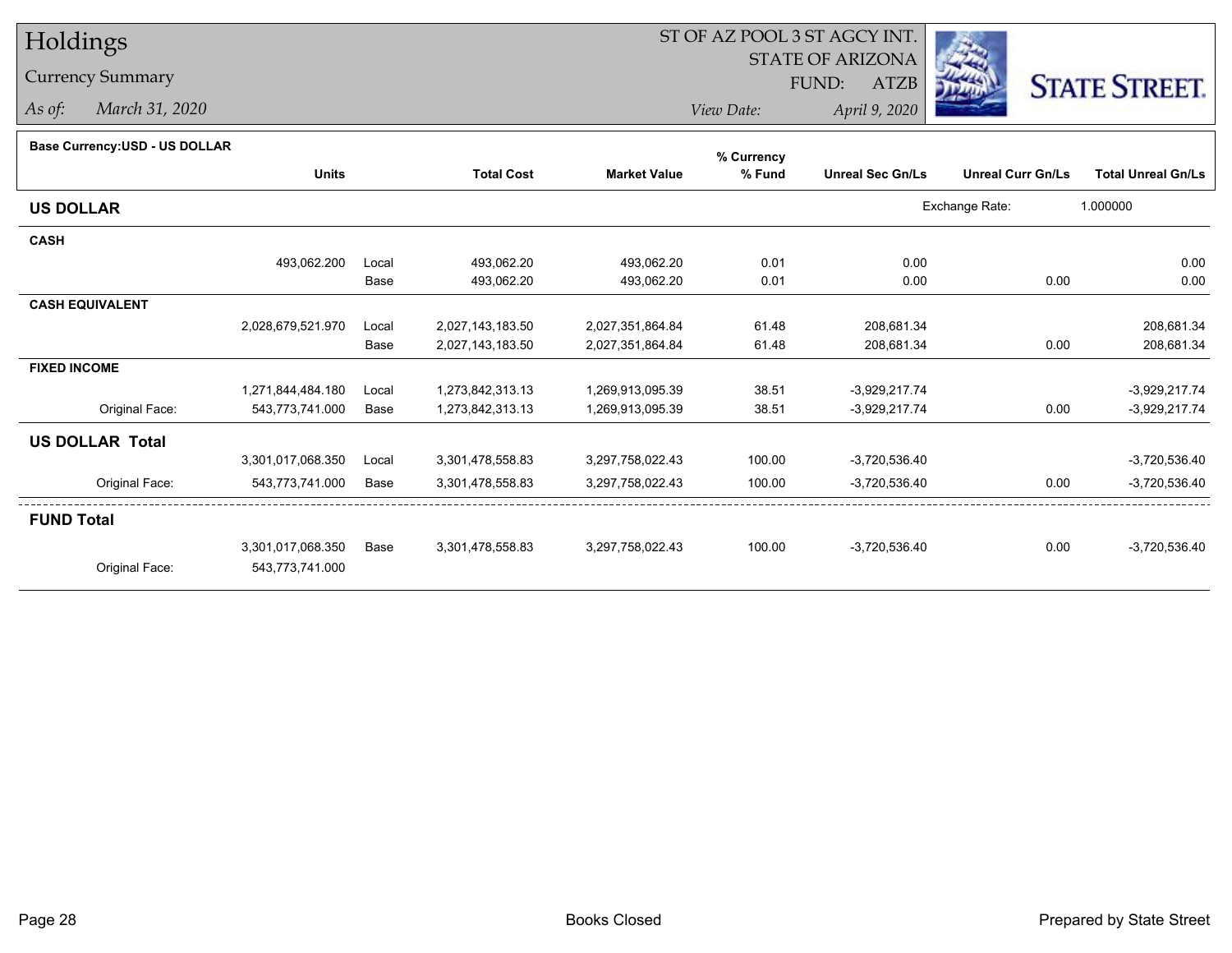| Holdings             |                                       |                   |                     |            | ST OF AZ POOL 3 ST AGCY INT.                    |                          |                           |  |
|----------------------|---------------------------------------|-------------------|---------------------|------------|-------------------------------------------------|--------------------------|---------------------------|--|
| <b>Asset Summary</b> |                                       |                   |                     |            | <b>STATE OF ARIZONA</b><br>FUND:<br><b>ATZB</b> |                          | <b>STATE STREET.</b>      |  |
| As of:               | March 31, 2020                        |                   |                     | View Date: | April 9, 2020                                   |                          |                           |  |
|                      | <b>Base Currency: USD - US DOLLAR</b> |                   |                     |            |                                                 |                          |                           |  |
|                      | <b>Units</b>                          | <b>Total Cost</b> | <b>Market Value</b> | % Fund     | <b>Unreal Sec Gn/Ls</b>                         | <b>Unreal Curr Gn/Ls</b> | <b>Total Unreal Gn/Ls</b> |  |
| <b>CASH</b>          |                                       |                   |                     |            |                                                 |                          |                           |  |
| <b>US DOLLAR</b>     | 493,062.200                           | 493,062.20        | 493,062.20          | 0.01       | 0.00                                            | 0.00                     | 0.00                      |  |
| <b>CASH Total</b>    | 493,062.200                           | 493,062.20        | 493,062.20          | 0.01       | 0.00                                            | 0.00                     | 0.00                      |  |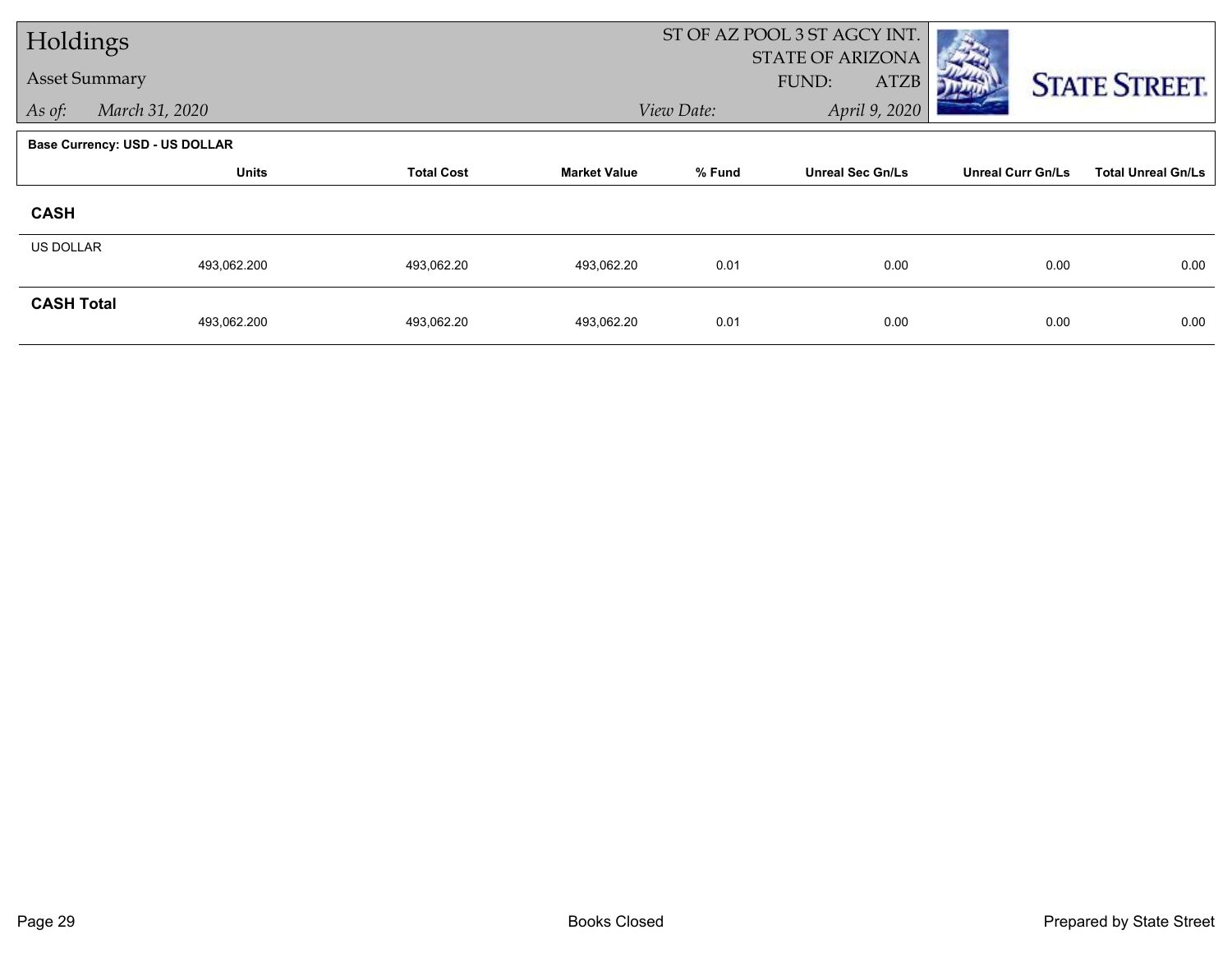| Holdings  |                                |                   |                     |                                   | ST OF AZ POOL 3 ST AGCY INT. |                          |                           |
|-----------|--------------------------------|-------------------|---------------------|-----------------------------------|------------------------------|--------------------------|---------------------------|
|           |                                |                   |                     |                                   | <b>STATE OF ARIZONA</b>      |                          |                           |
|           | <b>Asset Summary</b>           |                   |                     |                                   | <b>FUND:</b><br>ATZB         |                          | <b>STATE STREET.</b>      |
| As of:    | March 31, 2020                 |                   |                     | April 9, 2020<br>View Date:       |                              |                          |                           |
|           | Base Currency: USD - US DOLLAR |                   |                     |                                   |                              |                          |                           |
|           | <b>Units</b>                   | <b>Total Cost</b> | <b>Market Value</b> | % Fund<br><b>Unreal Sec Gn/Ls</b> |                              | <b>Unreal Curr Gn/Ls</b> | <b>Total Unreal Gn/Ls</b> |
|           | <b>CASH EQUIVALENT</b>         |                   |                     |                                   |                              |                          |                           |
| US DOLLAR |                                |                   |                     |                                   |                              |                          |                           |
|           | 2,028,679,521.970              | 2,027,143,183.50  | 2,027,351,864.84    | 61.48                             | 208,681.34                   | 0.00                     | 208,681.34                |
|           | <b>CASH EQUIVALENT Total</b>   |                   |                     |                                   |                              |                          |                           |
|           | 2,028,679,521.970              | 2,027,143,183.50  | 2,027,351,864.84    | 61.48                             | 208,681.34                   | 0.00                     | 208,681.34                |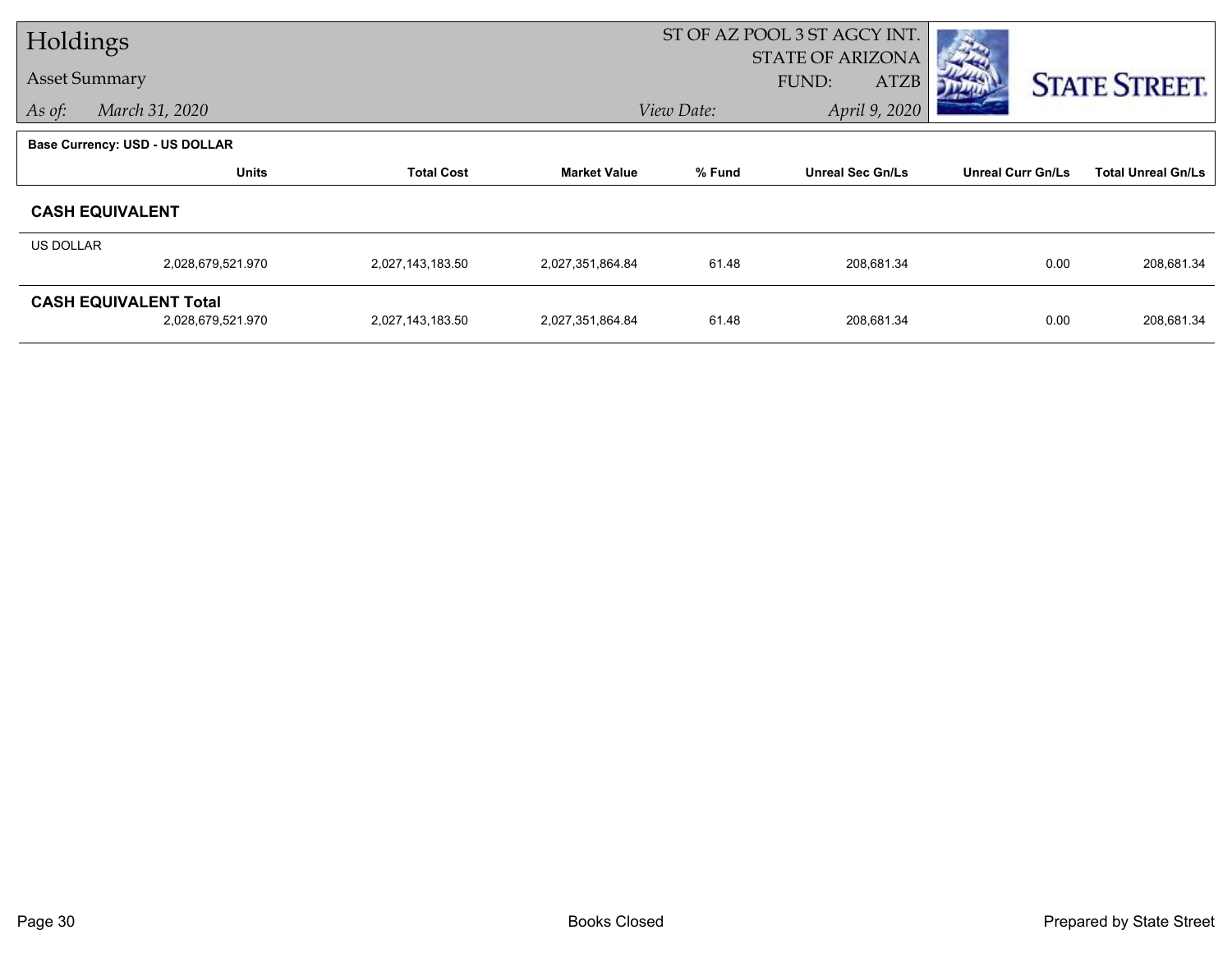| Holdings             |                                                |                   |                     | ST OF AZ POOL 3 ST AGCY INT. |                                                        |                          |                           |
|----------------------|------------------------------------------------|-------------------|---------------------|------------------------------|--------------------------------------------------------|--------------------------|---------------------------|
| <b>Asset Summary</b> |                                                |                   |                     |                              | <b>STATE OF ARIZONA</b><br><b>ATZB</b><br><b>FUND:</b> |                          | <b>STATE STREET.</b>      |
| As of:               | March 31, 2020                                 |                   |                     | April 9, 2020<br>View Date:  |                                                        |                          |                           |
|                      | <b>Base Currency: USD - US DOLLAR</b>          |                   |                     |                              |                                                        |                          |                           |
|                      | <b>Units</b>                                   | <b>Total Cost</b> | <b>Market Value</b> | % Fund                       | <b>Unreal Sec Gn/Ls</b>                                | <b>Unreal Curr Gn/Ls</b> | <b>Total Unreal Gn/Ls</b> |
|                      | <b>FIXED INCOME</b>                            |                   |                     |                              |                                                        |                          |                           |
| US DOLLAR            |                                                |                   |                     |                              |                                                        |                          |                           |
|                      | 1,271,844,484.180                              | 1,273,842,313.13  | 1,269,913,095.39    | 38.51                        | -3,929,217.74                                          | 0.00                     | $-3,929,217.74$           |
|                      | <b>FIXED INCOME Total</b><br>1,271,844,484.180 | 1,273,842,313.13  | 1,269,913,095.39    | 38.51                        | $-3,929,217.74$                                        | 0.00                     | $-3,929,217.74$           |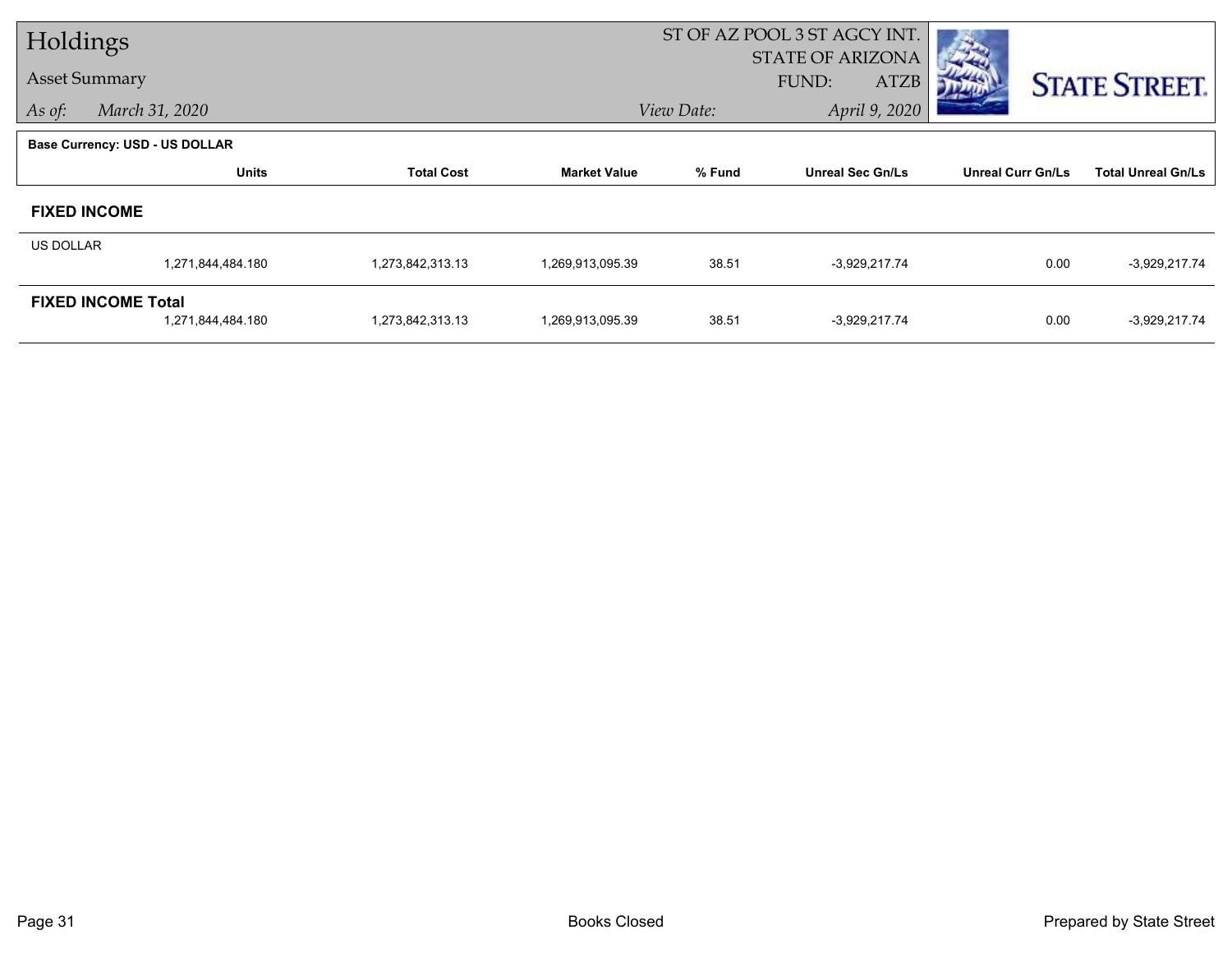| Holdings                 |                                       |                  |                      | ST OF AZ POOL 3 ST AGCY INT.<br><b>STATE OF ARIZONA</b> |                         |                          |                           |  |
|--------------------------|---------------------------------------|------------------|----------------------|---------------------------------------------------------|-------------------------|--------------------------|---------------------------|--|
| <b>Asset Summary</b>     |                                       |                  | <b>ATZB</b><br>FUND: |                                                         |                         |                          | <b>STATE STREET.</b>      |  |
| March 31, 2020<br>As of: |                                       |                  |                      | View Date:                                              |                         |                          |                           |  |
|                          | <b>Base Currency: USD - US DOLLAR</b> |                  |                      |                                                         |                         |                          |                           |  |
|                          | <b>Units</b><br><b>Total Cost</b>     |                  | <b>Market Value</b>  | % Fund                                                  | <b>Unreal Sec Gn/Ls</b> | <b>Unreal Curr Gn/Ls</b> | <b>Total Unreal Gn/Ls</b> |  |
| <b>FUND Total</b>        |                                       |                  |                      |                                                         |                         |                          |                           |  |
|                          | 3,301,017,068.350                     | 3,301,478,558.83 | 3,297,758,022.43     | 100.00                                                  | $-3.720.536.40$         | 0.00                     | $-3,720,536.40$           |  |